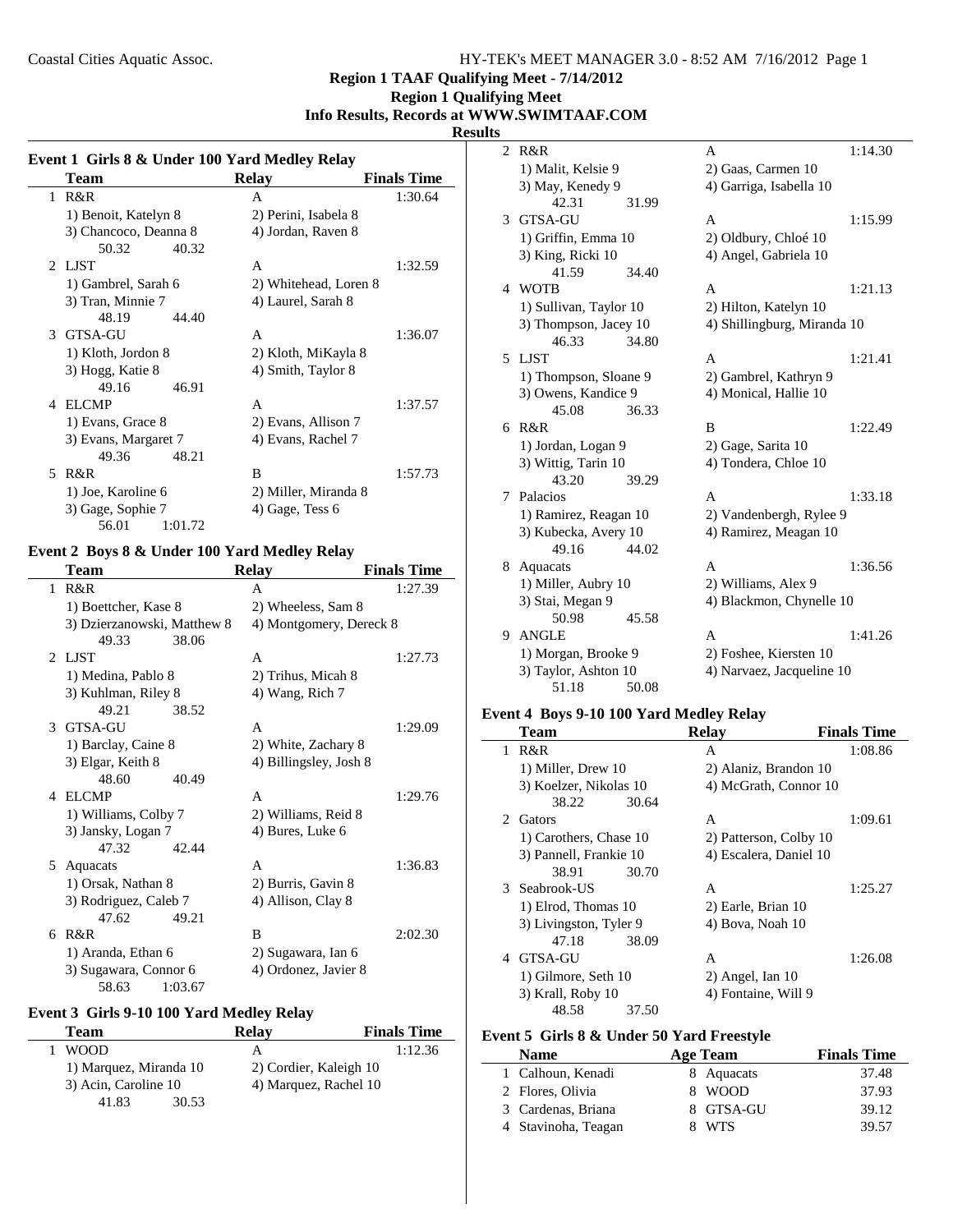| HY-TEK's MEET MANAGER 3.0 - 8:52 AM 7/16/2012 Page 2 |  |  |
|------------------------------------------------------|--|--|
|------------------------------------------------------|--|--|

**Region 1 Qualifying Meet Info Results, Records at WWW.SWIMTAAF.COM**

**Results**

| (Event 5 Girls 8 & Under 50 Yard Freestyle) |                      |   |                 |                    |  |
|---------------------------------------------|----------------------|---|-----------------|--------------------|--|
|                                             | <b>Name</b>          |   | <b>Age Team</b> | <b>Finals Time</b> |  |
|                                             | 5 Chancoco, Deanna   | 8 | R&R             | 40.37              |  |
| 6                                           | Evans, Rachel        |   | ELCMP           | 43.43              |  |
|                                             | Grones, Brooke       | 8 | Palacios        | 43.57              |  |
| 8                                           | Eaves, Lauren        | 8 | GTSA-GU         | 46.06              |  |
| 9                                           | Neireiter, Ashlyn    |   | <b>GTSA-GU</b>  | 49.91              |  |
| 10                                          | Bigelow, Andi        |   | <b>GTSA-GU</b>  | 50.43              |  |
| 11                                          | Aparicio, Avery      | 8 | Palacios        | 55.63              |  |
|                                             | 12 Ghanbari, Kyleigh |   | GTSA-GU         | 1:03.20            |  |
| 13                                          | Miles, Emily         |   | <b>SPS-FB</b>   | 1:12.00            |  |
| 14                                          | Bigelow, Addi        |   | <b>GTSA-GU</b>  | 1:16.41            |  |

# **Event 6 Boys 8 & Under 50 Yard Freestyle**

|      | Name                     |   | <b>Age Team</b> | <b>Finals Time</b> |
|------|--------------------------|---|-----------------|--------------------|
| 1    | Allison, Clay            | 8 | Aquacats        | 41.65              |
| 2    | Black, Aaron             | 8 | <b>ANGLE</b>    | 45.16              |
| $*3$ | Huffhines, Donivan       | 8 | Fast            | 45.45              |
| $*3$ | McIntyre, Mitchell James | 6 | SPS-FB          | 45.45              |
| 5    | Rocha, Emmanuel          | 8 | GTSA-GU         | 47.68              |
| 6    | Solyom, Andrew           | 8 | <b>LJST</b>     | 49.67              |
| 7    | Riley, Donte             | 8 | GTSA-GU         | 50.85              |
| 8    | Angel, Colin             | 8 | <b>GTSA-GU</b>  | 52.63              |
| 9    | Fricker, Noah            | 6 | <b>ANGLE</b>    | 55.90              |
| 10   | Cope, Taj Nathaniel      | 8 | <b>WOTB</b>     | 56.90              |
| 11   | O'Neill, Lucas           | 8 | SPS-FB          | 57.16              |
| 12   | Vannerson, Reese         | 7 | R&R             | 57.79              |
| 13   | Villagomez, Armando      | 8 | <b>WTS</b>      | 1:07.55            |
| 14   | Ghanbari, Kai            | 8 | GTSA-GU         | 1:08.52            |
| 15   | Watson, Jack             | 6 | <b>SPS-FB</b>   | 1:13.86            |
| 16   | Morrison, Ethan          | 8 | <b>GTSA-GU</b>  | 1:13.96            |
| 17   | Watson, Nick             | 6 | SPS-FB          | 1:20.01            |
| 18   | Turcios, Connor          | 7 | <b>ANGLE</b>    | 1:21.72            |
| 19   | Merrill, Ty              | 5 | <b>GTSA-GU</b>  | 1:29.39            |
| 20   | Peters, Jake             | 5 | <b>SPS-FB</b>   | 1:30.78            |
| 21   | Morrison, David          | 4 | <b>GTSA-GU</b>  | 1:50.35            |

# **Event 7 Girls 9-10 50 Yard Freestyle**

|    | <b>Name</b>          |    | <b>Age Team</b> | <b>Finals Time</b> |
|----|----------------------|----|-----------------|--------------------|
| 1  | McComb, Cailyn       | 10 | <b>ELCMP</b>    | 30.55              |
|    | 2 Victoria, Karissa  | 10 | Makos           | 32.41              |
| 3  | Romo, Kiara          | 10 | <b>ELCMP</b>    | 33.67              |
| 4  | Torres, Gracie       | 10 | <b>ANGLE</b>    | 35.97              |
| 5  | Wittig, Tarin        | 10 | R&R             | 37.14              |
| 6  | Jordan, Logan        | 9  | R&R             | 37.81              |
| 7  | Weems, Torrie        | 9  | <b>GTSA-GU</b>  | 39.88              |
| 8  | Weinbaum, Payton Ann | 10 | GTSA-GU         | 41.04              |
| 9  | Espinoza, Elizabeth  | 10 | Fast            | 41.28              |
| 10 | Respondek, Riley     | 9  | <b>ELCMP</b>    | 41.62              |
| 11 | Jones, Raine         | 10 | <b>GTSA-GU</b>  | 41.76              |
|    | 12 Koh, Ivy          | 10 | <b>GTSA-GU</b>  | 42.31              |
| 13 | Ramirez, Reagan      | 10 | Palacios        | 42.78              |
| 14 | Ramirez, Meagan      | 10 | Palacios        | 43.35              |
| 15 | Williams, Alex       | 9  | Aquacats        | 43.38              |
| 16 | Kiker, Madeline      | 10 | <b>GTSA-GU</b>  | 43.44              |
| 17 | Riley, Ashlynn       | 10 | GTSA-GU         | 43.97              |

|    | 18 Ruff, Camille     | 9  | GTSA-GU     | 44.48   |
|----|----------------------|----|-------------|---------|
| 19 | Stai, Megan          | 9  | Aquacats    | 45.36   |
|    | 20 Fails, Meagen     | 10 | <b>LIST</b> | 45.88   |
|    | 21 Merrill, Samantha |    | GTSA-GU     | 47.72   |
|    | 22 Egwu, Joy         | 9  | R&R         | 48.15   |
|    | 23 Morrison, Amber   |    | GTSA-GU     | 49.37   |
|    | 24 Garcia, Isabelle  | 9  | R&R         | 49.94   |
|    | 25 Emfinger, Emily   | 9  | <b>WOTB</b> | 50.79   |
|    | 26 Bodwin, Indiya    | 10 | GTSA-GU     | 51.11   |
|    | 27 Juarez, Melody    | 9  | R&R         | 1:01.75 |
| 28 | Aparicio, Alex       |    | Palacios    | 1:03.04 |

# **Event 8 Boys 9-10 50 Yard Freestyle**

|                | <b>Name</b>           |    | <b>Age Team</b> | <b>Finals Time</b> |  |  |
|----------------|-----------------------|----|-----------------|--------------------|--|--|
| $\mathbf{1}$   | Williams, Conner      | 10 | <b>ELCMP</b>    | 28.74              |  |  |
| $\mathfrak{D}$ | Fuchs, Collin         | 10 | <b>LJST</b>     | 29.91              |  |  |
| 3              | Calhoun, Braydon      | 10 | Aquacats        | 35.51              |  |  |
| 4              | Krall, Roby           | 10 | <b>GTSA-GU</b>  | 36.29              |  |  |
| 5              | Voelkel, Reese        | 9  | R&R             | 37.37              |  |  |
| 6              | Neireiter, Aidan      | 9  | GTSA-GU         | 39.42              |  |  |
| 7              | Fontaine, Will        | 9  | <b>GTSA-GU</b>  | 40.20              |  |  |
| 8              | Burns, George         | 10 | <b>GTSA-GU</b>  | 40.30              |  |  |
| 9              | Valladares, Bryant    | 10 | R&R             | 40.41              |  |  |
| 10             | Orsak, Lathon         | 9  | <b>WTS</b>      | 40.46              |  |  |
| 11             | Hack, Ryan            | 9  | <b>GTSA-GU</b>  | 40.96              |  |  |
| 12             | Garza, Marco          | 10 | R&R             | 42.25              |  |  |
| 13             | Tan, Andy             | 10 | GTSA-GU         | 43.38              |  |  |
| 14             | Earle, Brian          | 10 | Seabrook-US     | 44.79              |  |  |
| 15             | Ricklefsen, Sebastian | 9  | R&R             | 44.83              |  |  |
| 16             | Keffer, Marlon        | 10 | GTSA-GU         | 45.84              |  |  |
| 17             | Kuchera, Connor       | 10 | <b>GTSA-GU</b>  | 48.28              |  |  |
| 18             | Fojtik, Korey         | 10 | <b>WOTB</b>     | 52.44              |  |  |
| 19             | Derleth, Cameron      | 9  | <b>ANGLE</b>    | 53.29              |  |  |
| 20             | Nguyen, Dylan         | 9  | <b>GTSA-GU</b>  | 53.72              |  |  |
| 21             | Turcios, Austin       | 10 | <b>ANGLE</b>    | 59.03              |  |  |

#### **Event 9 Girls 6 & Under 25 Yard Backstroke**

|    | Name                | <b>Age Team</b>  |                | <b>Finals Time</b> |
|----|---------------------|------------------|----------------|--------------------|
| 1  | Gambrel, Sarah      | <b>LJST</b><br>6 |                | 24.77              |
| 2  | Gibbens, Alexis     | 6                | Aquacats       | 25.35              |
| 3  | Chapman, Emilia     | 6                | WOOD           | 28.04              |
| 4  | Monroe, Marley Jane | 6                | WOOD           | 28.61              |
| 5  | Demers, Avery       | 6                | <b>Makos</b>   | 29.17              |
| 6  | Ghanbari, Kyleigh   | 5                | <b>GTSA-GU</b> | 29.84              |
| 7  | Joe, Karoline       | R&R<br>6         |                | 29.91              |
| 8  | Dean, Kendall       | 6                | <b>ANGLE</b>   | 30.01              |
| 9  | Dean, Mylee         | 6                | <b>ANGLE</b>   | 30.74              |
| 10 | Cox, Maeve          | 5                | WOOD           | 31.04              |
| 11 | Canny, Addison      | 6                | <b>SPS-FB</b>  | 31.45              |
| 12 | Masters, Ann Marie  | R&R<br>6         |                | 31.75              |
| 13 | Rodriguez, Chloe    | 6                | Aquacats       | 32.18              |
| 14 | Andrews, Kaia       | 6                | <b>ANGLE</b>   | 32.31              |
| 15 | Dougherty, Carrie   | 6                | <b>GTSA-GU</b> | 32.51              |
| 16 | Johnson, Megan      | 4                | WOOD           | 32.89              |
| 17 | Stai, Lauren        | 5                | Aquacats       | 34.17              |
| 18 | Tondera, Lily       | R&R<br>6         |                | 36.74              |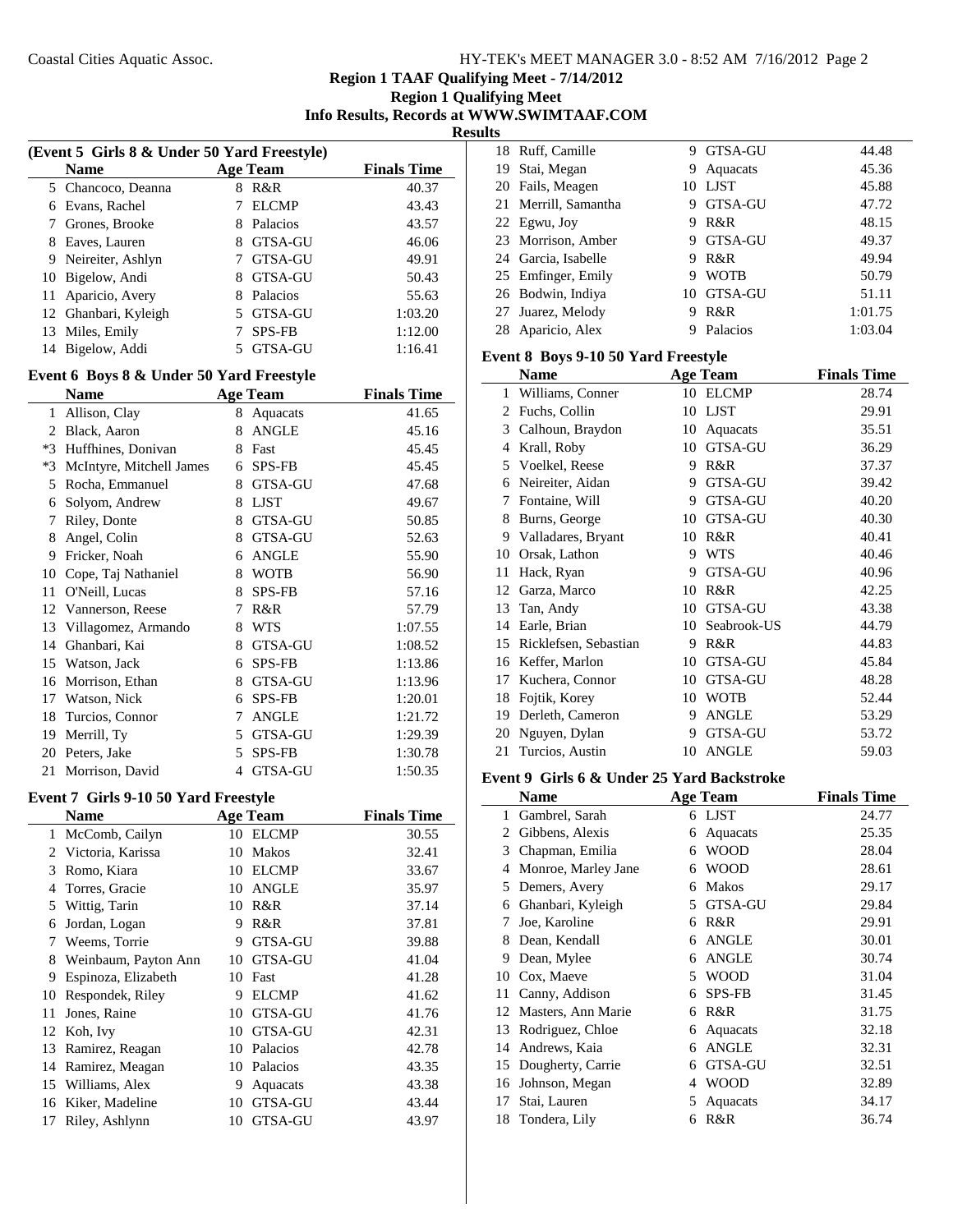**Region 1 Qualifying Meet Info Results, Records at WWW.SWIMTAAF.COM**

**Results**

|    | (Event 9 Girls 6 & Under 25 Yard Backstroke) |    |               |                    |  |  |
|----|----------------------------------------------|----|---------------|--------------------|--|--|
|    | <b>Name</b>                                  |    | Age Team      | <b>Finals Time</b> |  |  |
|    | 19 Loehr, Lucy                               | 6  | <b>WOOD</b>   | 36.94              |  |  |
| 20 | Maguadog, Trinity                            |    | 5 SPS-FB      | 37.79              |  |  |
| 21 | Gibbens, Iralynn                             | 5  | Aquacats      | 37.89              |  |  |
|    | 22 Mandery, Emily                            | 5. | R&R           | 38.82              |  |  |
| 23 | Bigelow, Addi                                |    | 5 GTSA-GU     | 40.03              |  |  |
|    | 24 Schwartz, Kennedy                         |    | 5 R&R         | 46.67              |  |  |
|    | 25 Sliva, Victoria                           |    | 5 Aquacats    | 48.72              |  |  |
|    | 26 Wang, Sage                                | 5  | <b>LIST</b>   | 52.29              |  |  |
| 27 | Mandery, Katelyn                             | 5. | R&R           | 55.74              |  |  |
|    | --- O'Neill, Elise                           | 5  | <b>SPS-FB</b> | D <sub>O</sub>     |  |  |
|    | Miles, Ashley Helen                          |    | <b>SPS-FB</b> |                    |  |  |
|    |                                              |    |               |                    |  |  |

# **Event 10 Boys 6 & Under 25 Yard Backstroke**

|    | <b>Name</b>              |   | <b>Age Team</b> | <b>Finals Time</b> |
|----|--------------------------|---|-----------------|--------------------|
| 1  | Johnson, Luke            | 6 | <b>WOOD</b>     | 24.54              |
| 2  | McIntyre, Mitchell James | 6 | SPS-FB          | 25.36              |
| 3  | Goudeau, Cannon          | 6 | <b>WTS</b>      | 25.47              |
| 4  | Bures, Luke              | 6 | <b>ELCMP</b>    | 25.65              |
| 5  | Aranda, Ethan            | 6 | R&R             | 27.37              |
| 6  | Thomas, Kaden            | 6 | Gators          | 29.09              |
| 7  | O'Day, Andrew            | 6 | Gators          | 29.54              |
| 8  | Neireiter, Andrew        | 5 | GTSA-GU         | 29.63              |
| 9  | Dennis, Joseph           | 6 | Gators          | 29.82              |
| 10 | Griffith, Zachary        | 6 | R&R             | 30.10              |
| 11 | Hulet, Mark              | 5 | <b>WOOD</b>     | 31.76              |
| 12 | $Cox$ , JR               | 6 | <b>WOOD</b>     | 32.77              |
| 13 | Marlow, Spencer          | 6 | <b>WOOD</b>     | 33.65              |
| 14 | Watson, Nick             | 6 | SPS-FB          | 35.08              |
| 15 | Tullos, Cael             | 6 | <b>ANGLE</b>    | 35.53              |
| 16 | Sugawara, Connor         | 6 | R&R             | 35.89              |
| 17 | Peters, Jake             | 5 | SPS-FB          | 37.78              |
| 18 | Gage, Spencer            | 5 | R&R             | 39.12              |
| 19 | Watson, Jack             | 6 | SPS-FB          | 39.54              |
| 20 | Taylor, Dax              | 5 | <b>ANGLE</b>    | 42.76              |
| 21 | Merrill, Ty              | 5 | <b>GTSA-GU</b>  | 44.97              |
| 22 | Masters, George          | 5 | R&R             | 45.51              |
| 23 | Morrison, David          | 4 | <b>GTSA-GU</b>  | 47.74              |

# **Event 11 Girls 8 & Under 25 Yard Backstroke**

|    | Name                  |   | <b>Age Team</b> | <b>Finals Time</b> |
|----|-----------------------|---|-----------------|--------------------|
| 1  | Alexander, Presley    | 8 | <b>GTSA-GU</b>  | 20.29              |
| 2  | Beal, Kendall         | 8 | <b>ELCMP</b>    | 20.53              |
| 3  | Flores, Olivia        | 8 | <b>WOOD</b>     | 20.78              |
| 4  | Perini, Isabela       | 8 | R&R             | 21.30              |
| 5. | Vrazel, Elizabeth     |   | <b>ANGLE</b>    | 21.35              |
| 6  | Copenhaver, Sarah     | 8 | Fast            | 21.37              |
| 7  | Draeger, Isabelle     | 8 | <b>WOOD</b>     | 22.41              |
| 8  | Driscoll, Kennedy     | 8 | <b>GTSA-GU</b>  | 22.43              |
| 9  | Stokley, Shaye        | 8 | <b>WOOD</b>     | 22.54              |
| 10 | Marquez, Arianna      | 8 | La Porte        | 22.99              |
| 11 | Ortiz, Tavery         | 8 | <b>Makos</b>    | 23.26              |
|    | 12 Reinholt, Caroline |   | GTSA-GU         | 23.38              |
| 13 | Evans, Grace          |   | <b>ELCMP</b>    | 23.69              |
| 14 | Kohl, Jessica         |   | <b>SPS-FB</b>   | 23.80              |
|    |                       |   |                 |                    |

| 15    | Hogg, Katie               | 8 | <b>GTSA-GU</b> | 23.93 |
|-------|---------------------------|---|----------------|-------|
| 16    | Reese, Laura              | 7 | <b>ANGLE</b>   | 24.03 |
| 17    | Evans, Allison            | 7 | <b>ELCMP</b>   | 24.18 |
| 18    | Goerig, Emery             | 8 | <b>ELCMP</b>   | 24.22 |
| 19    | Eaves, Lauren             | 8 | <b>GTSA-GU</b> | 24.67 |
| 20    | Persyn, Claire            | 7 | <b>WOOD</b>    | 24.91 |
| 21    | Harvey, Allie             | 8 | Gators         | 24.98 |
| 22    | Benoit, Katelyn           | 8 | R&R            | 25.22 |
| $*23$ | Dougherty, Allison        | 8 | GTSA-GU        | 25.50 |
| $*23$ | Elgar, Kelsy              | 7 | <b>GTSA-GU</b> | 25.50 |
| 25    | Pekel, Isabella           | 7 | <b>WOOD</b>    | 26.32 |
| 26    | Melass, Faith             | 8 | <b>LJST</b>    | 26.54 |
| 27    | Tullos, Ashlyn            | 8 | <b>ANGLE</b>   | 26.89 |
| 28    | Saenz, Desiree            | 8 | Makos          | 27.43 |
| 29    | Rodriguez, Aly            | 8 | Deer Park      | 27.54 |
| 30    | Alexander, Elizabeth      | 8 | <b>WOTB</b>    | 27.63 |
| 31    | Mounts, Samantha          | 8 | <b>Makos</b>   | 27.70 |
| 32    | Grones, Brooke            | 8 | Palacios       | 27.76 |
| 33    | Kuchera, Colbye           | 8 | GTSA-GU        | 28.19 |
| 34    | Smith, Taylor             | 8 | <b>GTSA-GU</b> | 28.30 |
| 35    | Agan, Emily               | 7 | <b>LJST</b>    | 28.41 |
| 36    | Velazquez, Kelly          | 8 | GTSA-GU        | 28.43 |
| 37    | Sanford, Sara             | 8 | Makos          | 28.75 |
| 38    | Gutierrez, Myrka          | 8 | Aquacats       | 29.18 |
| 39    | Neireiter, Ashlyn         | 7 | GTSA-GU        | 29.73 |
| 40    | Maguadog, Teresa Victoria | 7 | <b>SPS-FB</b>  | 30.33 |
| 41    | Egwu, Sophie              | 8 | R&R            | 31.50 |
| 42    | Lechman, Robyn            | 8 | <b>Makos</b>   | 31.63 |
| 43    | Aasletten, Gracie         | 8 | <b>ANGLE</b>   | 32.76 |
| 44    | Fine, Olivia              | 7 | <b>WOTB</b>    | 33.72 |
| 45    | Miles, Emily              | 7 | <b>SPS-FB</b>  | 33.79 |
| 46    | Fine, Elizabeth           | 7 | <b>WOTB</b>    | 37.64 |
| 47    | Smith, Morgan             | 7 | Gators         | 40.13 |
| 48    | Lopez, Zeida              | 6 | Deer Park      | 41.12 |

#### **Event 12 Boys 8 & Under 25 Yard Backstroke**

|      | <b>Name</b>        |   | <b>Age Team</b> | <b>Finals Time</b> |
|------|--------------------|---|-----------------|--------------------|
| 1    | Black, Abel        | 8 | <b>ANGLE</b>    | 19.93              |
| 2    | Kuhlman, Riley     | 8 | <b>LJST</b>     | 20.66              |
| $*3$ | Elgar, Keith       | 8 | <b>GTSA-GU</b>  | 21.51              |
| $*3$ | Persyn, James      | 7 | <b>WOOD</b>     | 21.51              |
| 5    | Foster, Dylan      | 8 | <b>WOTB</b>     | 21.58              |
| 6    | Marlow, Joey       | 7 | <b>WOOD</b>     | 22.53              |
| 7    | Hensley, David     | 8 | Gators          | 22.69              |
| 8    | Cappello, Sam      | 8 | WOOD            | 22.74              |
| 9    | Driscoll, Cael     | 7 | <b>GTSA-GU</b>  | 22.97              |
| 10   | Null, Hunter       | 8 | Deer Park       | 23.10              |
| 11   | Montgomery, Dereck | 8 | R&R             | 23.30              |
| 12   | Medina, Pablo      | 8 | <b>LJST</b>     | 23.68              |
| 13   | Boettcher, Kase    | 8 | R&R             | 24.46              |
| 14   | Vallejo, David     | 8 | <b>ELCMP</b>    | 24.74              |
| 15   | Owens, Kole        | 7 | <b>LJST</b>     | 24.76              |
| 16   | Huffhines, Donivan | 8 | Fast            | 25.81              |
| 17   | Brown, Sean        | 7 | <b>LJST</b>     | 26.05              |
| 18   | Harrison, Evan     | 8 | <b>WOOD</b>     | 26.17              |
| 19   | Angel, Colin       | 8 | <b>GTSA-GU</b>  | 26.50              |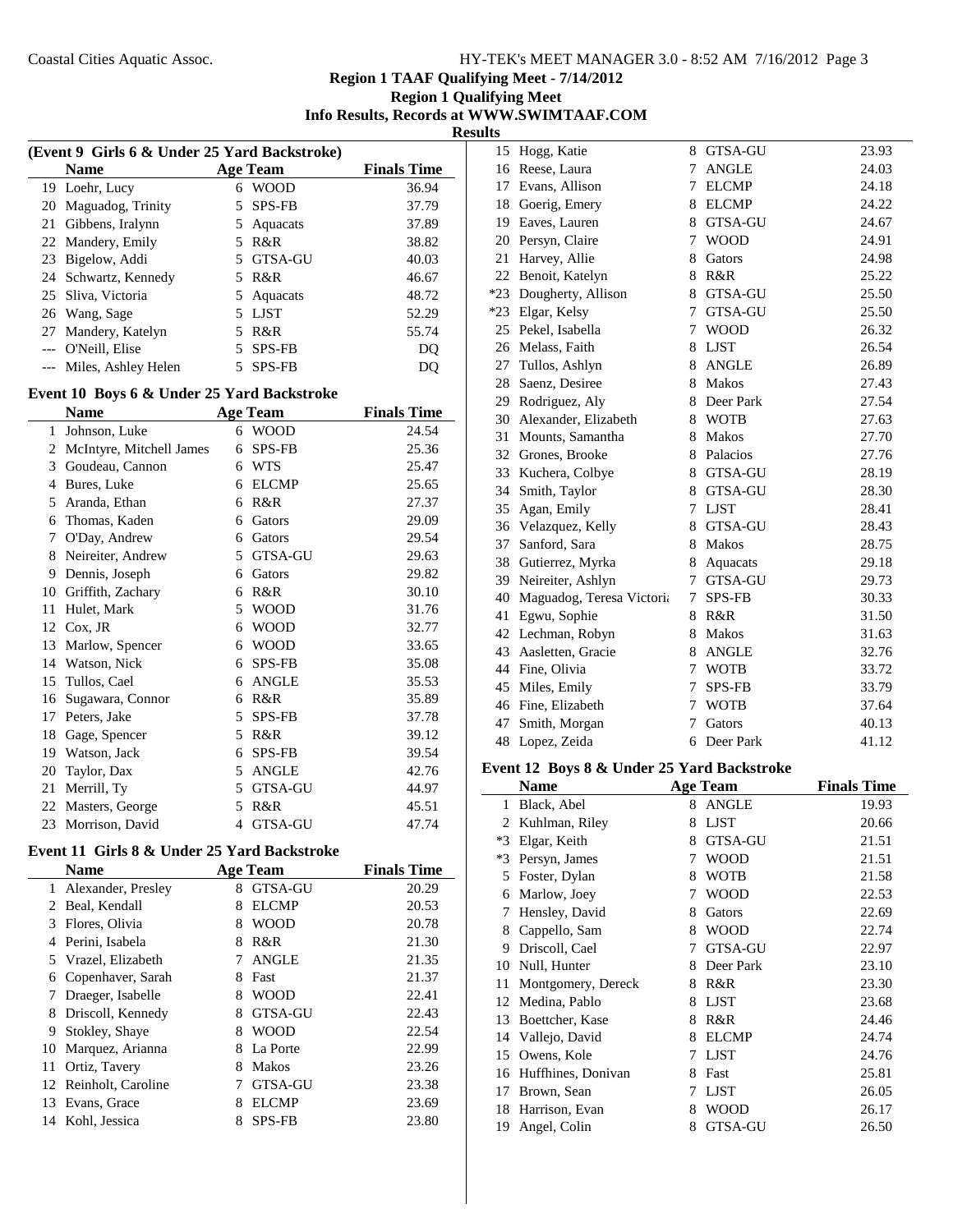# **Region 1 Qualifying Meet**

**Info Results, Records at WWW.SWIMTAAF.COM Results**

|    | (Event 12 Boys 8 & Under 25 Yard Backstroke) |   |                |                    |  |  |
|----|----------------------------------------------|---|----------------|--------------------|--|--|
|    | <b>Name</b>                                  |   | Age Team       | <b>Finals Time</b> |  |  |
| 20 | Cazares, Severano                            | 8 | <b>GTSA-GU</b> | 27.02              |  |  |
| 21 | Solyom, Andrew                               | 8 | <b>LJST</b>    | 27.07              |  |  |
| 22 | Hendrie, Connor                              | 8 | <b>SPS-FB</b>  | 27.24              |  |  |
| 23 | O'Neill, Lucas                               | 8 | <b>SPS-FB</b>  | 27.69              |  |  |
| 24 | Cope, Taj Nathaniel                          | 8 | <b>WOTB</b>    | 27.85              |  |  |
| 25 | Merrill, Colin                               |   | <b>GTSA-GU</b> | 29.60              |  |  |
| 26 | Saenz, Ethan                                 | 8 | <b>Makos</b>   | 29.86              |  |  |
| 27 | Vannerson, Reese                             |   | R&R            | 31.16              |  |  |
| 28 | Ghanbari, Kai                                | 8 | GTSA-GU        | 31.87              |  |  |
| 29 | Chilcote, Hayden                             | 8 | <b>SPS-FB</b>  | 32.68              |  |  |
| 30 | Turcios, Connor                              |   | <b>ANGLE</b>   | 33.35              |  |  |
| 31 | Carlile, Robyn                               | 8 | Gators         | 34.08              |  |  |
| 32 | Riley, Donte                                 | 8 | GTSA-GU        | 34.53              |  |  |
| 33 | Hinkel, Cooper                               |   | WOOD           | 37.13              |  |  |
| 34 | Maier, Ben                                   |   | <b>SPS-FB</b>  | 38.02              |  |  |

## **Event 13 Girls 9-10 25 Yard Backstroke**

|    | <b>Name</b>         |    | <b>Age Team</b> | <b>Finals Time</b> |
|----|---------------------|----|-----------------|--------------------|
| 1  | Jansky, Camryn      |    | 10 ELCMP        | 16.61              |
| 2  | Goudeau, Savannah   | 10 | <b>WTS</b>      | 17.31              |
| 3  | Reinholt, Catherine | 10 | GTSA-GU         | 18.35              |
|    | 4 Victoria, Karissa | 10 | Makos           | 18.79              |
| 5  | Hinds, Lindsey      | 10 | Gators          | 19.30              |
| 6  | Malit, Kelsie       | 9  | R&R             | 19.64              |
| 7  | Rogan, Shelby       | 9  | Gators          | 20.40              |
| 8  | Joe, Mackenzie      | 10 | R&R             | 20.43              |
| 9  | Miller, Kate        | 10 | R&R             | 20.57              |
| 10 | Marquez, Rachel     | 10 | <b>WOOD</b>     | 20.59              |
| 11 | Marquez, Miranda    | 10 | <b>WOOD</b>     | 21.07              |
| 12 | Lyons, Sarah        | 10 | Deer Park       | 21.18              |
| 13 | Griffin, Emma       |    | 10 GTSA-GU      | 21.54              |
| 14 | Rocha, Veronica     |    | 10 GTSA-GU      | 21.67              |
| 15 | Garcia, Josefina    | 9  | <b>SPS-FB</b>   | 21.82              |
| 16 | Warner, Lilia       | 10 | <b>WOOD</b>     | 22.39              |
| 17 | Edano, Isabella     | 10 | GTSA-GU         | 22.60              |
| 18 | Garza, Skye         | 10 | <b>ANGLE</b>    | 22.75              |
| 19 | Yu, Sydney          | 10 | GTSA-GU         | 22.78              |
| 20 | Marquez, Zoe        | 10 | <b>WOOD</b>     | 22.85              |
| 21 | Kiker, Madeline     |    | 10 GTSA-GU      | 22.87              |
| 22 | Abshire, Lexi       |    | 10 Deer Park    | 23.10              |
| 23 | McGrade, Zan        |    | 10 GTSA-GU      | 23.24              |
| 24 | Ramirez, Reagan     |    | 10 Palacios     | 23.37              |
| 25 | McIntyre, Morgan    | 9  | <b>SPS-FB</b>   | 23.54              |
| 26 | Currie, Anna        | 9  | <b>GTSA-GU</b>  | 23.65              |
| 27 | Foshee, Kiersten    |    | 10 ANGLE        | 24.04              |
| 28 | Smith, Natalee      | 9  | GTSA-GU         | 24.17              |
| 29 | Koh, Ivy            |    | 10 GTSA-GU      | 24.26              |
| 30 | Ruff, Camille       | 9  | GTSA-GU         | 24.59              |
| 31 | Espinoza, Elizabeth |    | 10 Fast         | 24.82              |
| 32 | Taylor, Ashton      |    | 10 ANGLE        | 24.92              |
| 33 | Garcia, Isabelle    | 9  | R&R             | 25.02              |
| 34 | Emfinger, Emily     | 9  | <b>WOTB</b>     | 25.21              |
| 35 | Bodwin, Indiya      | 10 | GTSA-GU         | 26.44              |
| 36 | Bartel, Lorianna    | 9  | <b>GTSA-GU</b>  | 26.52              |

|    | 37 Egwu, Joy           | 9  | R&R            | 26.97 |
|----|------------------------|----|----------------|-------|
|    | 38 Muckler, Lexi       | 9  | <b>WOOD</b>    | 27.10 |
|    | 39 Stouffer, Julia     | 9  | <b>WOOD</b>    | 27.28 |
|    | 40 Collins, Maddie     | 9  | Fast           | 27.68 |
|    | 41 Merrill, Samantha   | 9  | <b>GTSA-GU</b> | 27.69 |
|    | 42 Woods, Caitlin      | 10 | <b>GTSA-GU</b> | 27.72 |
|    | 43 Narvaez, Jacqueline | 10 | <b>ANGLE</b>   | 27.77 |
|    | 44 Fails, Meagen       | 10 | LJST           | 28.28 |
|    | 45 Morgan, Brooke      | 9  | <b>ANGLE</b>   | 28.34 |
|    | 46 Juarez, Mercedes    | 9  | R&R            | 29.12 |
|    | 47 Lopez, Angelica     | 9  | Deer Park      | 29.56 |
| 48 | Gonzalez, Sofia        |    | <b>Makos</b>   | 29.73 |
|    |                        |    |                |       |

#### **Event 14 Boys 9-10 25 Yard Backstroke**

|    | <b>Name</b>           |    | <b>Age Team</b> | <b>Finals Time</b> |
|----|-----------------------|----|-----------------|--------------------|
| 1  | Williams, Conner      |    | 10 ELCMP        | 16.01              |
| 2  | Reinholt, Thomas      | 9  | GTSA-GU         | 17.83              |
| 3  | Miller, Drew          |    | 10 R&R          | 18.40              |
|    | 4 deValcourt, Myles   |    | 9 LJST          | 18.81              |
| 5  | Gasiorowski, Ryan     | 9  | <b>LJST</b>     | 18.91              |
| 6  | Elgar, Kelvin         | 10 | GTSA-GU         | 18.92              |
| 7  | Alexander, Jordan     |    | 10 GTSA-GU      | 19.86              |
| 8  | Titus, Cable          | 9  | Deer Park       | 20.21              |
|    | 9 Cappello, Jack      | 9  | <b>WOOD</b>     | 20.24              |
|    | 10 Batchelor, Tim     | 10 | <b>WOOD</b>     | 20.36              |
| 11 | Patterson, Colby      | 10 | Gators          | 20.44              |
|    | 12 Kohl, Michael      | 10 | <b>SPS-FB</b>   | 21.79              |
|    | 13 Fraguela, Sergio   |    | 10 WOOD         | 22.04              |
|    | 14 Soderman, Carter   |    | 10 WOOD         | 22.38              |
|    | 15 Melass, Christian  | 10 | LJST            | 22.61              |
|    | 16 Pattison, Devin    |    | 10 LJST         | 22.82              |
|    | 17 Elrod, Thomas      |    | 10 Seabrook-US  | 23.08              |
|    | 18 Hart, SteVonte'    |    | 10 SPS-FB       | 23.15              |
|    | 19 Fine, James        | 10 | <b>WOTB</b>     | 23.18              |
|    | 20 Shan, Simon        | 10 | <b>WOOD</b>     | 23.21              |
|    | 21 Lane, Noah         | 9  | <b>WOOD</b>     | 24.08              |
|    | 22 Hack, Ryan         | 9  | GTSA-GU         | 24.12              |
|    | 23 Shoemake, Trey     | 9  | Gators          | 24.40              |
|    | 24 Ortega, Adrian     | 10 | Gators          | 24.58              |
|    | 25 Orsak, Lathon      | 9  | <b>WTS</b>      | 24.70              |
|    | 26 Angel, Ian         | 10 | GTSA-GU         | 24.77              |
| 27 | Ricklefsen, Sebastian | 9  | R&R             | 25.07              |
|    | 28 Neireiter, Aidan   | 9  | GTSA-GU         | 25.43              |
|    | 29 Weis, Evan         | 9  | <b>WOOD</b>     | 25.66              |
|    | 30 Kowalski, Weston   | 9  | Deer Park       | 26.01              |
| 31 | Zhou, Evan            | 10 | <b>WOOD</b>     | 26.15              |
|    | 32 Waddell, Jaxon     | 9  | GTSA-GU         | 26.91              |
| 33 | Pickard, Kyle         |    | 10 GTSA-GU      | 26.98              |
| 34 | Nguyen, Dylan         | 9  | GTSA-GU         | 27.30              |
| 35 | Fojtik, Korey         | 10 | <b>WOTB</b>     | 29.82              |
|    | 36 Turcios, Austin    | 10 | <b>ANGLE</b>    | 30.12              |
|    | 37 Vasquez, Peyton    |    | 10 Deer Park    | 30.48              |
| 38 | Evans, Max            | 10 | R&R             | 31.00              |
| 39 | Ramirez, Eduardo      | 10 | R&R             | 32.78              |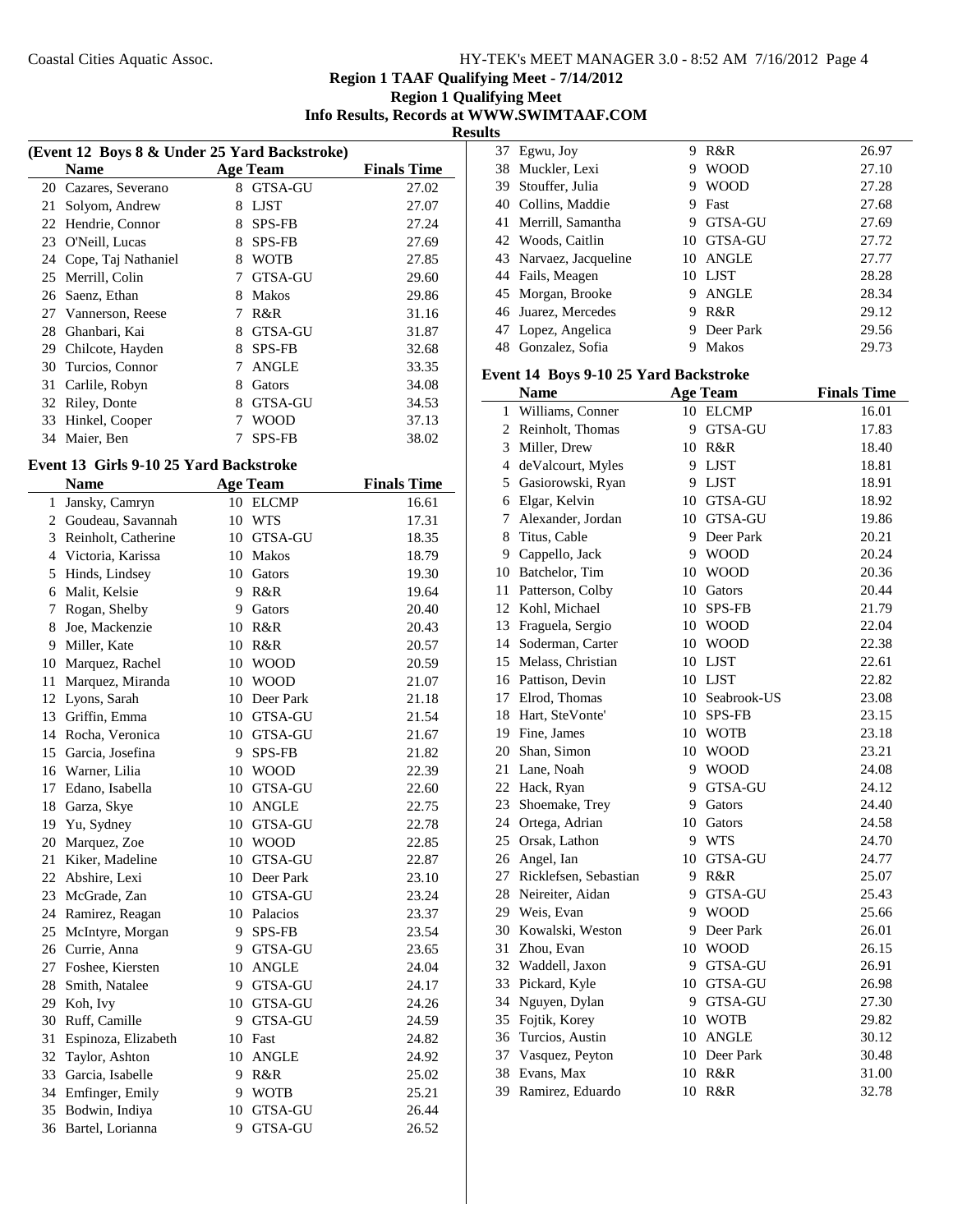#### **Region 1 Qualifying Meet Info Results, Records at WWW.SWIMTAAF.COM Results**

| Event 15 Girls 8 & Under 25 Yard Breaststroke |                    |   |                 |                    |
|-----------------------------------------------|--------------------|---|-----------------|--------------------|
|                                               | <b>Name</b>        |   | <b>Age Team</b> | <b>Finals Time</b> |
|                                               | 1 Calhoun, Kenadi  | 8 | Aquacats        | 22.59              |
| 2                                             | Copenhaver, Sarah  | 8 | Fast            | 22.68              |
| 3                                             | Thomet, AnneMarie  |   | 8 Seabrook-US   | 23.09              |
| $\overline{4}$                                | Whitehead, Loren   |   | 8 LJST          | 23.77              |
| 5                                             | Cardenas, Briana   | 8 | <b>GTSA-GU</b>  | 24.64              |
| 6                                             | Cahill, Emma       | 7 | <b>WOOD</b>     | 24.89              |
| 7                                             | Johnson, Madison   | 8 | <b>WOTB</b>     | 25.09              |
| 8                                             | Marquez, Arianna   |   | 8 La Porte      | 26.61              |
| 9                                             | Baker, Maria       | 7 | <b>WOOD</b>     | 28.12              |
| 10                                            | Laurel, Sarah      | 8 | LJST            | 28.13              |
| 11                                            | Driscoll, Kennedy  | 8 | <b>GTSA-GU</b>  | 28.19              |
| 12                                            | Peters, Kylie      |   | 8 SPS-FB        | 28.69              |
| $*13$                                         | Melass, Faith      | 8 | LJST            | 28.71              |
| $*13$                                         | Sanford, Sara      | 8 | Makos           | 28.71              |
| 15                                            | Lane, Sarah        | 7 | <b>WOOD</b>     | 29.44              |
| 16                                            | Agan, Emily        | 7 | <b>LJST</b>     | 29.52              |
| 17                                            | Kohl, Jessica      | 8 | <b>SPS-FB</b>   | 29.78              |
| 18                                            | Pekel, Isabella    | 7 | <b>WOOD</b>     | 30.77              |
| 19                                            | Evans, Anabelle    | 8 | R&R             | 32.93              |
| 20                                            | Persyn, Claire     | 7 | <b>WOOD</b>     | 34.02              |
| 21                                            | Wheeless, Kate     | 6 | R&R             | 34.58              |
| 22                                            | Aparicio, Avery    | 8 | Palacios        | 34.68              |
| 23                                            | Mounts, Samantha   | 8 | <b>Makos</b>    | 45.30              |
| 24                                            | Light, Ava         | 5 | R&R             | 48.88              |
| 25                                            | Fine, Elizabeth    | 7 | <b>WOTB</b>     | 49.00              |
| $---$                                         | Lechman, Robyn     | 8 | Makos           | D <sub>O</sub>     |
| $---$                                         | Gutierrez, Myrka   | 8 | Aquacats        | DQ                 |
| $---$                                         | Reinholt, Caroline | 7 | <b>GTSA-GU</b>  | DQ                 |
|                                               |                    |   |                 |                    |

## **Event 16 Boys 8 & Under 25 Yard Breaststroke**

|     | Name              |   | <b>Age Team</b> | <b>Finals Time</b> |
|-----|-------------------|---|-----------------|--------------------|
| 1   | Trihus, Micah     | 8 | <b>LJST</b>     | 23.72              |
| 2   | Wheeless, Sam     | 8 | R&R             | 23.82              |
| 3   | Fojtik, Ryan      | 8 | <b>WOTB</b>     | 24.32              |
| 4   | White, Zachary    | 8 | <b>GTSA-GU</b>  | 24.75              |
| 5   | Nguyen, Joseph    | 8 | <b>GTSA-GU</b>  | 25.56              |
| 6   | Null, Hunter      | 8 | Deer Park       | 25.70              |
| 7   | Wang, Rich        | 7 | <b>LJST</b>     | 25.77              |
| 8   | Driscoll, Cael    | 7 | <b>GTSA-GU</b>  | 26.04              |
| 9   | Marlow, Joey      | 7 | <b>WOOD</b>     | 26.99              |
| 10  | Reed, Taylor      | 8 | GTSA-GU         | 27.22              |
| 11  | Hensley, David    | 8 | Gators          | 27.42              |
| 12  | Rocha, Emmanuel   | 8 | GTSA-GU         | 28.23              |
| 13  | Owens, Kole       | 7 | <b>LJST</b>     | 29.04              |
| 14  | Merrill, Colin    | 7 | <b>GTSA-GU</b>  | 32.13              |
| 15  | Neireiter, Andrew | 5 | <b>GTSA-GU</b>  | 35.78              |
| --- | Maier, Ben        | 7 | <b>SPS-FB</b>   | DQ                 |
|     | Ordonez, Jacob    | 5 | R&R             | DQ                 |
|     | Blackmon, Brysen  | 8 | Aquacats        | DQ                 |
|     | Burris, Elijah    | 6 | Aquacats        | DQ                 |

# **Event 17 Girls 9-10 25 Yard Breaststroke**

| <b>Name</b>      | <b>Age Team</b> | <b>Finals Time</b> |
|------------------|-----------------|--------------------|
| 1 McComb, Cailyn | 10 ELCMP        | 16.81              |

| 2     | Thaman, Karley        | 10      | <b>SPS-FB</b>  | 19.77 |
|-------|-----------------------|---------|----------------|-------|
| 3     | Romo, Kiara           | 10      | <b>ELCMP</b>   | 20.11 |
| 4     | Cordier, Kaleigh      | 10      | <b>WOOD</b>    | 20.79 |
| 5     | Torres, Gracie        | 10      | <b>ANGLE</b>   | 21.79 |
| 6     | Kubecka, Avery        |         | 10 Palacios    | 21.93 |
| 7     | Angel, Gabriela       | $10-10$ | GTSA-GU        | 22.05 |
| 8     | Gregory, Katie        |         | 10 Makos       | 22.28 |
| 9     | Lyons, Sarah          |         | 10 Deer Park   | 22.40 |
| 10    | Oldbury, Chloé        |         | 10 GTSA-GU     | 22.45 |
| 11    | Gambrel, Kathryn      |         | 9 LJST         | 22.51 |
| 12    | Blaisdell, Ciara      | 10      | GTSA-GU        | 22.58 |
| 13    | Gaas, Carmen          | 10      | R&R            | 22.76 |
| 14    | Hilton, Katelyn       | 10      | <b>WOTB</b>    | 23.61 |
| 15    | King, Ricki           | 10      | GTSA-GU        | 23.69 |
| 16    | Vandenbergh, Rylee    | 9.      | Palacios       | 24.36 |
| 17    | Yu, Sydney            | 10      | <b>GTSA-GU</b> | 24.42 |
| 18    | Weems, Torrie         | 9       | GTSA-GU        | 24.43 |
| 19    | Marquez, Miranda      | 10      | <b>WOOD</b>    | 24.73 |
| 20    | Woods, Caitlin        | 10      | <b>GTSA-GU</b> | 24.78 |
| 21    | Baker, Jennifer       | 10      | <b>WOOD</b>    | 24.86 |
| 22    | Watson, Emma          | 9       | SPS-FB         | 25.08 |
| 23    | Garcia, Josefina      | 9       | <b>SPS-FB</b>  | 25.24 |
| 24    | Whitehead, Kayce      | 10      | GTSA-GU        | 25.77 |
| 25    | Geerdes, Allison      | 10      | <b>ANGLE</b>   | 25.91 |
| 26    | Respondek, Riley      | 9       | <b>ELCMP</b>   | 25.93 |
| 27    | Joe, Mackenzie        | 10      | R&R            | 26.95 |
| 28    | Juarez, Mercedes      | 9.      | R&R            | 26.98 |
| 29    | Williams, Alex        | 9.      | Aquacats       | 27.70 |
| 30    | Merrill, Samantha     | 9.      | <b>GTSA-GU</b> | 28.39 |
| 31    | Stouffer, Julia       | 9       | <b>WOOD</b>    | 31.06 |
| 32    | Smith, Natalee        | 9       | <b>GTSA-GU</b> | 31.19 |
| 33    | Muckler, Lexi         | 9       | <b>WOOD</b>    | 33.59 |
| 34    | Aparicio, Alex        | 9       | Palacios       | 42.41 |
| $---$ | Marquez, Zoe          | 10      | <b>WOOD</b>    | DQ    |
| $---$ | Gonzalez, Sofia       | 9       | Makos          | DQ    |
| $---$ | Juarez, Melody        | 9       | R&R            | DQ    |
| $---$ | Friesenhahn, Julianne | 10      | Aquacats       | DQ    |
| $---$ | Lopez, Angelica       | 9       | Deer Park      | DQ    |

# **Event 18 Boys 9-10 25 Yard Breaststroke**

L,

|    | Name                |     | <b>Age Team</b> | <b>Finals Time</b> |
|----|---------------------|-----|-----------------|--------------------|
| 1  | Patterson, Colby    | 10. | Gators          | 17.94              |
| 2  | Alaniz, Brandon     | 10  | R&R             | 20.16              |
| 3  | Hulet, Tyler        | 9   | <b>WOOD</b>     | 20.53              |
| 4  | Alexander, Jordan   | 10  | <b>GTSA-GU</b>  | 21.32              |
|    | 5 Null, Cade        |     | 10 Deer Park    | 22.36              |
| 6  | deValcourt, Myles   | 9   | <b>LJST</b>     | 22.45              |
| 7  | Miller, Nate        | 10. | <b>WOOD</b>     | 22.56              |
| 8  | Pattison, Devin     |     | 10 LJST         | 22.74              |
| 9  | Muckler, Michael    | 9   | <b>WOOD</b>     | 22.97              |
| 10 | Shan, Simon         |     | 10 WOOD         | 23.24              |
| 11 | Titus, Cable        | 9   | Deer Park       | 24.22              |
|    | 12 Calhoun, Braydon | 10  | Aquacats        | 24.53              |
| 13 | Avila, Gerardo      |     | 10 La Porte     | 24.63              |
| 14 | Earle, Brian        | 10. | Seabrook-US     | 24.65              |
|    | 15 Zhou, Evan       | 10. | <b>WOOD</b>     | 24.98              |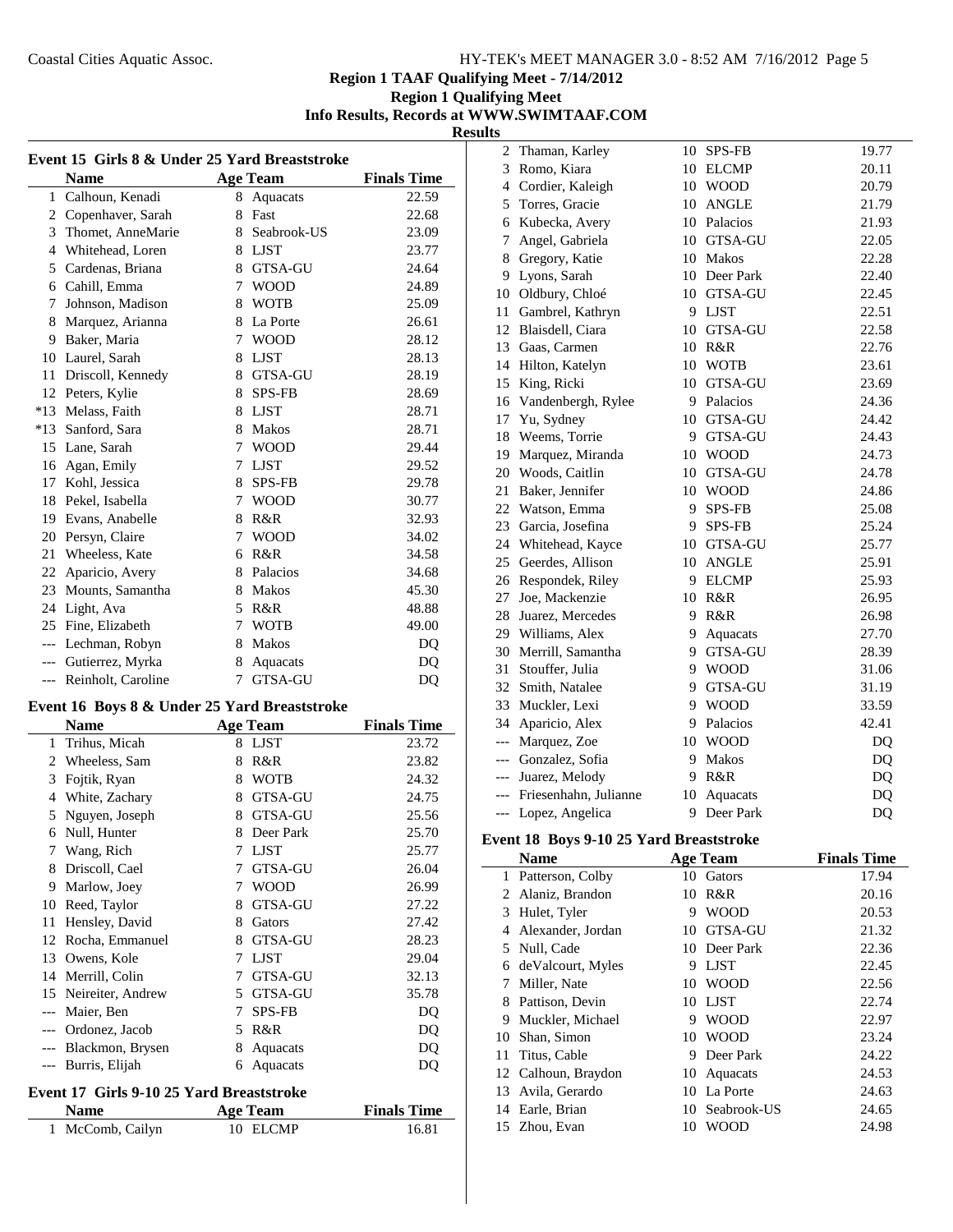## **Region 1 Qualifying Meet Info Results, Records at WWW.SWIMTAAF.COM Results**

| (Event 18 Boys 9-10 25 Yard Breaststroke) |                   |                    |                |       |  |
|-------------------------------------------|-------------------|--------------------|----------------|-------|--|
|                                           | <b>Name</b>       | <b>Finals Time</b> |                |       |  |
|                                           | 16 Bova, Noah     |                    | 10 Seabrook-US | 25.08 |  |
| 17                                        | Nguyen, Leo       | 10                 | GTSA-GU        | 25.18 |  |
| 18                                        | Stewart, Taylor   | 9                  | Gators         | 26.87 |  |
| 19                                        | Melass, Christian | 10                 | LJST           | 27.19 |  |
| 20                                        | Angel, Ian        | 10                 | GTSA-GU        | 27.63 |  |
| 21                                        | Shoemake, Trey    | 9                  | Gators         | 27.65 |  |
| 22                                        | Griffith, Dustin  | 10                 | R&R            | 28.29 |  |
| 23                                        | Ortiz, Xavier     | 9                  | Palacios       | 28.38 |  |
| 24                                        | Andrews, Fynn     | 9                  | <b>ANGLE</b>   | 29.34 |  |
| 25                                        | Muckler, Zachery  | 10                 | <b>WOOD</b>    | 31.07 |  |
| 26                                        | Weis, Evan        | 9                  | WOOD           | 31.15 |  |
| 27                                        | Burns, George     | 10                 | GTSA-GU        | 31.41 |  |
|                                           | Ramirez, Eduardo  | 10                 | R&R            | DO    |  |
|                                           | Evans, Max        | 10                 | R&R            | DO    |  |
|                                           | Hart, SteVonte'   | 10                 | <b>SPS-FB</b>  | DO    |  |
|                                           |                   |                    |                |       |  |

## **Event 19 Girls 8 & Under 25 Yard Butterfly**

|                | <b>Name</b>               |   | <b>Age Team</b> | <b>Finals Time</b> |
|----------------|---------------------------|---|-----------------|--------------------|
| 1              | Thomet, AnneMarie         | 8 | Seabrook-US     | 18.43              |
| $\overline{2}$ | Alexander, Presley        | 8 | <b>GTSA-GU</b>  | 18.61              |
| 3              | Stavinoha, Teagan         | 8 | <b>WTS</b>      | 19.52              |
| 4              | Tran, Minnie              | 7 | <b>LJST</b>     | 20.58              |
| 5              | Stokley, Shaye            | 8 | <b>WOOD</b>     | 21.89              |
| 6              | Monroe, Libby             | 7 | <b>WOOD</b>     | 23.64              |
| 7              | Lane, Sarah               | 7 | <b>WOOD</b>     | 23.77              |
| 8              | Ortiz, Tavery             | 8 | Makos           | 24.71              |
| 9              | Peters, Kylie             | 8 | <b>SPS-FB</b>   | 25.27              |
| 10             | Dougherty, Allison        | 8 | GTSA-GU         | 26.22              |
| 11             | Johnson, Madison          | 8 | <b>WOTB</b>     | 26.65              |
| 12             | Elgar, Kelsy              | 7 | GTSA-GU         | 26.69              |
| 13             | Bigelow, Andi             | 8 | <b>GTSA-GU</b>  | 28.67              |
| 14             | Chandler, Sarah           | 7 | Deer Park       | 28.71              |
| 15             | Gage, Sophie              | 7 | R&R             | 28.76              |
| 16             | Smith, Taylor             | 8 | <b>GTSA-GU</b>  | 31.17              |
| 17             | Baker, Maria              | 7 | <b>WOOD</b>     | 32.65              |
| 18             | Evans, Margaret           | 7 | <b>ELCMP</b>    | 32.87              |
| 19             | Velazquez, Kelly          | 8 | <b>GTSA-GU</b>  | 35.17              |
| 20             | Parker, Paige             | 8 | <b>ANGLE</b>    | 37.72              |
|                | Masters, Ann Marie        | 6 | R&R             | DQ                 |
| ---            | Harvey, Allie             | 8 | Gators          | DQ                 |
| $---$          | Carrizales, Sarah         | 6 | <b>ANGLE</b>    | DQ                 |
| ---            | Maguadog, Teresa Victoria | 7 | <b>SPS-FB</b>   | DQ                 |
| ---            | Dougherty, Carrie         | 6 | <b>GTSA-GU</b>  | DQ                 |

# **Event 20 Boys 8 & Under 25 Yard Butterfly**

| <b>Name</b>              | <b>Age Team</b>  | <b>Finals Time</b> |
|--------------------------|------------------|--------------------|
| 1 Dzierzanowski, Matthew | R&R<br>8         | J18.74             |
| 2 Foster, Dylan          | <b>WOTB</b>      | J18.68             |
| 3 Kuhlman, Riley         | <b>LJST</b><br>8 | 20.37              |
| 4 Persyn, James          | <b>WOOD</b>      | 21.46              |
| 5 Bay, Justin            | Deer Park<br>8.  | 22.21              |
| 6 Cappello, Sam          | <b>WOOD</b><br>x | 22.28              |
| 7 Elgar, Keith           | GTSA-GU          | 22.39              |
| Billingsley, Josh<br>8   | GTSA-GU          | 25.37              |

| 9 Williams, Colby      | <b>ELCMP</b>     | 27.21 |
|------------------------|------------------|-------|
| 10 Harrison, Evan      | <b>WOOD</b>      | 27.84 |
| 11 Hendrie, Connor     | <b>SPS-FB</b>    | 30.31 |
| 12 Villagomez, Armando | <b>WTS</b>       | 39.17 |
| 13 Chilcote, Hayden    | 8 SPS-FB         | 43.62 |
| 14 Morrison, Ethan     | 8 GTSA-GU        | 54.26 |
| --- Fojtik, Ryan       | <b>WOTB</b><br>8 | DO    |
| --- Rodriguez, Caleb   | 7 Aquacats       | DQ    |
| --- Masters, George    | R&R              | DO    |

#### **Event 21 Girls 9-10 25 Yard Butterfly**

|       | <b>Name</b>         |    | <b>Age Team</b> | <b>Finals Time</b> |
|-------|---------------------|----|-----------------|--------------------|
| $*1$  | Goudeau, Savannah   | 10 | <b>WTS</b>      | 15.17              |
| $*1$  | Jansky, Camryn      | 10 | <b>ELCMP</b>    | 15.17              |
| 3     | Acin. Caroline      | 10 | <b>WOOD</b>     | 15.61              |
| 4     | Reinholt, Catherine | 10 | <b>GTSA-GU</b>  | 17.21              |
| 5     | Marquez, Rachel     | 10 | <b>WOOD</b>     | 17.69              |
| 6     | Thompson, Jacey     | 10 | <b>WOTB</b>     | 18.17              |
| 7     | May, Kenedy         | 9  | R&R             | 18.18              |
| 8     | Rocha, Veronica     | 10 | <b>GTSA-GU</b>  | 19.73              |
| 9     | Rogan, Shelby       | 9  | Gators          | 20.12              |
| 10    | King, Ricki         | 10 | <b>GTSA-GU</b>  | 20.72              |
| 11    | Miller, Kate        | 10 | R&R             | 20.78              |
| 12    | Hinds, Lindsey      | 10 | Gators          | 20.86              |
|       | 13 Geerdes, Allison | 10 | <b>ANGLE</b>    | 21.11              |
| 14    | Riley, Ashlynn      | 10 | <b>GTSA-GU</b>  | 21.17              |
|       | 15 Owens, Kandice   | 9  | <b>LJST</b>     | 21.49              |
| 16    | Respondek, Riley    | 9  | <b>ELCMP</b>    | 21.99              |
| 17    | Watson, Emma        | 9  | <b>SPS-FB</b>   | 22.56              |
| 18    | Juarez, Melody      | 9  | R&R             | 23.33              |
|       | 19 Ruiz, Ariana     | 10 | <b>ANGLE</b>    | 23.50              |
| 20    | Jones, Raine        | 10 | GTSA-GU         | 23.74              |
| 21    | Warner, Lilia       | 10 | <b>WOOD</b>     | 23.81              |
| 22    | McIntyre, Morgan    | 9  | <b>SPS-FB</b>   | 24.55              |
| 23    | Currie, Anna        | 9  | <b>GTSA-GU</b>  | 24.64              |
| 24    | Fails, Meagen       | 10 | <b>LIST</b>     | 26.00              |
| 25    | Kiker, Madeline     | 10 | GTSA-GU         | 26.06              |
| 26    | Bartel, Lorianna    | 9  | <b>GTSA-GU</b>  | 26.37              |
| 27    | Taylor, Ashton      | 10 | <b>ANGLE</b>    | 28.13              |
| 28    | Morrison, Amber     | 9  | <b>GTSA-GU</b>  | 29.23              |
| 29    | Collins, Maddie     | 9  | Fast            | 31.39              |
| $---$ | Baker, Jennifer     | 10 | <b>WOOD</b>     | D <sub>O</sub>     |

## **Event 22 Boys 9-10 25 Yard Butterfly**

|   | <b>Name</b>          |    | <b>Age Team</b> | <b>Finals Time</b> |
|---|----------------------|----|-----------------|--------------------|
|   | 1 Williams, Conner   | 10 | <b>ELCMP</b>    | 15.00              |
|   | 2 Reinholt, Thomas   | 9  | <b>GTSA-GU</b>  | 15.16              |
|   | 3 Hulet, Tyler       | 9  | <b>WOOD</b>     | 16.05              |
|   | 4 Williams, Shane    |    | 10 LJST         | 17.11              |
|   | 5 Koelzer, Nikolas   | 10 | R&R             | 17.23              |
|   | 6 Pannell, Frankie   | 10 | Gators          | 17.36              |
|   | 7 Elgar, Kelvin      |    | 10 GTSA-GU      | 17.99              |
|   | Batchelor, Tim       | 10 | <b>WOOD</b>     | 19.28              |
| 9 | Fine, James          | 10 | <b>WOTB</b>     | 19.60              |
|   | 10 Kohl, Michael     | 10 | <b>SPS-FB</b>   | 19.90              |
|   | 11 Livingston, Tyler | 9  | Seabrook-US     | 20.75              |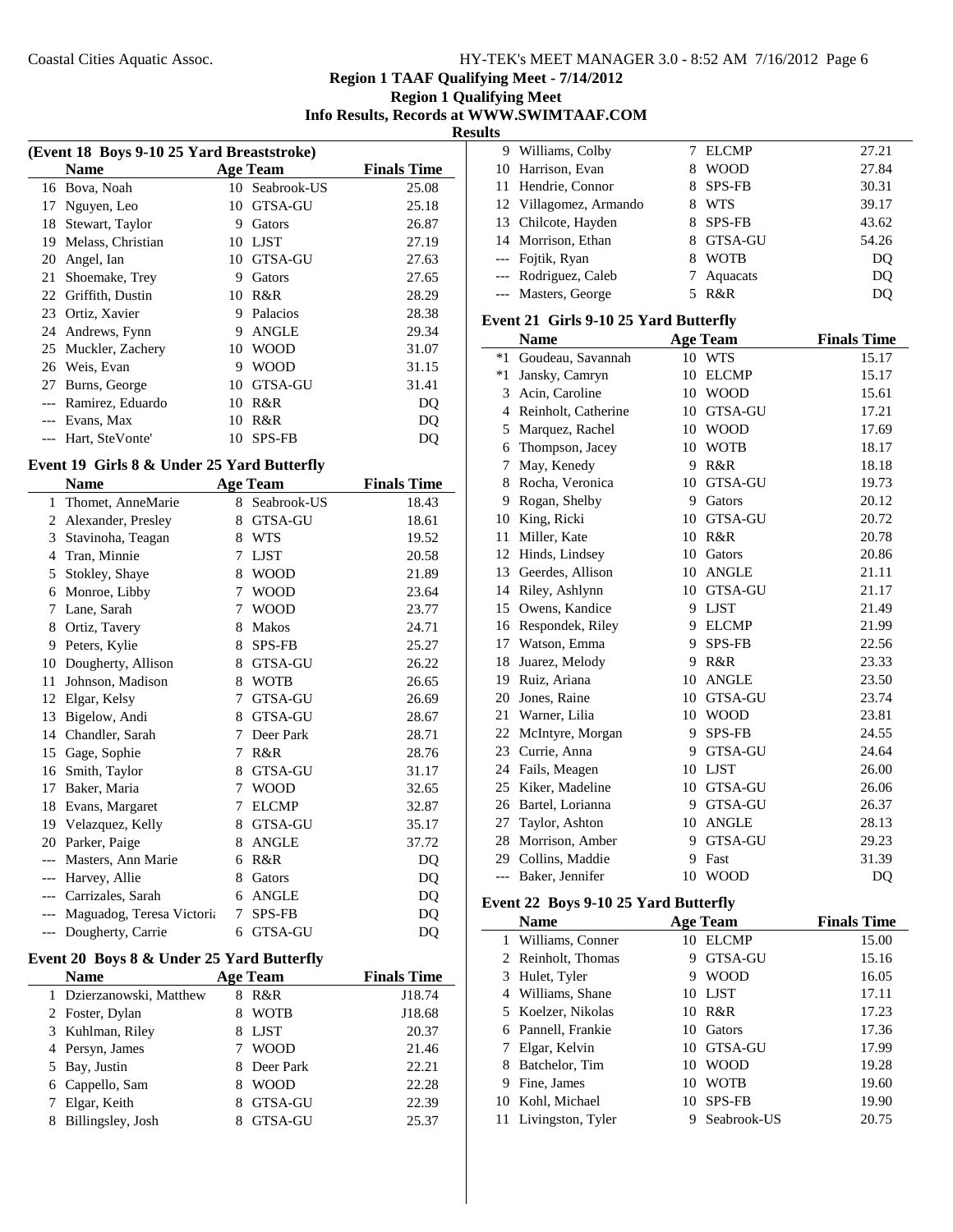## **Region 1 Qualifying Meet Info Results, Records at WWW.SWIMTAAF.COM Results**

| (Event 22 Boys 9-10 25 Yard Butterfly) |                       |    |                 |                    |
|----------------------------------------|-----------------------|----|-----------------|--------------------|
|                                        | <b>Name</b>           |    | <b>Age Team</b> | <b>Finals Time</b> |
|                                        | 12 Logan, Landon      | 10 | ANGLE           | 20.81              |
| 13                                     | Soderman, Carter      | 10 | <b>WOOD</b>     | 21.08              |
|                                        | 14 Valladares, Bryant | 10 | R&R             | 22.64              |
| 15                                     | Cappello, Jack        | 9  | <b>WOOD</b>     | 22.89              |
|                                        | 16 Kowalski, Weston   | 9  | Deer Park       | 23.15              |
|                                        | 17 Lane, Noah         | 9  | <b>WOOD</b>     | 24.09              |
| 18                                     | Gilmore, Seth         | 10 | <b>GTSA-GU</b>  | 25.23              |
| 19                                     | Miller, Nate          | 10 | <b>WOOD</b>     | 25.98              |
| 20                                     | Muckler, Michael      | 9  | <b>WOOD</b>     | 28.48              |
| 21                                     | Stokely, Tracy        | 10 | <b>ANGLE</b>    | 29.20              |
|                                        | 22 Vasquez, Peyton    | 10 | Deer Park       | 35.19              |
|                                        | Bentley, Zach         | 10 | <b>WOOD</b>     | DО                 |

# **Event 23 Girls 6 & Under 25 Yard Freestyle**

 $\overline{a}$ 

|    | Name                |                          | <b>Age Team</b> | <b>Finals Time</b> |
|----|---------------------|--------------------------|-----------------|--------------------|
| 1  | Gibbens, Alexis     | 6                        | Aquacats        | 20.57              |
| 2  | Gage, Tess          | 6                        | R&R             | 21.34              |
| 3  | Monroe, Marley Jane | 6                        | <b>WOOD</b>     | 23.55              |
| 4  | Ghanbari, Kyleigh   | 5                        | GTSA-GU         | 26.10              |
| 5  | Rodriguez, Chloe    | 6                        | Aquacats        | 26.59              |
| 6  | Johnson, Megan      | $\overline{\mathcal{L}}$ | <b>WOOD</b>     | 26.72              |
| 7  | Chapman, Emilia     | 6                        | <b>WOOD</b>     | 26.74              |
| 8  | Masters, Ann Marie  | 6                        | R&R             | 26.78              |
| 9  | Demers, Avery       | 6                        | <b>Makos</b>    | 27.01              |
| 10 | Andrews, Kaia       | 6                        | <b>ANGLE</b>    | 27.97              |
| 11 | Dean, Kendall       | 6                        | <b>ANGLE</b>    | 28.50              |
| 12 | Dean, Mylee         | 6                        | <b>ANGLE</b>    | 29.08              |
| 13 | Cox, Maeve          | 5                        | <b>WOOD</b>     | 29.21              |
|    | 14 Tondera, Lily    | 6                        | R&R             | 29.91              |
| 15 | Wheeless, Kate      | 6                        | R&R             | 31.45              |
| 16 | Light, Ava          | 5                        | R&R             | 32.53              |
| 17 | Stai, Lauren        | 5                        | Aquacats        | 33.27              |
| 18 | Carrizales, Sarah   | 6                        | <b>ANGLE</b>    | 33.34              |
|    | 19 Loehr, Lucy      | 6                        | <b>WOOD</b>     | 34.35              |
| 20 | Canny, Addison      | 6                        | <b>SPS-FB</b>   | 34.43              |
| 21 | Bigelow, Addi       | 5                        | GTSA-GU         | 34.87              |
| 22 | Schwartz, Kennedy   | 5                        | R&R             | 37.24              |
| 23 | Maguadog, Trinity   | 5                        | <b>SPS-FB</b>   | 37.30              |
| 24 | Mandery, Emily      | 5                        | R&R             | 38.53              |
| 25 | Lopez, Zeida        | 6                        | Deer Park       | 38.73              |
| 26 | Sliva, Victoria     | 5                        | Aquacats        | 39.39              |
| 27 | Dougherty, Carrie   | 6                        | GTSA-GU         | 39.42              |
| 28 | Gibbens, Iralynn    | 5                        | Aquacats        | 42.61              |
| 29 | Mandery, Katelyn    | 5                        | R&R             | 43.19              |
| 30 | Boettcher, Kady     | 5                        | R&R             | 46.05              |
| 31 | O'Neill, Elise      | 5                        | <b>SPS-FB</b>   | 49.12              |
| 32 | Wang, Sage          | 5                        | <b>LJST</b>     | 55.04              |
| 33 | Miles, Ashley Helen | 5                        | <b>SPS-FB</b>   | 56.03              |

#### **Event 24 Boys 6 & Under 25 Yard Freestyle**

| <b>Name</b>                | Age Team | <b>Finals Time</b> |
|----------------------------|----------|--------------------|
| 1 Johnson, Luke            | 6 WOOD   | 17.22              |
| 2 Bures, Luke              | 6 ELCMP  | 19.17              |
| 3 McIntyre, Mitchell James | 6 SPS-FB | 20.27              |

| 4  | Goudeau, Cannon   | 6 | <b>WTS</b>     | 21.16 |
|----|-------------------|---|----------------|-------|
| 5  | Hulet, Mark       | 5 | WOOD           | 24.15 |
| 6  | Neireiter, Andrew | 5 | <b>GTSA-GU</b> | 24.44 |
| 7  | Marlow, Spencer   | 6 | <b>WOOD</b>    | 24.94 |
| 8  | Fricker, Noah     | 6 | <b>ANGLE</b>   | 25.16 |
| 9  | Sugawara, Ian     | 6 | R&R            | 25.44 |
| 10 | Burris, Elijah    | 6 | Aquacats       | 25.45 |
| 11 | Thomas, Kaden     | 6 | Gators         | 25.72 |
| 12 | Griffith, Zachary | 6 | R&R            | 27.93 |
| 13 | Watson, Jack      | 6 | <b>SPS-FB</b>  | 30.64 |
| 14 | $Cox$ , JR        | 6 | <b>WOOD</b>    | 30.67 |
| 15 | Gage, Spencer     | 5 | R&R            | 32.11 |
| 16 | Ordonez, Jacob    | 5 | R&R            | 33.77 |
| 17 | Watson, Nick      | 6 | <b>SPS-FB</b>  | 35.36 |
| 18 | Merrill, Ty       | 5 | <b>GTSA-GU</b> | 39.81 |
| 19 | Peters, Jake      | 5 | <b>SPS-FB</b>  | 39.99 |
| 20 | Taylor, Dax       | 5 | <b>ANGLE</b>   | 40.42 |
| 21 | O'Day, Andrew     | 6 | Gators         | 47.73 |
| 22 | Masters, George   | 5 | R&R            | 48.31 |
| 23 | Morrison, David   | 4 | <b>GTSA-GU</b> | 49.73 |

#### **Event 25 Girls 8 & Under 25 Yard Freestyle**

|    | <b>Name</b>        |   | <b>Age Team</b> | <b>Finals Time</b> |
|----|--------------------|---|-----------------|--------------------|
| 1  | Thomet, AnneMarie  | 8 | Seabrook-US     | 16.66              |
| 2  | Beal, Kendall      | 8 | <b>ELCMP</b>    | 16.89              |
| 3  | Flores, Olivia     | 8 | <b>WOOD</b>     | 17.04              |
| 4  | Stavinoha, Teagan  | 8 | <b>WTS</b>      | 17.12              |
| 5  | Calhoun, Kenadi    | 8 | Aquacats        | 17.44              |
| 6  | Alexander, Presley | 8 | <b>GTSA-GU</b>  | 17.85              |
| 7  | Kloth, MiKayla     | 8 | GTSA-GU         | 18.43              |
| 8  | Draeger, Isabelle  | 8 | <b>WOOD</b>     | 18.48              |
| 9  | Kloth, Jordon      | 8 | <b>GTSA-GU</b>  | 18.64              |
| 10 | Grones, Brooke     |   | 8 Palacios      | 18.66              |
| 11 | Copenhaver, Sarah  |   | 8 Fast          | 18.73              |
| 12 | Jordan, Raven      | 8 | R&R             | 19.07              |
| 13 | Marquez, Arianna   | 8 | La Porte        | 19.19              |
|    | 14 Lane, Sarah     | 7 | <b>WOOD</b>     | 19.71              |
|    | 15 Peters, Kylie   | 8 | SPS-FB          | 20.01              |
| 16 | Reese, Laura       | 7 | <b>ANGLE</b>    | 20.02              |
| 17 | Stokley, Shaye     | 8 | <b>WOOD</b>     | 20.05              |
| 18 | Monroe, Libby      | 7 | <b>WOOD</b>     | 20.06              |
|    | 19 Harvey, Allie   | 8 | Gators          | 20.41              |
| 20 | Cahill, Emma       | 7 | <b>WOOD</b>     | 20.51              |
| 21 | Hogg, Katie        | 8 | <b>GTSA-GU</b>  | 20.57              |
| 22 | Parker, Paige      | 8 | <b>ANGLE</b>    | 20.65              |
|    | 23 Ortiz, Tavery   | 8 | <b>Makos</b>    | 20.78              |
| 24 | Vrazel, Elizabeth  | 7 | <b>ANGLE</b>    | 20.92              |
| 25 | Neireiter, Ashlyn  | 7 | <b>GTSA-GU</b>  | 21.24              |
| 26 | Persyn, Claire     | 7 | <b>WOOD</b>     | 21.54              |
| 27 | Melass, Faith      | 8 | <b>LJST</b>     | 21.79              |
| 28 | Sanford, Sara      | 8 | <b>Makos</b>    | 22.02              |
| 29 | Gutierrez, Myrka   | 8 | Aquacats        | 22.60              |
| 30 | Kohl, Jessica      | 8 | <b>SPS-FB</b>   | 22.72              |
| 31 | Saenz, Desiree     | 8 | Makos           | 22.77              |
| 32 | Evans, Margaret    | 7 | <b>ELCMP</b>    | 22.79              |
| 33 | Goerig, Emery      | 8 | <b>ELCMP</b>    | 23.46              |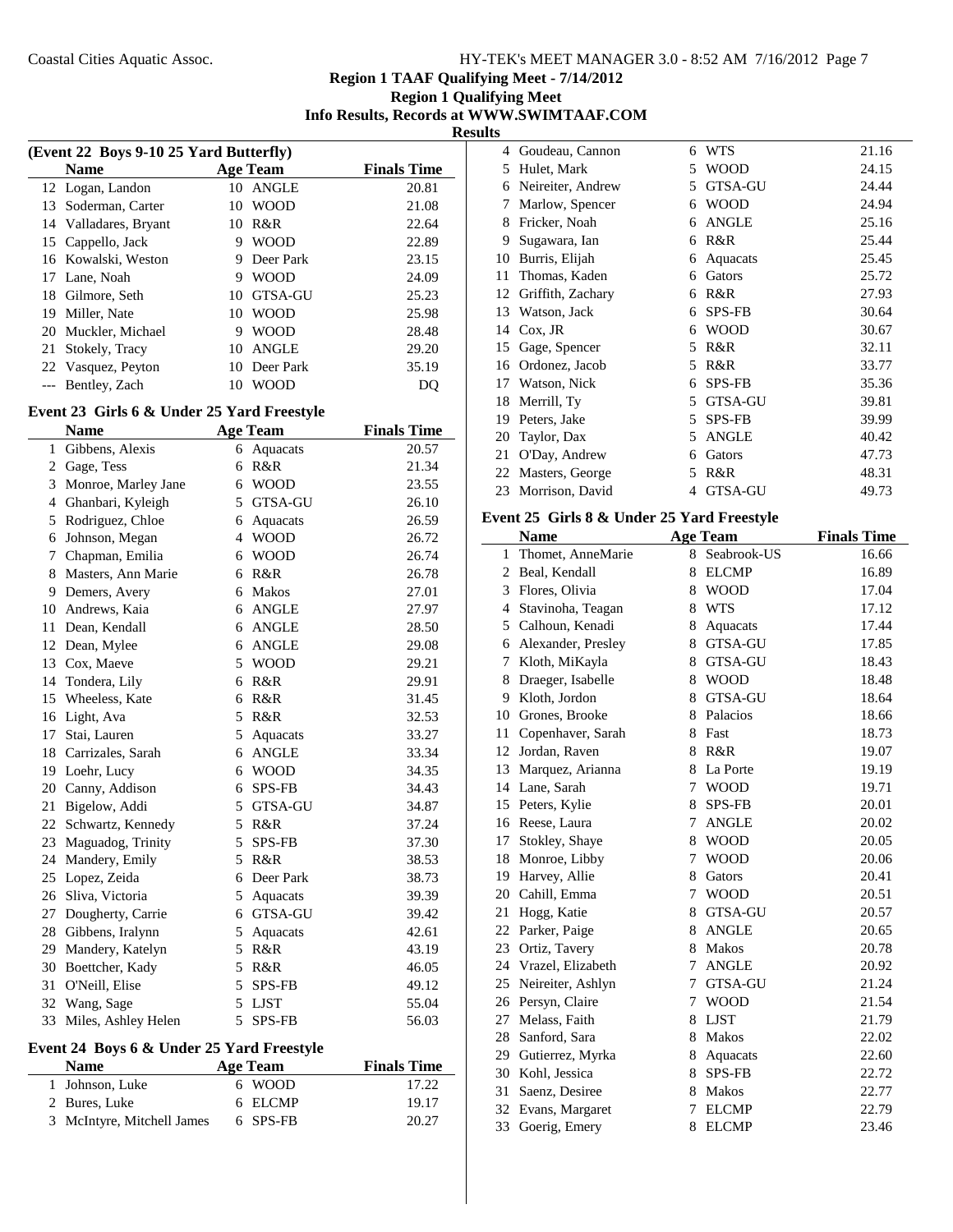## **Region 1 Qualifying Meet Info Results, Records at WWW.SWIMTAAF.COM Results**

| (Event 25 Girls 8 & Under 25 Yard Freestyle) |                           |   |                 |                    |  |
|----------------------------------------------|---------------------------|---|-----------------|--------------------|--|
|                                              | <b>Name</b>               |   | <b>Age Team</b> | <b>Finals Time</b> |  |
| 34                                           | Tullos, Ashlyn            | 8 | <b>ANGLE</b>    | 23.55              |  |
| 35                                           | Chandler, Sarah           | 7 | Deer Park       | 23.72              |  |
| 36                                           | Reinholt, Caroline        | 7 | <b>GTSA-GU</b>  | 23.85              |  |
| 37                                           | Agan, Emily               | 7 | <b>LJST</b>     | 24.39              |  |
| 38                                           | Pekel, Isabella           | 7 | WOOD            | 24.47              |  |
| 39                                           | Evans, Anabelle           | 8 | R&R             | 24.48              |  |
| 40                                           | Kuchera, Colbye           | 8 | <b>GTSA-GU</b>  | 25.18              |  |
| 41                                           | Aparicio, Avery           | 8 | Palacios        | 25.31              |  |
| 42                                           | Alexander, Elizabeth      | 8 | <b>WOTB</b>     | 25.72              |  |
| 43                                           | Fine, Olivia              | 7 | <b>WOTB</b>     | 26.05              |  |
| 44                                           | Rodriguez, Aly            | 8 | Deer Park       | 26.19              |  |
| 45                                           | Lechman, Robyn            | 8 | <b>Makos</b>    | 26.85              |  |
| 46                                           | Velazquez, Kelly          | 8 | <b>GTSA-GU</b>  | 27.73              |  |
| 47                                           | Maguadog, Teresa Victoria | 7 | SPS-FB          | 27.75              |  |
| 48                                           | Mounts, Samantha          | 8 | <b>Makos</b>    | 27.93              |  |
| 49                                           | Smith, Morgan             | 7 | Gators          | 30.36              |  |
| 50                                           | Egwu, Sophie              | 8 | R&R             | 32.02              |  |
| 51                                           | Miles, Emily              |   | <b>SPS-FB</b>   | 34.62              |  |

#### **Event 26 Boys 8 & Under 25 Yard Freestyle**

|              | <b>Name</b>         |   | <b>Age Team</b> | <b>Finals Time</b> |
|--------------|---------------------|---|-----------------|--------------------|
| $\mathbf{1}$ | Orsak, Nathan       | 8 | Aquacats        | 16.74              |
| 2            | Persyn, James       | 7 | <b>WOOD</b>     | 17.52              |
| 3            | Jansky, Logan       | 7 | <b>ELCMP</b>    | 17.67              |
| 4            | Burris, Gavin       | 8 | Aquacats        | 17.93              |
| 5            | Driscoll, Cael      |   | 7 GTSA-GU       | 18.48              |
| 6            | Bay, Justin         | 8 | Deer Park       | 18.78              |
| 7            | Cappello, Sam       | 8 | <b>WOOD</b>     | 19.38              |
| 8            | Ordonez, Javier     | 8 | R&R             | 19.48              |
| 9            | Marlow, Joey        | 7 | <b>WOOD</b>     | 19.53              |
| 10           | Vallejo, David      | 8 | <b>ELCMP</b>    | 19.76              |
| 11           | Harrison, Evan      | 8 | <b>WOOD</b>     | 19.83              |
| 12           | Riley, Donte        | 8 | GTSA-GU         | 19.88              |
| 13           | Black, Aaron        | 8 | <b>ANGLE</b>    | 20.07              |
| 14           | Huffhines, Donivan  | 8 | Fast            | 20.17              |
| 15           | Brown, Sean         | 7 | LJST            | 20.27              |
| 16           | Barclay, Caine      | 8 | GTSA-GU         | 20.44              |
| 17           | Null, Hunter        | 8 | Deer Park       | 21.50              |
| 18           | Solyom, Andrew      | 8 | <b>LJST</b>     | 21.71              |
| 19           | Billingsley, Josh   |   | 8 GTSA-GU       | 21.85              |
| 20           | Black, Abel         | 8 | <b>ANGLE</b>    | 22.11              |
| 21           | Blackmon, Brysen    | 8 | Aquacats        | 22.91              |
| 22           | Rocha, Emmanuel     | 8 | <b>GTSA-GU</b>  | 23.58              |
| 23           | Miller, Frankie     | 7 | Aquacats        | 23.63              |
| 24           | Rodriguez, Caleb    | 7 | Aquacats        | 24.16              |
| 25           | Hendrie, Connor     | 8 | SPS-FB          | 24.49              |
| 26           | Nguyen, Joseph      | 8 | GTSA-GU         | 24.57              |
| 27           | O'Neill, Lucas      | 8 | <b>SPS-FB</b>   | 24.68              |
| 28           | Cope, Taj Nathaniel | 8 | <b>WOTB</b>     | 24.74              |
| 29           | Cazares, Severano   | 8 | GTSA-GU         | 26.78              |
| 30           | Merrill, Colin      | 7 | GTSA-GU         | 26.81              |
| 31           | Ghanbari, Kai       | 8 | <b>GTSA-GU</b>  | 27.99              |
| 32           | Saenz, Ethan        | 8 | <b>Makos</b>    | 29.27              |
| 33           | Dennis, Joseph      | 6 | Gators          | 29.58              |

|  | 34 Villagomez, Armando |    | <b>WTS</b>  | 29.72 |
|--|------------------------|----|-------------|-------|
|  | 35 Chilcote, Hayden    |    | 8 SPS-FB    | 29.90 |
|  | 36 Aasletten, Aaron    | 7  | ANGLE       | 31.06 |
|  | 37 Maier, Ben          | 7  | SPS-FB      | 31.14 |
|  | 38 Turcios, Connor     | 7  | ANGLE       | 32.60 |
|  | 39 Carlile, Robyn      | 8. | Gators      | 32.71 |
|  | 40 Hinkel, Cooper      |    | <b>WOOD</b> | 35.57 |
|  | 41 Tullos, Cael        |    | 6 ANGLE     | 35.97 |
|  | 42 Morrison, Ethan     |    | GTSA-GU     | 36.53 |
|  |                        |    |             |       |

# **Event 27 Girls 9-10 25 Yard Freestyle**

|       | <b>Name</b>              |    | <b>Age Team</b> | <b>Finals Time</b> |
|-------|--------------------------|----|-----------------|--------------------|
| 1     | Thaman, Karley           |    | 10 SPS-FB       | 14.03              |
|       | 2 Garriga, Isabella      |    | 10 R&R          | 14.25              |
|       | 3 Goudeau, Savannah      |    | 10 WTS          | 14.57              |
|       | 4 Acin, Caroline         |    | 10 WOOD         | 14.83              |
|       | 5 Gage, Sarita           | 10 | R&R             | 15.65              |
| 6     | Angel, Gabriela          |    | 10 GTSA-GU      | 15.82              |
| 7     | Sullivan, Taylor         |    | 10 WOTB         | 16.58              |
| 8     | Rogan, Shelby            | 9  | Gators          | 17.04              |
| *9    | Kubecka, Avery           |    | 10 Palacios     | 17.10              |
| *9    | Blaisdell, Ciara         |    | 10 GTSA-GU      | 17.10              |
| 11    | Monical, Hallie          |    | 10 LJST         | 17.14              |
|       | 12 Blackmon, Chynelle    |    | 10 Aquacats     | 17.17              |
|       | 13 Cordier, Kaleigh      |    | 10 WOOD         | 17.53              |
|       | 14 Shillingburg, Miranda |    | 10 WOTB         | 17.54              |
|       | 15 Foshee, Kiersten      |    | 10 ANGLE        | 18.09              |
|       | 16 Rocha, Veronica       |    | 10 GTSA-GU      | 18.10              |
|       | 17 Koh, Ivy              |    | 10 GTSA-GU      | 18.22              |
|       | 18 Espinoza, Elizabeth   |    | 10 Fast         | 18.47              |
|       | 19 Weinbaum, Payton Ann  |    | 10 GTSA-GU      | 18.49              |
|       | 20 Ruiz, Ariana          |    | 10 ANGLE        | 18.51              |
| $*21$ | Ramirez, Meagan          |    | 10 Palacios     | 18.52              |
|       | *21 Oldbury, Chloé       |    | 10 GTSA-GU      | 18.52              |
|       | *23 Warner, Lilia        |    | 10 WOOD         | 18.67              |
|       | *23 Ruff, Camille        |    | 9 GTSA-GU       | 18.67              |
|       | 25 Joe, Mackenzie        |    | 10 R&R          | 18.73              |
|       | 26 Baker, Jennifer       |    | 10 WOOD         | 18.78              |
|       | 27 Griffin, Emma         |    | 10 GTSA-GU      | 18.85              |
|       | 28 Friesenhahn, Julianne | 10 | Aquacats        | 18.95              |
|       | 29 Marquez, Zoe          |    | 10 WOOD         | 19.00              |
|       | 30 Miller, Aubry         | 10 | Aquacats        | 19.22              |
| 31    | Riley, Ashlynn           |    | 10 GTSA-GU      | 19.31              |
| 32    | Watson, Emma             | 9. | SPS-FB          | 19.43              |
|       | 33 Garza, Skye           |    | 10 ANGLE        | 19.46              |
|       | 34 Garcia, Josefina      | 9  | SPS-FB          | 19.52              |
|       | 35 Morgan, Brooke        | 9  | <b>ANGLE</b>    | 19.77              |
|       | 36 Whitehead, Kayce      |    | 10 GTSA-GU      | 19.87              |
| 37    | Egwu, Joy                |    | 9 R&R           | 20.16              |
|       | 38 McGrade, Zan          |    | 10 GTSA-GU      | 20.68              |
|       | 39 Edano, Isabella       |    | 10 GTSA-GU      | 20.69              |
|       | 40 Currie, Anna          | 9  | GTSA-GU         | 20.84              |
| 41    | Stouffer, Julia          |    | 9 WOOD          | 21.09              |
|       | 42 Juarez, Mercedes      |    | 9 R&R           | 21.18              |
| 43    | Abshire, Lexi            | 10 | Deer Park       | 21.42              |
| 44    | Narvaez, Jacqueline      | 10 | <b>ANGLE</b>    | 21.48              |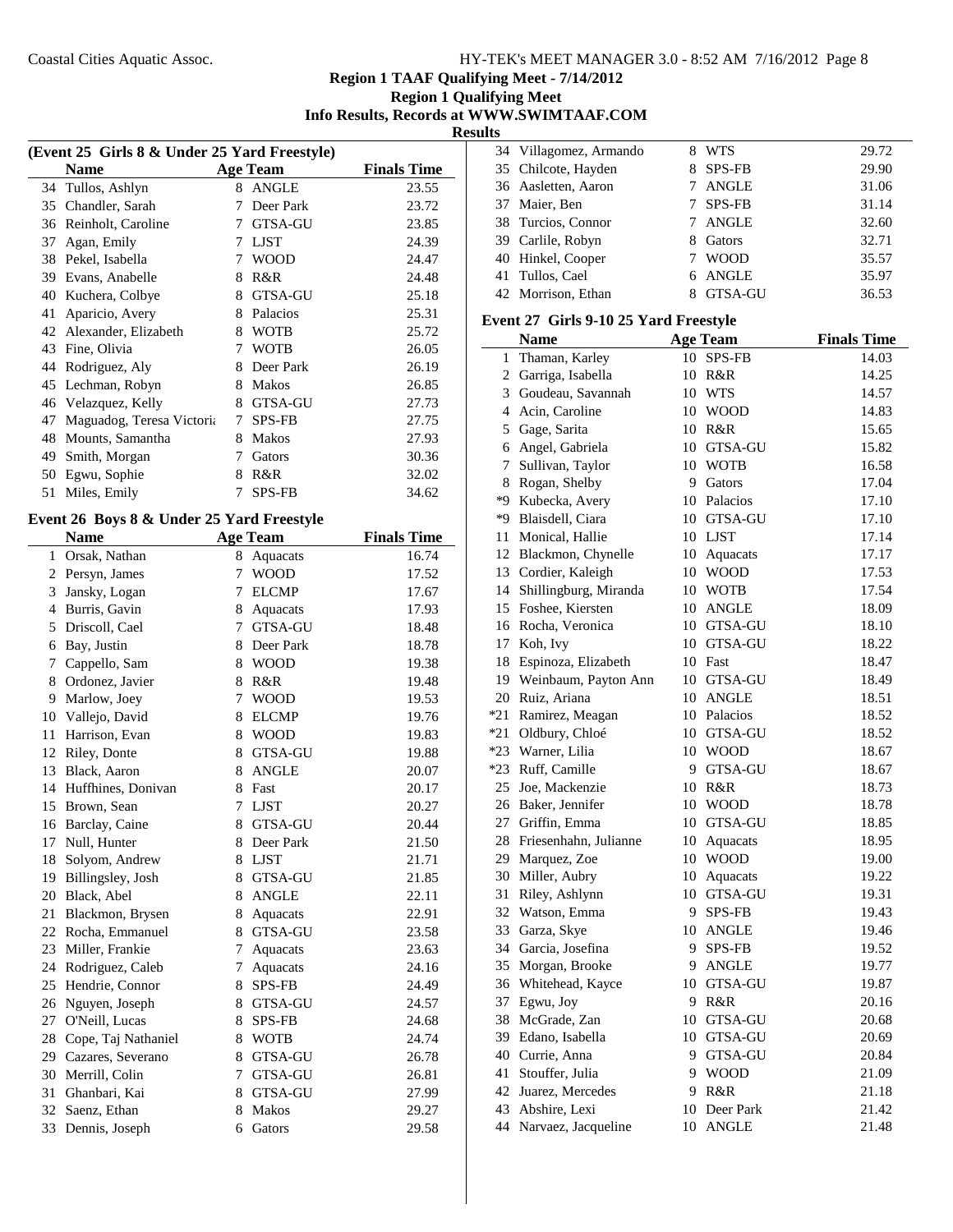**Region 1 Qualifying Meet Info Results, Records at WWW.SWIMTAAF.COM Results**

| (Event 27 Girls 9-10 25 Yard Freestyle) |                    |    |                |                    |  |  |
|-----------------------------------------|--------------------|----|----------------|--------------------|--|--|
|                                         | <b>Name</b>        |    | Age Team       | <b>Finals Time</b> |  |  |
| 45                                      | Emfinger, Emily    | 9  | <b>WOTB</b>    | 21.86              |  |  |
| 46                                      | Bartel, Lorianna   | 9  | <b>GTSA-GU</b> | 21.97              |  |  |
| 47                                      | Woods, Caitlin     | 10 | <b>GTSA-GU</b> | 22.02              |  |  |
| 48                                      | McIntyre, Morgan   | 9  | <b>SPS-FB</b>  | 22.04              |  |  |
| 49                                      | Smith, Natalee     | 9  | <b>GTSA-GU</b> | 22.13              |  |  |
| 50                                      | Garcia, Isabelle   | 9  | R&R            | 22.38              |  |  |
| 51                                      | Collins, Maddie    | 9  | Fast           | 22.85              |  |  |
|                                         | 52 Morrison, Amber | 9  | <b>GTSA-GU</b> | 22.92              |  |  |
| 53                                      | Bodwin, Indiya     | 10 | <b>GTSA-GU</b> | 23.89              |  |  |
|                                         | 54 Muckler, Lexi   | 9  | <b>WOOD</b>    | 24.24              |  |  |
|                                         | 55 Gonzalez, Sofia | 9  | <b>Makos</b>   | 24.57              |  |  |
|                                         | 56 Lopez, Angelica | 9  | Deer Park      | 28.42              |  |  |
| 57                                      | Aparicio, Alex     | 9  | Palacios       | 28.77              |  |  |

#### **Event 28 Boys 9-10 25 Yard Freestyle**

|       | <b>Name</b>         |    | <b>Age Team</b> | <b>Finals Time</b> |
|-------|---------------------|----|-----------------|--------------------|
| 1     | Fuchs, Collin       |    | 10 LJST         | 13.49              |
| 2     | McGrath, Connor     | 10 | R&R             | 14.71              |
| 3     | Alexander, Jordan   | 10 | GTSA-GU         | 15.15              |
|       | 4 Gasiorowski, Ryan | 9  | <b>LJST</b>     | 15.53              |
| 5     | Griffith, Dustin    | 10 | R&R             | 16.43              |
| 6     | Voelkel, Reese      | 9  | R&R             | 16.44              |
| 7     | Calhoun, Braydon    | 10 | Aquacats        | 16.63              |
|       | 8 Carothers, Chase  | 10 | Gators          | 16.66              |
|       | 9 Titus, Cable      | 9  | Deer Park       | 16.83              |
| 10    | Batchelor, Tim      | 10 | <b>WOOD</b>     | 16.88              |
| 11    | Cappello, Jack      | 9  | <b>WOOD</b>     | 16.91              |
|       | 12 Pattison, Devin  | 10 | <b>LJST</b>     | 17.00              |
| 13    | Bentley, Zach       | 10 | <b>WOOD</b>     | 17.05              |
|       | 14 Escalera, Daniel | 10 | Gators          | 17.16              |
|       | 15 Fraguela, Sergio | 10 | <b>WOOD</b>     | 17.20              |
|       | 16 Shan, Simon      | 10 | <b>WOOD</b>     | 17.36              |
| 17    | Valladares, Bryant  | 10 | R&R             | 17.70              |
|       | 18 Neireiter, Aidan | 9  | GTSA-GU         | 17.90              |
|       | 19 Tan, Andy        | 10 | GTSA-GU         | 17.92              |
|       | 20 Stewart, Taylor  | 9  | Gators          | 18.07              |
|       | 21 Orsak, Lathon    | 9  | WTS             | 18.58              |
|       | 22 Hack, Ryan       | 9  | GTSA-GU         | 18.66              |
| $*23$ | Melass, Christian   | 10 | <b>LJST</b>     | 18.84              |
|       | *23 Garza, Marco    | 10 | R&R             | 18.84              |
| 25    | Kohl, Michael       | 10 | <b>SPS-FB</b>   | 18.89              |
|       | 26 Gilmore, Seth    | 10 | GTSA-GU         | 18.96              |
| 27    | Logan, Landon       | 10 | <b>ANGLE</b>    | 18.99              |
| 28    | Null, Cade          | 10 | Deer Park       | 19.01              |
| 29    | Hart, SteVonte'     | 10 | SPS-FB          | 19.19              |
| 30    | Keffer, Marlon      | 10 | GTSA-GU         | 19.25              |
| 31    | Andrews, Fynn       | 9  | ANGLE           | 19.26              |
|       | 32 Zhou, Evan       | 10 | <b>WOOD</b>     | 19.37              |
|       | 33 Ortiz, Xavier    | 9  | Palacios        | 19.40              |
| 34    | Lane, Noah          | 9  | <b>WOOD</b>     | 19.89              |
| 35    | Muckler, Michael    | 9  | <b>WOOD</b>     | 19.94              |
|       | 36 Ortega, Adrian   | 10 | Gators          | 20.13              |
| 37    | Stokely, Tracy      | 10 | <b>ANGLE</b>    | 20.31              |
| 38    | Pickard, Kyle       | 10 | <b>GTSA-GU</b>  | 20.39              |
|       |                     |    |                 |                    |

| 21.03 |
|-------|
|       |
| 21.06 |
| 21.21 |
| 22.75 |
| 23.50 |
| 24.21 |
| 24.92 |
| 25.22 |
| 25.41 |
| 25.76 |
| 29.67 |
|       |

#### **Event 29 Girls 8 & Under 100 Yard IM**

| <b>Name</b>          | <b>Age Team</b>     | <b>Finals Time</b> |
|----------------------|---------------------|--------------------|
| 1 Beal, Kendall      | 8 ELCMP             | 1:38.94            |
| 45.08<br>53.86       |                     |                    |
| 2 Cardenas, Briana   | <b>GTSA-GU</b><br>8 | 1:45.96            |
| 47.64<br>58.32       |                     |                    |
| 3 Driscoll, Kennedy  | <b>GTSA-GU</b><br>8 | 1:51.36            |
| 48.22<br>1:03.14     |                     |                    |
| 4 Kloth, Jordon      | GTSA-GU<br>8        | 1:52.56            |
| 1:00.67<br>51.89     |                     |                    |
| Kloth, MiKayla<br>5. | <b>GTSA-GU</b><br>8 | 1:59.26            |
| 1:02.77<br>56.49     |                     |                    |
| 6 Miller, Miranda    | R&R<br>8            | 2:02.72            |
| 1:02.78<br>59.94     |                     |                    |
| --- Eaves, Lauren    | GTSA-GU<br>8        | DO                 |
| 1:10.70<br>55.93     |                     |                    |

#### **Event 30 Boys 8 & Under 100 Yard IM**

| <b>Name</b>                    |       | <b>Age Team</b>     | <b>Finals Time</b> |
|--------------------------------|-------|---------------------|--------------------|
| Williams, Reid<br>$\mathbf{1}$ |       | <b>ELCMP</b><br>8   | 1:36.58            |
| 48.05                          | 48.53 |                     |                    |
| 2 Foster, Dylan                |       | <b>WOTB</b><br>8    | 1:37.53            |
| 43.97                          | 53.56 |                     |                    |
| 3 Trihus, Micah                |       | LJST<br>8           | 1:38.66            |
| 43.64                          | 55.02 |                     |                    |
| White, Zachary<br>4            |       | <b>GTSA-GU</b><br>8 | 1:48.81            |
| 51.19                          | 57.62 |                     |                    |
| 5 Fojtik, Ryan                 |       | <b>WOTB</b><br>8    | 1:54.14            |
| 54.31                          | 59.83 |                     |                    |
| Reed, Taylor<br>6              |       | <b>GTSA-GU</b>      | 1:54.47            |
| 55.44                          | 59.03 |                     |                    |

# **Event 31 Girls 9-10 100 Yard IM**

| <b>Name</b>           |       |    | <b>Age Team</b> | <b>Finals Time</b> |
|-----------------------|-------|----|-----------------|--------------------|
| 1 McComb, Cailyn      |       |    | 10 ELCMP        | 1:18.90            |
| 39.56                 | 39.34 |    |                 |                    |
| 2 Jansky, Camryn      |       | 10 | EL CMP          | 1:22.01            |
| 36.75                 | 45.26 |    |                 |                    |
| 3 Thaman, Karley      |       |    | 10 SPS-FB       | 1:26.23            |
| 40.59                 | 45.64 |    |                 |                    |
| 4 Romo, Kiara         |       | 10 | ELCMP           | 1:31.14            |
| 43.54                 | 47.60 |    |                 |                    |
| 5 Reinholt, Catherine |       |    | 10 GTSA-GU      | 1:32.33            |
| 39.68                 | 52.65 |    |                 |                    |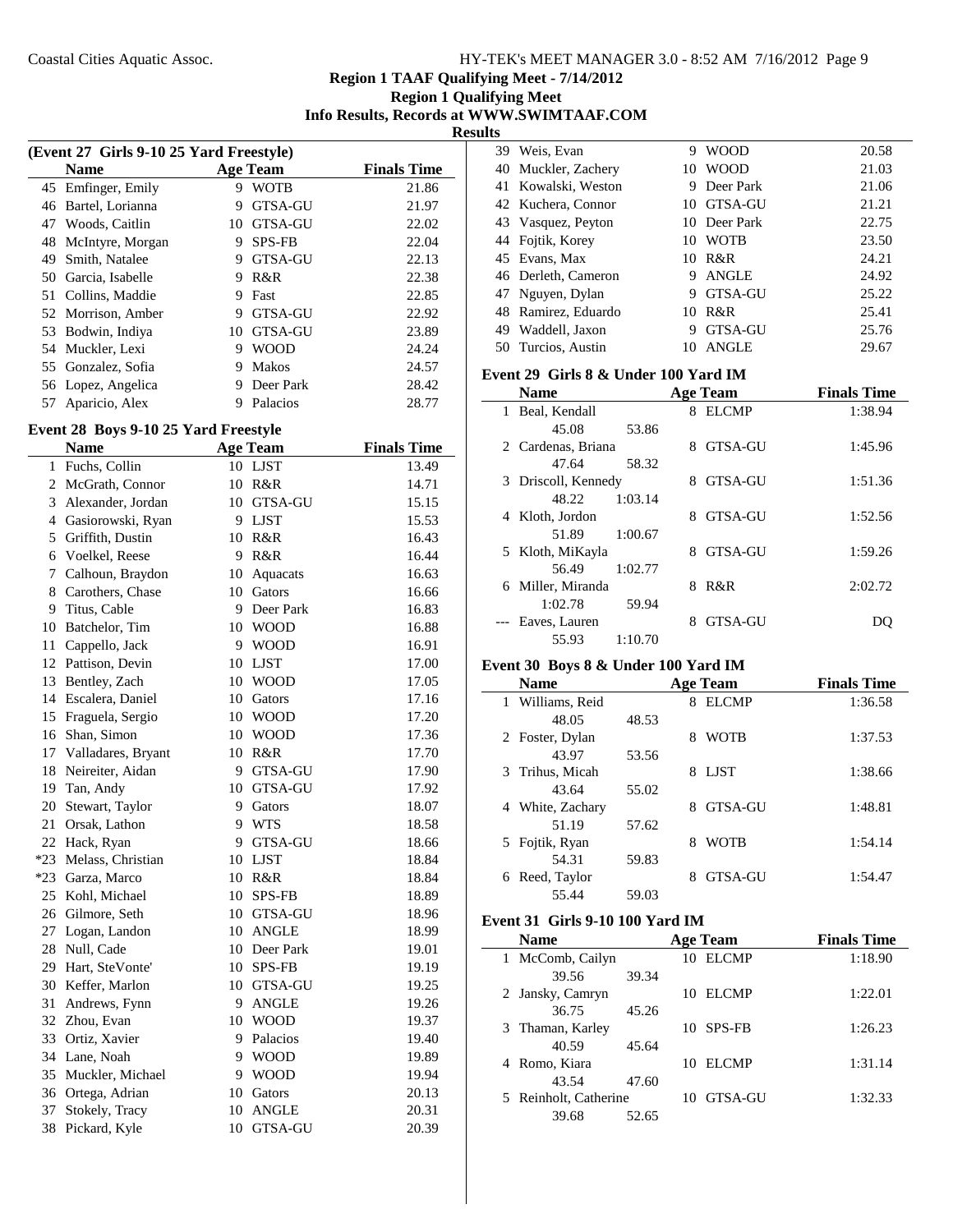# **Region 1 TAAF Qualifying Meet - 7/14/2012**

# **Region 1 Qualifying Meet Info Results, Records at WWW.SWIMTAAF.COM**

**Results**

| (Event 31 Girls 9-10 100 Yard IM) |                     |         |    |              |                    |
|-----------------------------------|---------------------|---------|----|--------------|--------------------|
|                                   | <b>Name</b>         |         |    | Age Team     | <b>Finals Time</b> |
|                                   | 6 Victoria, Karissa |         |    | 10 Makos     | 1:34.22            |
|                                   | 40.52               | 53.70   |    |              |                    |
|                                   | 7 Lyons, Sarah      |         |    | 10 Deer Park | 1:39.42            |
|                                   | 48.61               | 50.81   |    |              |                    |
| 8                                 | Hinds, Lindsey      |         | 10 | Gators       | 1:40.78            |
|                                   | 45.11               | 55.67   |    |              |                    |
| 9                                 | Gaas, Carmen        |         | 10 | R&R          | 1:43.94            |
|                                   | 49.26               | 54.68   |    |              |                    |
| 10                                | Thompson, Sloane    |         | 9  | LJST         | 1:44.26            |
|                                   | 50.81               | 53.45   |    |              |                    |
| 11                                | Jones, Raine        |         | 10 | - GTSA-GU    | 1:46.68            |
|                                   | 48.95               | 57.73   |    |              |                    |
|                                   | 12 Tondera, Chloe   |         |    | 10 R&R       | 1:50.29            |
|                                   | 50.30               | 59.99   |    |              |                    |
|                                   | 13 Whitehead, Kayce |         | 10 | GTSA-GU      | 2:01.16            |
|                                   | 59.22               | 1:01.94 |    |              |                    |

## **Event 32 Boys 9-10 100 Yard IM**

 $\mathbf{r}$ 

| <b>Name</b>         |         |   | <b>Age Team</b> | <b>Finals Time</b> |
|---------------------|---------|---|-----------------|--------------------|
| 1 Reinholt, Thomas  |         |   | 9 GTSA-GU       | 1:23.92            |
| 37.77               | 46.15   |   |                 |                    |
| 2 Williams, Shane   |         |   | 10 LJST         | 1:23.98            |
| 40.71               | 43.27   |   |                 |                    |
| 3 Pannell, Frankie  |         |   | 10 Gators       | 1:24.72            |
| 42.66               | 42.06   |   |                 |                    |
| 4 Hulet, Tyler      |         |   | 9 WOOD          | 1:33.30            |
| 41.17               | 52.13   |   |                 |                    |
| 5 Elgar, Kelvin     |         |   | 10 GTSA-GU      | 1:33.40            |
| 39.72               | 53.68   |   |                 |                    |
| 6 Null, Cade        |         |   | 10 Deer Park    | 1:38.70            |
| 44.89               | 53.81   |   |                 |                    |
| 7 Krall, Roby       |         |   | 10 GTSA-GU      | 1:38.97            |
| 46.09               | 52.88   |   |                 |                    |
| 8 Fine, James       |         |   | 10 WOTB         | 1:42.96            |
| 47.25               | 55.71   |   |                 |                    |
| 9 Livingston, Tyler |         |   | 9 Seabrook-US   | 1:52.54            |
| 54.09               | 58.45   |   |                 |                    |
| 10 Elrod, Thomas    |         |   | 10 Seabrook-US  | 1:52.74            |
| 54.09               | 58.65   |   |                 |                    |
| 11 Soderman, Carter |         |   | 10 WOOD         | 1:53.13            |
| 47.98               | 1:05.15 |   |                 |                    |
| 12 Fontaine, Will   |         | 9 | <b>GTSA-GU</b>  | 1:54.47            |
| 54.31               | 1:00.16 |   |                 |                    |

# **Event 33 Girls 6 & Under 100 Yard Freestyle Relay**

| Team               | <b>Relav</b>           | <b>Finals Time</b>       |
|--------------------|------------------------|--------------------------|
| <b>WOOD</b>        | А                      | 2:01.99                  |
| 1) Loehr, Lucy 6   |                        | 2) Monroe, Marley Jane 6 |
| 3) Cox, Maeve 5    | 4) Johnson, Megan 4    |                          |
| 1:01.29<br>1:00.70 |                        |                          |
| 2 ANGLE            | А                      | 2:02.02                  |
| 1) Dean, Kendall 6 | 2) Carrizales, Sarah 6 |                          |
| 3) Dean, Mylee 6   | 4) Andrews, Kaia 6     |                          |
| 1:09.63<br>52.39   |                        |                          |

| S |                        |                      |         |
|---|------------------------|----------------------|---------|
| 3 | R&R                    | А                    | 2:07.66 |
|   | 1) Wheeless, Kate 6    | 2) Tondera, Lily 6   |         |
|   | 3) Light, Ava 5        | 4) Gage, Tess 6      |         |
|   | Aquacats               | A                    | 2:10.54 |
|   | 1) Rodriguez, Chloe 6  | 2) Sliva, Victoria 5 |         |
|   | 3) Stai, Lauren 5      | 4) Gibbens, Alexis 6 |         |
|   | 1:16.38<br>54.16       |                      |         |
|   | R&R                    | в                    | 2:50.86 |
|   | 1) Schwartz, Kennedy 5 | 2) Boettcher, Kady 5 |         |
|   | 3) Mandery, Katelyn 5  | 4) Mandery, Emily 5  |         |
|   | 2:02.61<br>48.25       |                      |         |

# **Event 34 Boys 6 & Under 100 Yard Freestyle Relay**

| <b>Team</b>           | <b>Relay</b>           | <b>Finals Time</b> |
|-----------------------|------------------------|--------------------|
| <b>WOOD</b>           | А                      | 1:39.54            |
| 1) Hulet, Mark 5      | $2)$ Cox, JR $6$       |                    |
| 3) Marlow, Spencer 6  | 4) Johnson, Luke 6     |                    |
| 57.31<br>42.23        |                        |                    |
| 2 R&R                 | А                      | 1:57.65            |
| 1) Sugawara, Connor 6 | 2) Griffith, Zachary 6 |                    |
| 3) Gage, Spencer 5    | 4) Sugawara, Ian 6     |                    |
| 56.66<br>1:00.99      |                        |                    |

# **Event 35 Girls 8 & Under 100 Yard Freestyle Relay**

|   | Team                    |       | <b>Relay</b>           | <b>Finals Time</b> |
|---|-------------------------|-------|------------------------|--------------------|
| 1 | R&R                     |       | A                      | 1:15.63            |
|   | 1) Perini, Isabela 8    |       | 2) Miller, Miranda 8   |                    |
|   | 3) Jordan, Raven 8      |       | 4) Chancoco, Deanna 8  |                    |
|   | 38.73                   | 36.90 |                        |                    |
| 2 | <b>WOOD</b>             |       | A                      | 1:22.97            |
|   | 1) Monroe, Libby 7      |       | 2) Baker, Maria 7      |                    |
|   | 3) Cahill, Emma 7       |       | 4) Draeger, Isabelle 8 |                    |
|   | 43.58                   | 39.39 |                        |                    |
| 3 | <b>ELCMP</b>            |       | A                      | 1:23.54            |
|   | 1) Goerig, Emery 8      |       | 2) Evans, Rachel 7     |                    |
|   | 3) Evans, Grace 8       |       | 4) Evans, Allison 7    |                    |
|   | 4 ANGLE                 |       | A                      | 1:26.37            |
|   | 1) Parker, Paige 8      |       | 2) Vrazel, Elizabeth 7 |                    |
|   | 3) Tullos, Ashlyn 8     |       | 4) Reese, Laura 7      |                    |
|   | 49.52                   | 36.85 |                        |                    |
|   | 5 LJST                  |       | A                      | 1:26.39            |
|   | 1) Whitehead, Loren 8   |       | 2) Laurel, Sarah 8     |                    |
|   | 3) Gambrel, Sarah 6     |       | 4) Tran, Minnie 7      |                    |
|   | 47.08                   | 39.31 |                        |                    |
|   | 6 GTSA-GU               |       | A                      | 1:33.14            |
|   | 1) Dougherty, Allison 8 |       | 2) Elgar, Kelsy 7      |                    |
|   | 3) Kuchera, Colbye 8    |       | 4) Bigelow, Andi 8     |                    |
|   | 45.56                   | 47.58 |                        |                    |
| 7 | <b>Makos</b>            |       | A                      | 1:41.49            |
|   | 1) Demers, Avery 6      |       | 2) Sanford, Sara 8     |                    |
|   | 3) Mounts, Samantha 8   |       | 4) Saenz, Desiree 8    |                    |
|   | 49.84                   | 51.65 |                        |                    |
| 8 | R&R                     |       | B                      | 1:43.38            |
|   | 1) Evans, Anabelle 8    |       | 2) Egwu, Sophie 8      |                    |
|   | 3) Benoit, Katelyn 8    |       | 4) Gage, Sophie 7      |                    |
|   | 58.84                   | 44.54 |                        |                    |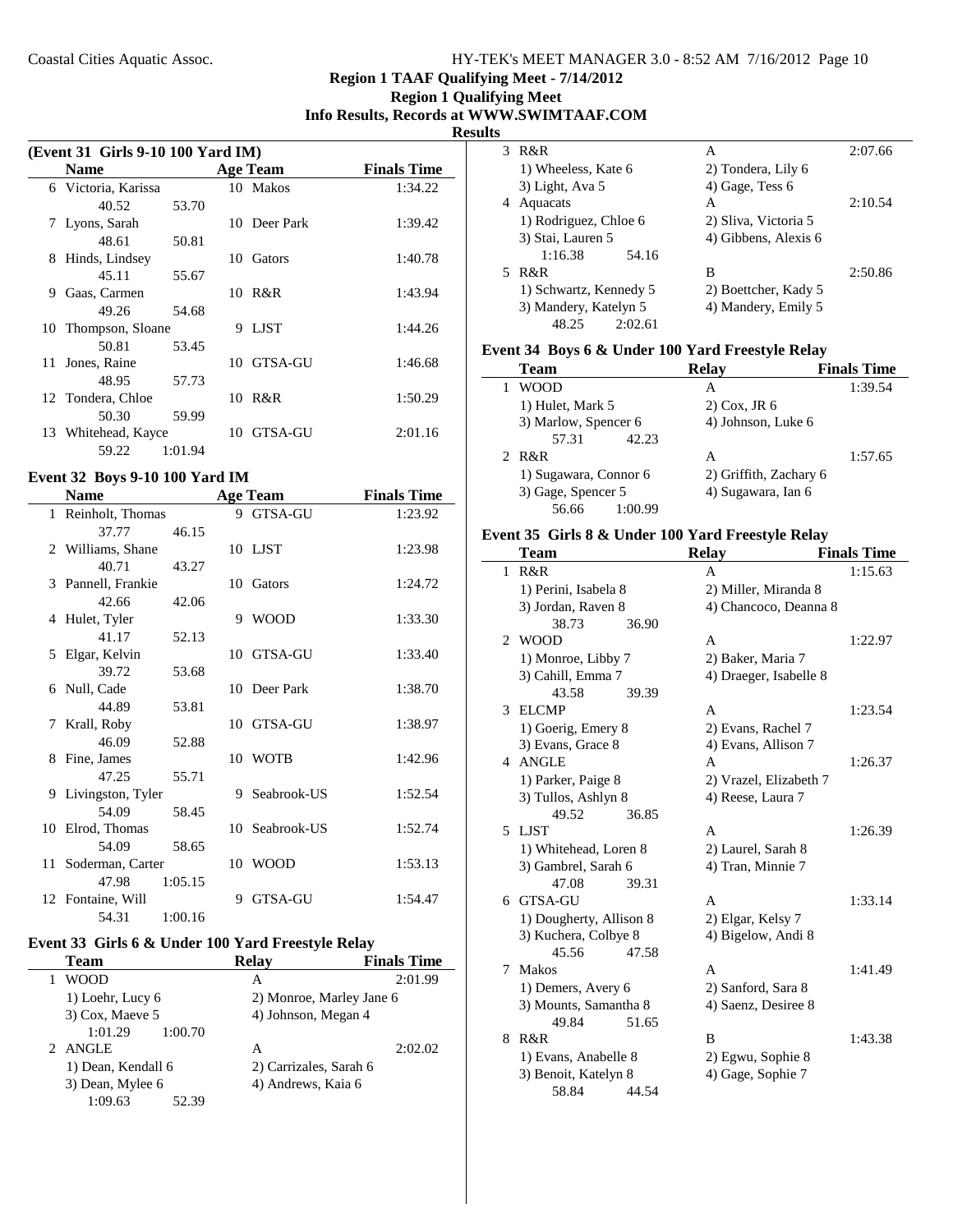**Region 1 TAAF Qualifying Meet - 7/14/2012**

| $\mathbf{R}$                              |
|-------------------------------------------|
| <b>Region 1 Qualifying Meet</b>           |
| Info Results, Records at WWW.SWIMTAAF.COM |
| <b>Results</b>                            |

#### **(Event 35 Girls 8 & Under 100 Yard Freestyle Relay) Team Relay Finals Time** 9 WOTB A 1:54.45 1) Alexander, Elizabeth 8 2) Fine, Elizabeth 7 3) Fine, Olivia 7 4) Johnson, Madison 8 1:08.68 45.77 **Event 36 Boys 8 & Under 100 Yard Freestyle Relay Team Relay Finals Time** 1 1:13.26 R&R A 1) Dzierzanowski, Matthew 8 2) Ordonez, Javier 8 3) Montgomery, Dereck 8 4) Wheeless, Sam 8 37.01 36.25 2 Aquacats **A** 1:15.22 1) Burris, Gavin 8 2) Allison, Clay 8 3) Blackmon, Brysen 8 4) Orsak, Nathan 8 36.27 38.95 3 ELCMP A 1:15.96 1) Jansky, Logan 7 2) Williams, Colby 7 3) Vallejo, David 8 4) Williams, Reid 8 40.15 35.81 4 1:18.96 LJST A 1) Owens, Kole 7 2) Medina, Pablo 8 3) Brown, Sean 7 4) Wang, Rich 7 40.18 38.78 5 1:29.55 GTSA-GU A 1) Reed, Taylor 8 2) Barclay, Caine 8 3) Cazares, Severano 8 4) Angel, Colin 8 41.93 47.62 6 1:34.96 ANGLE A 1) Fricker, Noah 6 2) Black, Abel 8 3) Aasletten, Aaron 7 4) Black, Aaron 8 48.07 46.89 7 Gators **A** 1:43.13 1) Hensley, David 8 2) Dennis, Joseph 6 3) Thomas, Kaden 6 4) O'Day, Andrew 6 47.92 55.21 8 R&R B 1:44.01 1) Vannerson, Reese 7 2) Ordonez, Jacob 5 3) Aranda, Ethan 6 4) Boettcher, Kase 8 56.74 47.27

#### **Event 37 Girls 9-10 100 Yard Freestyle Relay**

| <b>Team</b> |                   | Relav                                                                                                          | <b>Finals Time</b> |
|-------------|-------------------|----------------------------------------------------------------------------------------------------------------|--------------------|
| R&R         |                   | A                                                                                                              | 1:03.45            |
|             |                   | 2) Wittig, Tarin 10                                                                                            |                    |
|             |                   | 4) Garriga, Isabella 10                                                                                        |                    |
| 32.70       | 30.75             |                                                                                                                |                    |
| 2 R&R       |                   | B                                                                                                              | 1:10.73            |
|             |                   | 2) Miller, Kate 10                                                                                             |                    |
|             |                   | 4) Malit, Kelsie 9                                                                                             |                    |
| 44.49       | 26.24             |                                                                                                                |                    |
| ANGLE       |                   | A                                                                                                              | 1:11.47            |
|             |                   | 2) Ruiz, Ariana 10                                                                                             |                    |
|             |                   | 4) Torres, Gracie 10                                                                                           |                    |
| 35.57       | 35.90             |                                                                                                                |                    |
|             | 3) Garza, Skye 10 | 1) Gage, Sarita 10<br>3) Jordan, Logan 9<br>1) May, Kenedy 9<br>3) Tondera, Chloe 10<br>1) Geerdes, Allison 10 |                    |

| ື |                             |       |                             |         |
|---|-----------------------------|-------|-----------------------------|---------|
|   | 4 LIST                      |       | A                           | 1:13.70 |
|   | 1) Thompson, Sloane 9       |       | 2) Gambrel, Kathryn 9       |         |
|   | 3) Owens, Kandice 9         |       | 4) Monical, Hallie 10       |         |
|   | 42.61                       | 31.09 |                             |         |
|   | 5 GTSA-GU                   |       | A                           | 1:13.82 |
|   | 1) Weinbaum, Payton Ann 10  |       | 2) Weems, Torrie 9          |         |
|   | 3) McGrade, Zan 10          |       | 4) Blaisdell, Ciara 10      |         |
|   | 35.79                       | 38.03 |                             |         |
| 6 | Aquacats                    |       | A                           | 1:14.69 |
|   | 1) Stai, Megan 9            |       | 2) Miller, Aubry 10         |         |
|   | 3) Friesenhahn, Julianne 10 |       | 4) Blackmon, Chynelle 10    |         |
|   | 39.11                       | 35.58 |                             |         |
|   | WOTB                        |       | A                           | DΟ      |
|   | 1) Hilton, Katelyn 10       |       | 2) Shillingburg, Miranda 10 |         |
|   | 3) Thompson, Jacey 10       |       | 4) Sullivan, Taylor 10      |         |
|   | 37.37                       | 31.78 |                             |         |

# **Event 38 Boys 9-10 100 Yard Freestyle Relay**

|                | Team                       |       | <b>Relay</b>           | <b>Finals Time</b> |
|----------------|----------------------------|-------|------------------------|--------------------|
|                | 1 LJST                     |       | A                      | 58.84              |
|                | 1) Williams, Shane 10      |       | 2) deValcourt, Myles 9 |                    |
|                | 3) Gasiorowski, Ryan 9     |       | 4) Fuchs, Collin 10    |                    |
|                | 30.61                      | 28.23 |                        |                    |
| $\mathfrak{D}$ | R&R                        |       | A                      | 1:01.43            |
|                | 1) Koelzer, Nikolas 10     |       | 2) Griffith, Dustin 10 |                    |
|                | 3) Alaniz, Brandon 10      |       | 4) McGrath, Connor 10  |                    |
|                | 31.08                      | 30.35 |                        |                    |
| 3              | Gators                     |       | A                      | 1:12.33            |
|                | 1) Carothers, Chase 10     |       | 2) Shoemake, Trey 9    |                    |
|                | 3) Stewart, Taylor 9       |       | 4) Escalera, Daniel 10 |                    |
|                | 38.23                      | 34.10 |                        |                    |
| 4              | <b>WOOD</b>                |       | A                      | 1:13.62            |
|                | 1) Bentley, Zach 10        |       | 2) Muckler, Zachery 10 |                    |
|                | 3) Miller, Nate 10         |       | 4) Fraguela, Sergio 10 |                    |
|                | 38.43                      | 35.19 |                        |                    |
|                | 5 GTSA-GU                  |       | A                      | 1:20.77            |
|                | 1) Keffer, Marlon 10       |       | 2) Pickard, Kyle 10    |                    |
|                | 3) Kuchera, Connor 10      |       | 4) Burns, George 10    |                    |
|                | 40.14                      | 40.63 |                        |                    |
| б.             | <b>ANGLE</b>               |       | A                      | 1:23.20            |
|                | 1) Andrews, Fynn 9         |       | 2) Logan, Landon 10    |                    |
|                | 3) Derleth, Cameron 9      |       | 4) Stokely, Tracy 10   |                    |
|                | 38.72                      | 44.48 |                        |                    |
|                | R&R                        |       | B                      | DO                 |
|                | 1) Voelkel, Reese 9        |       | 2) Garza, Marco 10     |                    |
|                | 3) Ricklefsen, Sebastian 9 |       | 4) Miller, Drew 10     |                    |
|                | 34.93                      | 33.77 |                        |                    |

#### **Event 39 Girls 11-12 200 Yard Medley Relay**

| Team                         |       | Relav                  |       | <b>Finals Time</b> |
|------------------------------|-------|------------------------|-------|--------------------|
| <b>ELCMP</b>                 |       | А                      |       | 2:18.95            |
| 1) Espinoza, Krystan 12      |       | 2) Williams, Hope 12   |       |                    |
| 3) Thrash, Camille 11        |       | 4) Lilie, Ashley 11    |       |                    |
| 36.24                        | 35.74 | 34.06                  | 32.91 |                    |
| 2 R&R                        |       | A                      |       | 2:19.50            |
| 1) Parker, Katie 11          |       | 2) Chancoco, Gemini 12 |       |                    |
| 3) Dzierzanowski, Kathryn 12 |       | 4) Parker, Kelsey 12   |       |                    |
| 38.73                        | 37.42 | 33.16                  | 30.19 |                    |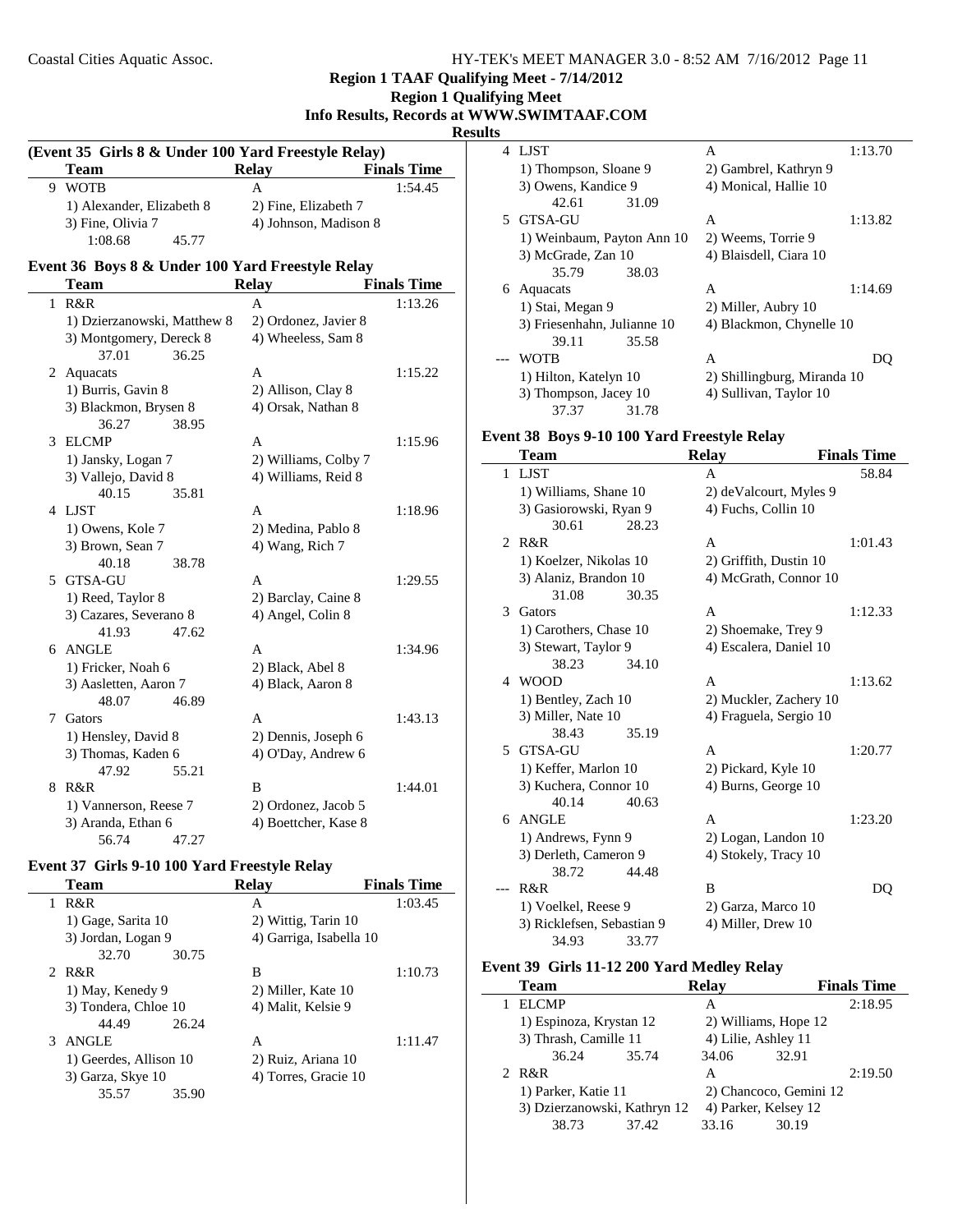# **Region 1 TAAF Qualifying Meet - 7/14/2012**

| <b>Region 1 Qualifying Meet</b>           |
|-------------------------------------------|
| Info Results, Records at WWW.SWIMTAAF.COM |
| <b>Results</b>                            |

|   | (Event 39 Girls 11-12 200 Yard Medley Relay) |       |                    |                         |                    |  |  |
|---|----------------------------------------------|-------|--------------------|-------------------------|--------------------|--|--|
|   | <b>Team</b>                                  |       | <b>Relay</b>       |                         | <b>Finals Time</b> |  |  |
|   | 3 LJST                                       |       | A                  |                         | 2:24.01            |  |  |
|   | 1) Jimenez, Allison 12                       |       |                    | 2) Gray, Emma 11        |                    |  |  |
|   | 3) Tran, Vivie 11                            |       |                    | 4) Gambrel, Rachel 11   |                    |  |  |
|   | 38.35                                        | 41.03 | 32.18              | 32.45                   |                    |  |  |
|   | 4 GTSA-GU                                    |       | A                  |                         | 2:25.83            |  |  |
|   | 1) Thompson, Karley 12                       |       | 2) Eads, Nikki 12  |                         |                    |  |  |
|   | 3) Woodall, Piper 11                         |       |                    | 4) Holland, Lauren 11   |                    |  |  |
|   | 32.65                                        | 42.35 | 38.55              | 32.28                   |                    |  |  |
| 5 | Aquacats                                     |       | A                  |                         | 2:32.18            |  |  |
|   | 1) Sliva, Hannah 11                          |       |                    | 2) Richards, Brooke 12  |                    |  |  |
|   | 3) Attaway, Sarah 12                         |       |                    | 4) Morales, Mallory 11  |                    |  |  |
|   | 47.76                                        | 37.30 | 34.30              | 32.82                   |                    |  |  |
| 6 | Deer Park                                    |       | A                  |                         | 2:50.37            |  |  |
|   | 1) Abshire, Mikayla 12                       |       |                    | 2) Ekstrom, Sammy 12    |                    |  |  |
|   | 3) Vasquez, Elena 12                         |       |                    | 4) Lopez, Abigail 12    |                    |  |  |
|   | 41.32                                        | 43.03 | 38.39              | 47.63                   |                    |  |  |
| 7 | R&R                                          |       | B                  |                         | 3:13.26            |  |  |
|   | 1) Bone, Lindsey 11                          |       |                    | 2) Kloeber, Hannah 12   |                    |  |  |
|   | 3) May, Haley 12                             |       |                    | 4) Perini, Carolina 11  |                    |  |  |
|   | 49.87                                        | 55.38 | 1:00.99            | 27.02                   |                    |  |  |
|   | <b>LJST</b>                                  |       | B                  |                         | DQ                 |  |  |
|   | 1) Grey, Tara 12                             |       | $2)$ Agan, Abby 12 |                         |                    |  |  |
|   | 3) Smith, Megan 11                           |       |                    | 4) Cantu, Malerie 11    |                    |  |  |
|   | 41.74                                        | 40.27 | 46.09              | 33.47                   |                    |  |  |
|   | Gators                                       |       | A                  |                         | DO                 |  |  |
|   | 1) Burt, Camberon 12                         |       |                    | 2) Shoemake, Alexis 12  |                    |  |  |
|   | 3) Rogan, Lindsey 12                         |       |                    | 4) Schaffer, Sabrina 11 |                    |  |  |
|   | 42.14                                        | 45.13 | 33.08              | 34.51                   |                    |  |  |

# **Event 40 Boys 11-12 200 Yard Medley Relay**

| 2:14.41<br>2) Contreras, Salvador 12 |
|--------------------------------------|
|                                      |
|                                      |
|                                      |
|                                      |
| 2:17.15                              |
|                                      |
|                                      |
|                                      |
| 2:17.74                              |
|                                      |
|                                      |
|                                      |
| 2:25.88                              |
|                                      |
|                                      |
|                                      |
| 2:31.60                              |
|                                      |
|                                      |
|                                      |
| 2:39.11                              |
| 2) Schleicher, Elijah 11             |
|                                      |
|                                      |
|                                      |

| 7                                                     | R&R                |       | в                       |       | 3:17.76 |  |
|-------------------------------------------------------|--------------------|-------|-------------------------|-------|---------|--|
|                                                       | $1)$ Tee, Jan $11$ |       | $2)$ Jacks, Josh 11     |       |         |  |
|                                                       | 3) Cook, Trent 11  |       | 4) Ricklefsen, Jason 12 |       |         |  |
|                                                       | 1:08.17            | 45.71 | 42.36                   | 41.52 |         |  |
| <sub>vent</sub> 41  Cirls 13.14 200 Vard Medley Relay |                    |       |                         |       |         |  |

# **Event 41 Girls 13-14 200 Yard Medley Relay**

|                | Team                     |       | <b>Relay</b>         |                        | <b>Finals Time</b> |
|----------------|--------------------------|-------|----------------------|------------------------|--------------------|
| 1              | <b>LJST</b>              |       | A                    |                        | 2:02.61            |
|                | 1) Owens, Kendall 14     |       |                      | 2) Kuettel, Molly 14   |                    |
|                | 3) Robbins, Annie 14     |       |                      | 4) Neely, Taylor 14    |                    |
|                | 32.40                    | 34.74 | 28.07                | 27.40                  |                    |
| $\mathfrak{D}$ | R&R                      |       | A                    |                        | 2:07.66            |
|                | 1) Sanchez, Alexandra 14 |       |                      | 2) Dixon, Rachel 14    |                    |
|                | 3) Cadriel, Diamond 14   |       |                      | 4) Mangel, Shelbi 14   |                    |
|                | 34.88                    | 34.36 | 31.54                | 26.88                  |                    |
| 3              | GTSA-GU                  |       | A                    |                        | 2:09.41            |
|                | 1) Bessire, Carly 14     |       |                      | 2) White, Rebecca 13   |                    |
|                | 3) Coffin, Hollie 14     |       | 4) Odom, Hannah 13   |                        |                    |
|                | 33.23                    | 35.99 | 32.10                | 28.09                  |                    |
|                | 4 WTS                    |       | A                    |                        | 2:14.43            |
|                | 1) Rodriguez, Valeria 13 |       |                      | 2) Billings, Rachel 14 |                    |
|                | 3) Hinze, Libby 14       |       |                      | 4) Samhouri, Mona 14   |                    |
|                | 36.89                    | 39.52 | 29.73                | 28.29                  |                    |
|                | 5 Aquacats               |       | A                    |                        | 2:15.85            |
|                | 1) Orsak, Mehgan 13      |       |                      | 2) Muskiet, Whitney 13 |                    |
|                | 3) Condry, Brittany 14   |       | 4) Koenig, Hannah 14 |                        |                    |
|                | 34.91                    | 38.33 | 30.57                | 32.04                  |                    |
| 6              | R&R                      |       | B                    |                        | 2:28.73            |
|                | 1) Voelkel, Katie 13     |       |                      | 2) Schaatt, Jenna 14   |                    |
|                | 3) Moreno, Amanda 13     |       |                      | 4) Suter, Rhiannon 13  |                    |
|                | 42.76                    | 36.72 | 38.79                | 30.46                  |                    |
|                | Gators                   |       | A                    |                        | DQ                 |
|                | 1) Burt, Samantha 14     |       |                      | 2) Moore, Katie 13     |                    |
|                | 3) Deweese, Raven 14     |       |                      | 4) Clark, Rebekah 13   |                    |
|                | 40.78                    | 37.16 | 33.43                | 31.84                  |                    |

## **Event 42 Boys 13-14 200 Yard Medley Relay**

| <b>Team</b>              |       | <b>Relay</b>        |                         | <b>Finals Time</b> |
|--------------------------|-------|---------------------|-------------------------|--------------------|
| 1 WOOD                   |       | A                   |                         | 1:59.07            |
| 1) Bonhomme, Keaton 14   |       | 2) King, Bryan 14   |                         |                    |
| 3) Herdejurgen, Jack 13  |       |                     | 4) Trainor, William 14  |                    |
| 32.13                    | 33.72 | 28.45               | 24.77                   |                    |
| 2 Deer Park              |       | A                   |                         | 2:03.78            |
| 1) Lewis, David 14       |       |                     | 2) Chandler, Dillon 14  |                    |
| 3) Woodall, Jacob 14     |       | 4) Hogan, Chase 13  |                         |                    |
| 30.85                    | 31.57 | 30.97               | 30.39                   |                    |
| 3 LJST                   |       | A                   |                         | 2:07.45            |
| 1) Fuchs, Hayden 13      |       | 2) French, David 14 |                         |                    |
| 3) Seymour, Alex 13      |       |                     | 4) Bradshaw, Brandon 13 |                    |
| 34.66                    | 32.81 | 33.63               | 26.35                   |                    |
| 4 GTSA-GU                |       | A                   |                         | 2:08.71            |
| 1) Yentzen, Reid 13      |       | 2) Dyess, Glen 13   |                         |                    |
| 3) Heidleberg, Hunter 14 |       |                     | 4) Desmarais, Jason 14  |                    |
| 35.28                    | 37.60 | 29.42               | 26.41                   |                    |
| 5 Seabrook-US            |       | A                   |                         | 2:17.22            |
| 1) Bova, Benjamin 14     |       | 2) Elrod, Andrew 14 |                         |                    |
| 3) Sheppard, Alex 14     |       | 4) Bear, Tanner 14  |                         |                    |
| 40.31                    | 37.97 | 31.15               | 27.79                   |                    |
|                          |       |                     |                         |                    |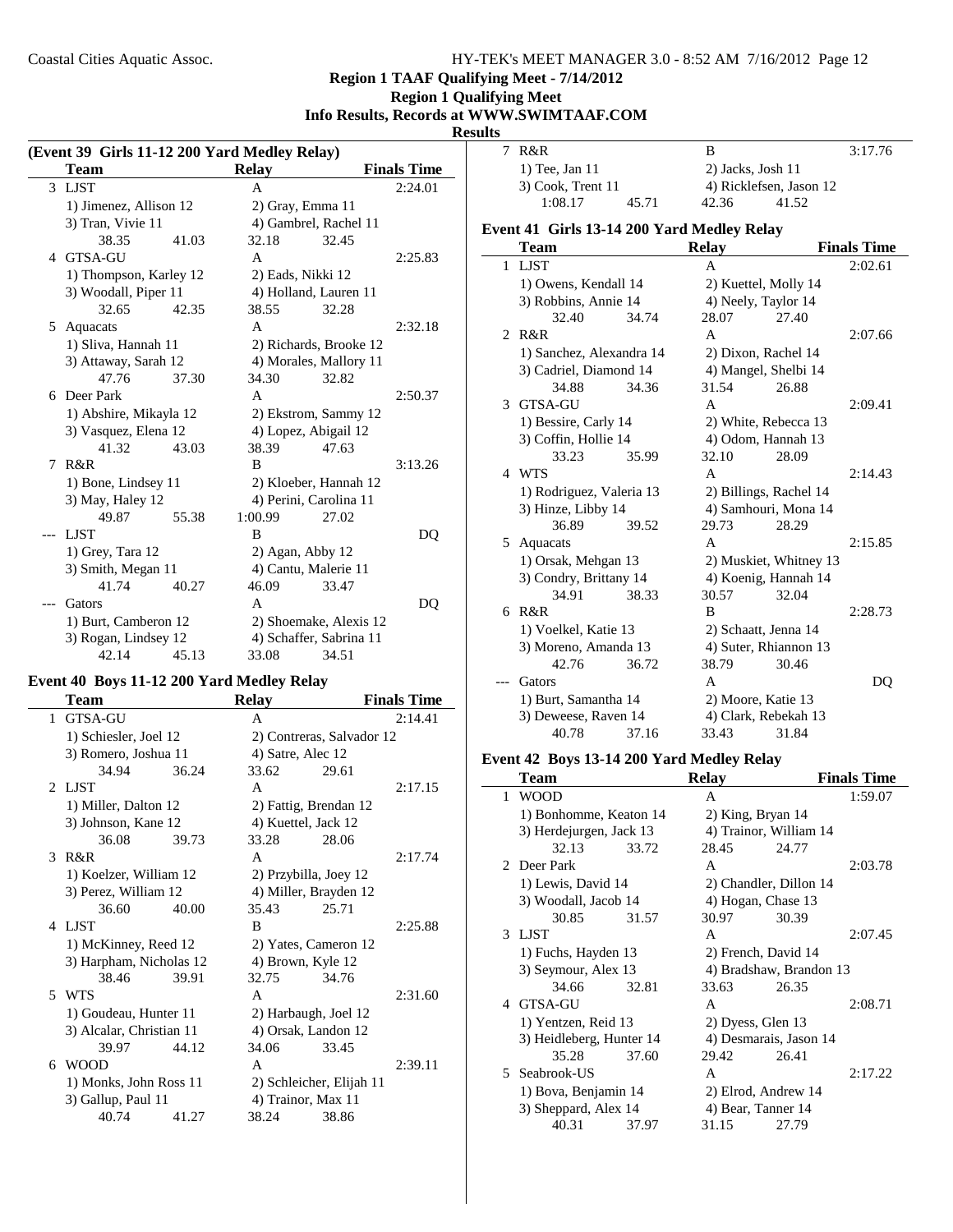# **Region 1 Qualifying Meet Info Results, Records at WWW.SWIMTAAF.COM**

**Results**

|   | (Event 42 Boys 13-14 200 Yard Medley Relay)     |       |                      |                    |                    |  |  |
|---|-------------------------------------------------|-------|----------------------|--------------------|--------------------|--|--|
|   | <b>Team</b>                                     |       | <b>Relay</b>         |                    | <b>Finals Time</b> |  |  |
| 6 | R&R                                             |       | А                    |                    | 2:29.31            |  |  |
|   | 1) Gaas, Sam 13                                 |       |                      | 2) Cook, Travis 14 |                    |  |  |
|   | 3) Veazey, Garrett 13                           |       | 4) Richards, Evan 13 |                    |                    |  |  |
|   | 41.74                                           | 38.89 | 37.12                | 31.56              |                    |  |  |
|   | Gators                                          |       | A                    |                    | DC                 |  |  |
|   | 1) Sambrano, Damian 13<br>3) Garcia, Vincent 14 |       | 2) Beasley, James 14 |                    |                    |  |  |
|   |                                                 |       |                      | 4) Arias, Rudy 13  |                    |  |  |
|   | 35.38                                           | 39.36 | 32.11                | 31.80              |                    |  |  |

# **Event 43 Girls 15-17 200 Yard Medley Relay**

|   | Team                        |       | <b>Relay</b>          |                           | <b>Finals Time</b> |
|---|-----------------------------|-------|-----------------------|---------------------------|--------------------|
| 1 | R&R                         |       | A                     |                           | 2:05.12            |
|   | 1) Przybilla, Hannah 16     |       | 2) Gaas, Emma 15      |                           |                    |
|   | 3) Hartensteiner, Ashley 16 |       | 4) Soda, Toluse 16    |                           |                    |
|   | 32.57                       | 35.04 | 29.86                 | 27.65                     |                    |
|   | 2 GTSA-GU                   |       | A                     |                           | 2:07.45            |
|   | 1) Perales, Paige 16        |       | 2) Hooper, Paige 15   |                           |                    |
|   | 3) Walker, Shanna 16        |       |                       | 4) Hughes, Meredith 16    |                    |
|   | 33.86                       | 36.18 | 28.73                 | 28.68                     |                    |
|   | 3 LJST                      |       | A                     |                           | 2:07.67            |
|   | 1) Schaefer, Cierra 16      |       | 2) Lester, Danyel 17  |                           |                    |
|   | 3) Goff, Haley 17           |       | 4) Perez, Catalina 15 |                           |                    |
|   | 34.36                       | 34.63 | 31.51                 | 27.17                     |                    |
| 4 | Deer Park                   |       | A                     |                           | 2:08.06            |
|   | 1) Saxton, Courtney 17      |       |                       | 2) Vazquez, Angela 16     |                    |
|   | 3) Tamayo, Alisa 15         |       | 4) Merilatt, Shea 17  |                           |                    |
|   | 30.70                       | 35.58 | 1:01.78               |                           |                    |
|   | 5 Aquacats                  |       | A                     |                           | 2:11.43            |
|   | 1) Skinner, Haley 17        |       |                       | 2) Allgeyer, Anneliese 17 |                    |
|   | 3) Attaway, Meagan 17       |       |                       | 4) Frawley, Rachael 16    |                    |
|   | 30.35                       | 39.54 | 31.56                 | 29.98                     |                    |
| 6 | R&R                         |       | B                     |                           | 2:17.25            |
|   | 1) McGrath, Katy 15         |       | 2) Cook, Taylor 16    |                           |                    |
|   | 3) Ordonez, Genesis 15      |       |                       | 4) Veazey, Meaghan 15     |                    |
|   | 36.33                       | 38.12 | 32.38                 | 30.42                     |                    |

# **Event 44 Boys 15-17 200 Yard Medley Relay**

|   | Team                 |       | <b>Relay</b>       |                        | <b>Finals Time</b> |
|---|----------------------|-------|--------------------|------------------------|--------------------|
| 1 | Deer Park            |       | A                  |                        | 1:44.39            |
|   | 1) Fussell, Will 16  |       | 2) Zalud, Zack 16  |                        |                    |
|   | 3) Garcia, Stevie 15 |       |                    | 4) Mohle, Brandon 16   |                    |
|   | 25.69                | 29.77 | 25.72              | 23.21                  |                    |
|   | 2 R&R                |       | A                  |                        | 1:46.87            |
|   | 1) Sharp, Noah 16    |       |                    | 2) Mangel, Sean 16     |                    |
|   | 3) Copper, Devin 16  |       |                    | 4) Valdez, Robby 15    |                    |
|   | 29.90                | 29.19 | 24.86              | 22.92                  |                    |
|   | 3 LIST               |       | A                  |                        | 1:50.24            |
|   | 1) Seymour, Andy 16  |       | 2) Yates, Tyler 16 |                        |                    |
|   | 3) Brown, Ryan 16    |       |                    | 4) Sheffield, Logan 16 |                    |
|   | 28.00                | 33.06 | 26.59              | 22.59                  |                    |
|   | 4 GTSA-GU            |       | A                  |                        | 1:53.14            |
|   | 1) White, Justin 15  |       |                    | 2) Newmann, Stephen 17 |                    |
|   | 3) Stamey, Carl 16   |       |                    | 4) Biddle, Matthew 17  |                    |
|   | 30.09                | 30.95 | 28.07              | 24.03                  |                    |
|   |                      |       |                    |                        |                    |

| 5 R&R                 |       | В     |                      | 1:53.25 |
|-----------------------|-------|-------|----------------------|---------|
| 1) Miller, Gabe 16    |       |       | 2) Alaniz, Arnold 15 |         |
| 3) Burditt, Clay 17   |       |       | 4) Moore, Cody 16    |         |
| 29.48                 | 34.05 | 27.60 | 22.12                |         |
| 6 GTSA-GU             |       | В     |                      | 1:59.23 |
| 1) DeVillier, Nick 16 |       |       | 2) Turner, Kyle 15   |         |
| 3) Tadmor, Danny 15   |       |       | 4) Green, Allante 17 |         |
| 32.85                 | 31.23 | 30.12 | 25.03                |         |
| <b>WOOD</b>           |       | A     |                      | 2:16.12 |
| 1) Morse, Ryan 16     |       |       | 2) Baker, Sean 16    |         |
| 3) Cahill, Andrew 15  |       |       | 4) Smith, Jacob 15   |         |
| 32.15                 | 37.07 | 37.17 | 29.73                |         |

#### **Event 45 Girls 11-12 100 Yard Freestyle**

|              | <b>Name</b>                |         |    | <b>Age Team</b> | <b>Finals Time</b> |
|--------------|----------------------------|---------|----|-----------------|--------------------|
| $\mathbf{1}$ | Williams, Hope             |         | 12 | <b>ELCMP</b>    | 1:01.89            |
|              | 29.77                      | 32.12   |    |                 |                    |
| 2            | Tran, Vivie                |         | 11 | <b>LJST</b>     | 1:02.87            |
|              | 30.28                      | 32.59   |    |                 |                    |
|              | 3 Attaway, Sarah           |         |    | 12 Aquacats     | 1:06.77            |
|              | 32.53                      | 34.24   |    |                 |                    |
| 4            | Parker, Kelsey             |         | 12 | R&R             | 1:08.93            |
|              | 32.84                      | 36.09   |    |                 |                    |
| 5            | Rogan, Lindsey             |         | 12 | Gators          | 1:11.11            |
|              | 34.30                      | 36.81   |    |                 |                    |
| 6            | Garcia, Teresa             |         |    | 12 SPS-FB       | 1:11.89            |
|              | 33.56                      | 38.33   |    |                 |                    |
| 7            | Morales, Mallory           |         | 11 | Aquacats        | 1:12.28            |
|              | 34.72                      | 37.56   |    |                 |                    |
|              | 8 Sullivan, Jenna          |         |    | 12 WOTB         | 1:12.74            |
|              | 33.45                      | 39.29   |    |                 |                    |
| 9            | Shoemake, Alexis           |         | 12 | Gators          | 1:13.37            |
|              | 34.39                      | 38.98   |    |                 |                    |
|              | 10 Wilson, Emily           |         | 11 | <b>ELCMP</b>    | 1:15.05            |
|              | 36.28                      | 38.77   |    |                 |                    |
| 11           | Richards, Brooke           |         | 12 | Aquacats        | 1:16.63            |
|              | 36.74                      | 39.89   |    |                 |                    |
|              | 12 Jewell, Miriam<br>37.51 |         | 12 | ANGLE           | 1:16.90            |
| 13           | Black, Alaura              | 39.39   |    | 12 ANGLE        | 1:17.41            |
|              | 35.72                      | 41.69   |    |                 |                    |
|              | 14 DeValcourt, Ellie       |         | 11 | <b>LJST</b>     | 1:19.47            |
|              | 36.77                      | 42.70   |    |                 |                    |
|              | 15 Woodall, Piper          |         | 11 | GTSA-GU         | 1:19.59            |
|              | 37.70                      | 41.89   |    |                 |                    |
| 16           | Turner, Ashlan             |         | 11 | R&R             | 1:20.58            |
|              | 36.84                      | 43.74   |    |                 |                    |
| 17           | Grones, Bailey             |         | 12 | Palacios        | 1:22.35            |
|              | 37.32                      | 45.03   |    |                 |                    |
| 18           | Kloeber, Hannah            |         |    | 12 R&R          | 1:23.18            |
|              | 39.86                      | 43.32   |    |                 |                    |
| 19           | Trihus, Madison            |         | 11 | <b>LJST</b>     | 1:26.48            |
|              | 38.44                      | 48.04   |    |                 |                    |
| 20           | Repke, Clarissa            |         | 12 | WOOD            | 1:59.37            |
|              | 57.96                      | 1:01.41 |    |                 |                    |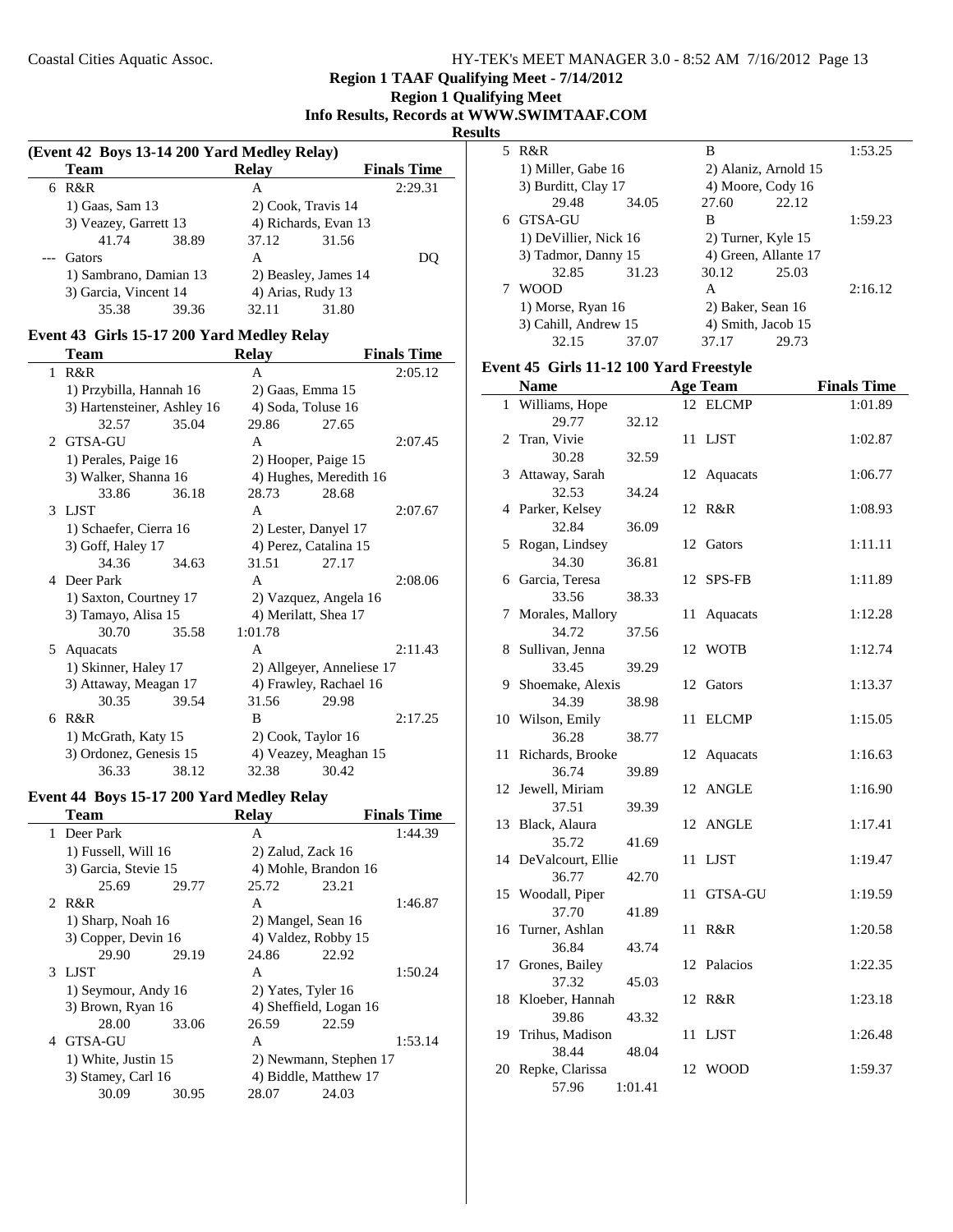# **Region 1 TAAF Qualifying Meet - 7/14/2012**

## **Region 1 Qualifying Meet Info Results, Records at WWW.SWIMTAAF.COM Results**

| Event 46 Boys 11-12 100 Yard Freestyle |                 |                    | 6 Loser, Morgan               |    |
|----------------------------------------|-----------------|--------------------|-------------------------------|----|
|                                        |                 |                    | 30.53                         | 34 |
| <b>Name</b>                            | <b>Age Team</b> | <b>Finals Time</b> | 7 Macora, Mary                |    |
| 1 Contreras, Salvador                  | 12 GTSA-GU      | 1:00.78            | 30.73                         | 34 |
| 29.19<br>31.59                         |                 |                    | 8 White, Rebecca              |    |
| 2 Miller, Brayden                      | 12 R&R          | 1:01.61            | 30.79                         | 34 |
| 29.12<br>32.49                         |                 |                    | 9 Cadriel, Diamond            |    |
| 3 Harpham, Nicholas                    | 12 LJST         | 1:04.05            | 33.22                         | 33 |
| 30.96<br>33.09                         |                 |                    | 10 Bessire, Carly             |    |
| 4 Romero, Joshua                       | 11 GTSA-GU      | 1:06.82            | 31.76                         | 34 |
| 32.16<br>34.66                         |                 |                    | 11 Moore, Katie               |    |
| 5 Macik, Trevin                        | 12 ANGLE        | 1:07.17            | 31.54                         | 35 |
| 32.26<br>34.91                         |                 |                    | 12 Billings, Rachel           |    |
| 6 Pekel, Nicholas                      | 12 WOOD         | 1:07.67            | 31.76                         | 34 |
| 32.72<br>34.95                         |                 |                    | 13 Muskiet, Whitney           |    |
| 7 Rodriguez, Lucas                     | 12 ELCMP        | 1:08.05            | 32.55                         | 34 |
| 32.78<br>35.27                         |                 |                    | 14 Suter, Rhiannon            |    |
| 8 Alcalar, Christian                   | 11 WTS          | 1:10.61            | 33.83                         | 36 |
| 33.13<br>37.48                         |                 |                    | 15 Rapagnani, Rachel          |    |
| 9 Dunham, Matthew                      | 11 GTSA-GU      | 1:11.63            | 33.53                         | 36 |
| 33.58<br>38.05                         |                 |                    | 16 Orsak, Lauren              |    |
| 10 McKinney, Reed                      | 12 LJST         | 1:12.83            | 34.02                         | 36 |
| 34.07<br>38.76                         |                 |                    | 17 Smith, Amber               |    |
| 11 Ruff, Gabe                          | 12 GTSA-GU      | 1:14.42            | 34.20                         | 36 |
| 36.28<br>38.14                         |                 |                    | 18 Koenig, Hannah             |    |
| 12 Cook, Trent                         | 11 R&R          | 1:14.66            | 33.68                         | 37 |
| 34.81<br>39.85                         |                 |                    | 19 Lowe, Caroline             |    |
| 13 Gallup, Paul                        | 11 WOOD         | 1:16.79            | 33.00                         | 38 |
| 36.04<br>40.75                         |                 |                    | 20 Hoffman, Rebeccah          |    |
| 14 Orsak, Landon                       | 12 WTS          | 1:18.38            | 35.04                         | 37 |
| 36.12<br>42.26                         |                 |                    | 21 Wilson, Elizabeth          |    |
| 15 Martinez, Riley                     | 12 Makos        | 1:19.79            | 34.43                         | 38 |
| 38.96<br>40.83                         |                 |                    | 22 Clark, Rebekah             |    |
| 16 Brown, Kyle                         | 12 LJST         | 1:20.38            | 34.75                         | 37 |
| 38.07<br>42.31                         |                 |                    | 23 Casey, Britney             |    |
| 17 Alcalar, Fred                       | 11 WTS          | 1:20.53            | 35.04                         | 38 |
| 37.56<br>42.97                         |                 |                    | 24 Sugawara, Caitlin          |    |
| 18 Montgomery, Jacob                   | 11 R&R          | 1:33.87            | 35.01                         | 38 |
| 53.42<br>40.45                         |                 |                    | 25 Roddy, Montie              |    |
| 19 Martinez, Adrian                    | 12 WTS          | 1:35.78            | 33.93                         | 40 |
| 42.36<br>53.42                         |                 |                    | 26 Vallejo, Kendyl            |    |
| 20 Ricklefsen, Jason                   | 12 R&R          | 1:40.76            | 36.25                         | 39 |
| 1:40.71<br>0.05                        |                 |                    |                               |    |
|                                        |                 |                    | <b>Event 48 Boys 13-14 10</b> |    |

# **Event 47 Girls 13-14 100 Yard Freestyle**

| <b>Name</b>        |       | <b>Age Team</b>   | <b>Finals Time</b> |
|--------------------|-------|-------------------|--------------------|
| 1 Kuettel, Molly   |       | 14 LJST           | 56.89              |
| 27.06              | 29.83 |                   |                    |
| 2 Aday, Gracie     |       | <b>WOOD</b><br>14 | 1:00.08            |
| 28.68              | 31.40 |                   |                    |
| 3 Mangel, Shelbi   |       | 14 R&R            | 1:00.66            |
| 28.96              | 31.70 |                   |                    |
| 4 Neely, Taylor    |       | 14 LJST           | 1:01.31            |
| 29.41              | 31.90 |                   |                    |
| Odom, Hannah<br>5. |       | GTSA-GU<br>13.    | 1:04.58            |
| 29.88              | 34.70 |                   |                    |

|    | 6 Loser, Morgan            |       |    | 14 R&R       | 1:04.71 |
|----|----------------------------|-------|----|--------------|---------|
|    | 30.53                      | 34.18 |    |              |         |
|    | 7 Macora, Mary             |       |    | 14 WOOD      | 1:05.28 |
|    | 30.73                      | 34.55 |    |              |         |
|    | 8 White, Rebecca           |       | 13 | GTSA-GU      | 1:05.29 |
|    | 30.79                      | 34.50 |    |              |         |
|    | 9 Cadriel, Diamond         |       |    | 14 R&R       | 1:06.23 |
|    | 33.22                      | 33.01 |    |              |         |
| 10 | Bessire, Carly<br>31.76    | 34.76 |    | 14 GTSA-GU   | 1:06.52 |
| 11 | Moore, Katie               |       | 13 | Gators       | 1:06.54 |
|    | 31.54                      | 35.00 |    |              |         |
| 12 | Billings, Rachel           |       |    | 14 WTS       | 1:06.72 |
|    | 31.76                      | 34.96 |    |              |         |
| 13 | Muskiet, Whitney           |       | 13 | Aquacats     | 1:07.23 |
|    | 32.55                      | 34.68 |    |              |         |
| 14 | Suter, Rhiannon            |       | 13 | R&R          | 1:10.02 |
|    | 33.83                      | 36.19 |    |              |         |
| 15 | Rapagnani, Rachel          |       |    | 14 WOOD      | 1:10.50 |
|    | 33.53                      | 36.97 |    |              |         |
|    | 16 Orsak, Lauren           |       |    | 13 WTS       | 1:10.86 |
|    | 34.02                      | 36.84 |    |              |         |
| 17 | Smith, Amber               |       |    | 14 ELCMP     | 1:10.91 |
|    | 34.20                      | 36.71 |    |              |         |
| 18 | Koenig, Hannah             |       |    | 14 Aquacats  | 1:11.10 |
|    | 33.68                      | 37.42 |    |              |         |
|    | 19 Lowe, Caroline<br>33.00 | 38.65 |    | 14 LJST      | 1:11.65 |
| 20 | Hoffman, Rebeccah          |       |    | 14 GTSA-GU   | 1:12.34 |
|    | 35.04                      | 37.30 |    |              |         |
| 21 | Wilson, Elizabeth          |       | 13 | <b>ELCMP</b> | 1:12.50 |
|    | 34.43                      | 38.07 |    |              |         |
| 22 | Clark, Rebekah             |       | 13 | Gators       | 1:12.65 |
|    | 34.75                      | 37.90 |    |              |         |
|    | 23 Casey, Britney          |       | 13 | <b>WTS</b>   | 1:13.30 |
|    | 35.04                      | 38.26 |    |              |         |
| 24 | Sugawara, Caitlin          |       | 13 | R&R          | 1:13.89 |
|    | 35.01                      | 38.88 |    |              |         |
| 25 | Roddy, Montie              |       | 13 | <b>WTS</b>   | 1:14.31 |
|    | 33.93                      | 40.38 |    |              |         |
|    | 26 Vallejo, Kendyl         |       | 13 | R&R          | 1:16.24 |
|    | 36.25                      | 39.99 |    |              |         |
|    |                            |       |    |              |         |

# **Event 48 Boys 13-14 100 Yard Freestyle**

| <b>Name</b>        | <b>Age Team</b> |    |              | <b>Finals Time</b> |
|--------------------|-----------------|----|--------------|--------------------|
| Kacko, Jordan      |                 | 14 | Aquacats     | 53.40              |
| 25.81              | 27.59           |    |              |                    |
| 2 Wilkins, Matthew |                 |    | 14 ELCMP     | 53.83              |
| 26.08              | 27.75           |    |              |                    |
| 3 McComb, Micah    |                 | 13 | <b>ELCMP</b> | 56.29              |
| 27.01              | 29.28           |    |              |                    |
| 4 Nelson, John     |                 | 14 | Gators       | 58.82              |
| 28.51              | 30.31           |    |              |                    |
| 5 Persyn, Nolan    |                 | 13 | <b>WOOD</b>  | 59.42              |
| 28.45              | 30.97           |    |              |                    |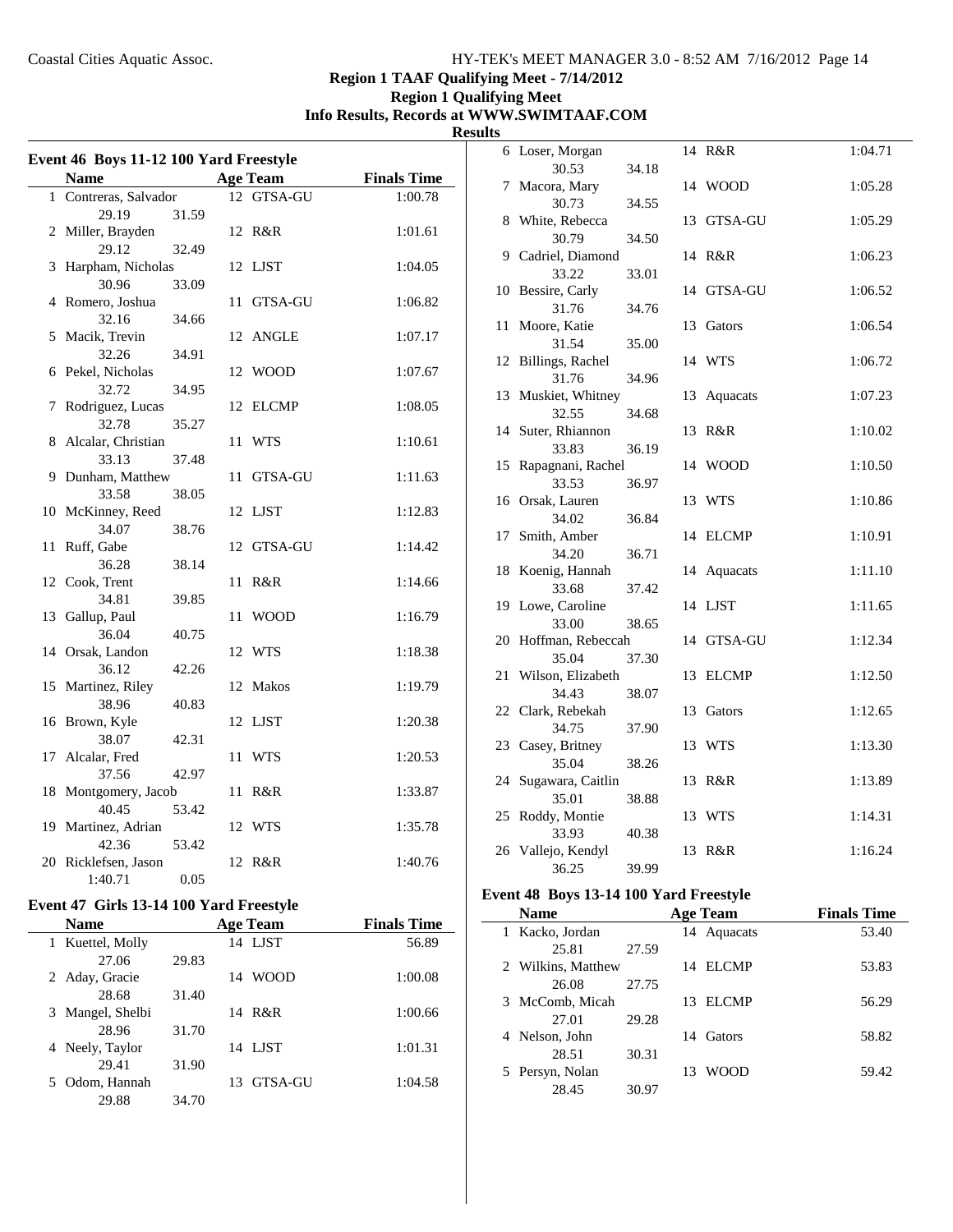# **Region 1 TAAF Qualifying Meet - 7/14/2012**

#### **Region 1 Qualifying Meet Info Results, Records at WWW.SWIMTAAF.COM Resul**

| (Event 48 Boys 13-14 100 Yard Freestyle) |                      |       |  |                 |                    |
|------------------------------------------|----------------------|-------|--|-----------------|--------------------|
|                                          | <b>Name</b>          |       |  | <b>Age Team</b> | <b>Finals Time</b> |
|                                          | 6 Desmarais, Jason   |       |  | 14 GTSA-GU      | 1:01.43            |
|                                          | 29.17                | 32.26 |  |                 |                    |
| 7                                        | Bradshaw, Brandon    |       |  | 13 LJST         | 1:01.51            |
|                                          | 29.52                | 31.99 |  |                 |                    |
| 8                                        | Tan, Tommy           |       |  | 13 GTSA-GU      | 1:03.31            |
|                                          | 30.30                | 33.01 |  |                 |                    |
|                                          | 9 Lucero, Michael    |       |  | 14 Makos        | 1:03.64            |
| 10                                       | Sheppard, Alex       |       |  | 14 Seabrook-US  | 1:04.22            |
|                                          | 30.25                | 33.97 |  |                 |                    |
|                                          | 11 Dyess, Glen       |       |  | 13 GTSA-GU      | 1:06.15            |
|                                          | 31.41                | 34.74 |  |                 |                    |
|                                          | 12 Morse, Reid       |       |  | 13 WOOD         | 1:06.74            |
|                                          | 31.75                | 34.99 |  |                 |                    |
|                                          | 13 Cook, Travis      |       |  | 14 R&R          | 1:08.18            |
|                                          | 30.79                | 37.39 |  |                 |                    |
|                                          | 14 Cantu, Jonathon   |       |  | 14 ANGLE        | 1:09.71            |
|                                          | 32.69                | 37.02 |  |                 |                    |
|                                          | 15 Arias, Rudy       |       |  | 13 Gators       | 1:13.87            |
|                                          | 34.81                | 39.06 |  |                 |                    |
|                                          | 16 Vardeman, Zachary |       |  | 14 LJST         | 1:13.95            |
|                                          | 32.83                | 41.12 |  |                 |                    |
| 17                                       | Gray, Aaron          |       |  | 13 LJST         | 1:21.47            |
|                                          | 37.51                | 43.96 |  |                 |                    |
|                                          | 18 Kambhu, Bryan     |       |  | 14 R&R          | 1:24.21            |
|                                          | 35.79                | 48.42 |  |                 |                    |
|                                          | 19 Keffer, Michael   |       |  | 13 GTSA-GU      | 1:27.55            |
|                                          | 39.88                | 47.67 |  |                 |                    |

#### **Event 49 Girls 15-17 100 Yard Freestyle**

|             | <b>Name</b>          |       | <b>Age Team</b> | <b>Finals Time</b> |
|-------------|----------------------|-------|-----------------|--------------------|
|             | 1 Wilkins, Kari      |       | 16 ELCMP        | 57.22              |
|             | 27.31                | 29.91 |                 |                    |
|             | 2 Howell, Michaela   |       | 17 ANGLE        | 1:00.83            |
|             | 29.00                | 31.83 |                 |                    |
|             | 3 Attaway, Meagan    |       | 17 Aquacats     | 1:01.78            |
|             | 29.64                | 32.14 |                 |                    |
|             | 4 Goff, Haley        |       | 17 LJST         | 1:01.79            |
|             | 29.50                | 32.29 |                 |                    |
|             | 5 Perez, Catalina    |       | 15 LJST         | 1:02.04            |
|             | 28.96                | 33.08 |                 |                    |
|             | 6 Soda, Toluse       |       | 16 R&R          | 1:02.49            |
|             | 29.47                | 33.02 |                 |                    |
| $7^{\circ}$ | Grey, Savannah       |       | 15 LJST         | 1:03.42            |
|             | 30.30                | 33.12 |                 |                    |
| 8           | Frawley, Rachael     |       | 16 Aquacats     | 1:05.96            |
|             | 31.55                | 34.41 |                 |                    |
|             | 9 Shoemake, Ashley   |       | 16 Gators       | 1:08.29            |
|             | 32.04                | 36.25 |                 |                    |
|             | 10 Treadwell, Jasmyn |       | 15 R&R          | 1:12.24            |
|             | 33.31                | 38.93 |                 |                    |
|             | 11 Hoots, Victoria   |       | 15 La Porte     | 1:13.20            |
|             | 34.95                | 38.25 |                 |                    |
|             | 12 Stork, Maddie     |       | 15 WTS          | 1:15.95            |
|             | 32.98                | 42.97 |                 |                    |

| ults                                   |                                |         |    |                 |                    |  |  |
|----------------------------------------|--------------------------------|---------|----|-----------------|--------------------|--|--|
|                                        | 13 McReynolds, Claire<br>35.74 | 41.16   |    | 15 WOTB         | 1:16.90            |  |  |
|                                        | 14 Phillips, Shae              |         |    | 16 GTSA-GU      | 1:55.92            |  |  |
|                                        | 50.57                          | 1:05.35 |    |                 |                    |  |  |
| Event 50 Boys 15-17 100 Yard Freestyle |                                |         |    |                 |                    |  |  |
|                                        | <b>Name</b>                    |         |    | <b>Age Team</b> | <b>Finals Time</b> |  |  |
|                                        | 1 Wallace, Carter              |         |    | 16 WOTB         | 48.65              |  |  |
|                                        | 23.51                          | 25.14   |    |                 |                    |  |  |
|                                        | 2 Copper, Devin                |         |    | 16 R&R          | 50.74              |  |  |
|                                        | 24.39                          | 26.35   |    |                 |                    |  |  |
|                                        | 3 Mohle, Brandon               |         |    | 16 Deer Park    | 51.01              |  |  |
|                                        | 24.41                          | 26.60   |    |                 |                    |  |  |
|                                        | 4 Sheffield, Logan             |         |    | 16 LJST         | 51.05              |  |  |
|                                        | 24.68                          | 26.37   |    |                 |                    |  |  |
| 5                                      | Bradshaw, Dylan                |         |    | 15 LJST         | 54.43              |  |  |
|                                        | 25.95                          | 28.48   |    |                 |                    |  |  |
|                                        | 6 Miller, Gabe                 |         |    | 16 R&R          | 54.67              |  |  |
|                                        | 25.96                          | 28.71   |    |                 |                    |  |  |
|                                        | 7 Moore, Jacob                 |         | 15 | Gators          | 54.72              |  |  |
|                                        | 25.76                          | 28.96   |    |                 |                    |  |  |
|                                        | 8 Brown, Ryan<br>26.55         |         |    | 16 LJST         | 55.85              |  |  |
|                                        | 9 Kirkland, Damien             | 29.30   |    | 17 GTSA-GU      | 56.47              |  |  |
|                                        | 25.87                          | 30.60   |    |                 |                    |  |  |
|                                        | 10 Biddle, Matthew             |         | 17 | GTSA-GU         | 57.20              |  |  |
|                                        | 25.99                          | 31.21   |    |                 |                    |  |  |
|                                        | 11 Green, Allante              |         |    | 17 GTSA-GU      | 57.22              |  |  |
|                                        | 26.79                          | 30.43   |    |                 |                    |  |  |
|                                        | 12 Morse, Ryan                 |         |    | 16 WOOD         | 58.57              |  |  |
|                                        | 27.93                          | 30.64   |    |                 |                    |  |  |
| 13                                     | Gray, Ethan                    |         | 15 | LJST            | 59.53              |  |  |
|                                        | 27.72                          | 31.81   |    |                 |                    |  |  |
|                                        | 14 Marn, Steven                |         | 17 | WTS             | 1:00.52            |  |  |
|                                        | 28.47                          | 32.05   |    |                 |                    |  |  |
| 15                                     | Hamper, David                  |         |    | 17 LJST         | 1:01.67            |  |  |
|                                        | 28.29                          | 33.38   |    |                 |                    |  |  |
|                                        | 16 Condry, Dusty               |         | 17 | Aquacats        | 1:01.69            |  |  |
|                                        | 28.81                          | 32.88   |    |                 |                    |  |  |
|                                        | 17 Tadmor, Danny               |         |    | 15 GTSA-GU      | 1:02.81            |  |  |
| 18                                     | 29.89<br>Yates, Tyler          | 32.92   |    | 16 LJST         | 1:04.11            |  |  |
|                                        | 31.37                          | 32.74   |    |                 |                    |  |  |
| 19                                     | Baker, Sean                    |         |    | 16 WOOD         | 1:06.24            |  |  |
|                                        | 31.65                          | 34.59   |    |                 |                    |  |  |
| 20                                     | Nealy, Dylan                   |         |    | 16 Fast         | 1:07.48            |  |  |
|                                        | 30.85                          | 36.63   |    |                 |                    |  |  |
| 21                                     | Treadwell, Justin              |         | 15 | R&R             | 1:08.61            |  |  |
|                                        | 31.84                          | 36.77   |    |                 |                    |  |  |
|                                        | 22 Grimes, Matthew             |         |    | 15 GTSA-GU      | 1:10.05            |  |  |
|                                        | 33.00                          | 37.05   |    |                 |                    |  |  |
|                                        | 23 Charbula, Jason             |         |    | 15 ELCMP        | 1:12.55            |  |  |
|                                        | 33.57                          | 38.98   |    |                 |                    |  |  |
|                                        | 24 Charbula, Geoffrey          |         |    | 15 ELCMP        | 1:12.67            |  |  |
|                                        | 33.21                          | 39.46   |    |                 |                    |  |  |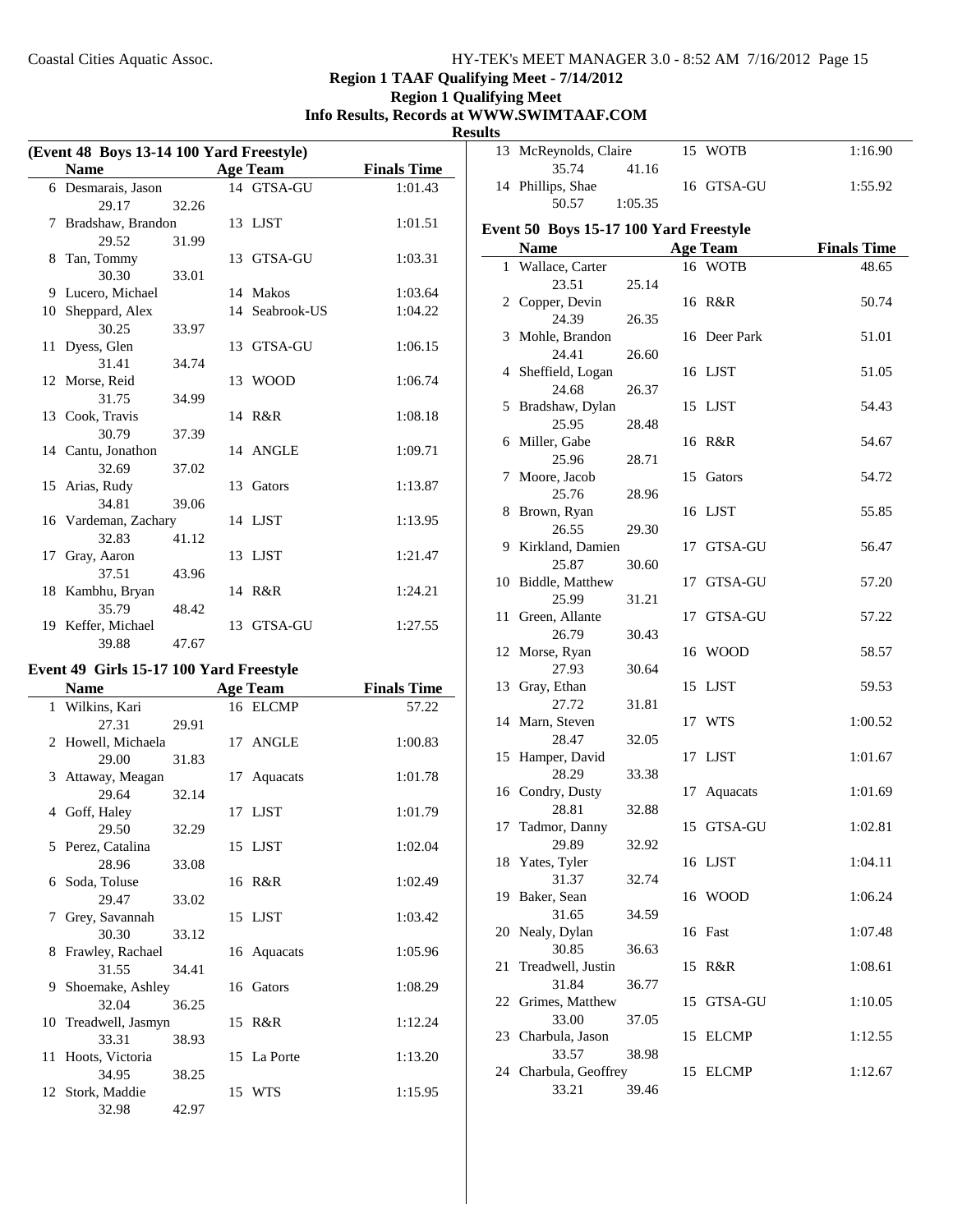**Region 1 TAAF Qualifying Meet - 7/14/2012**

## **Region 1 Qualifying Meet Info Results, Records at WWW.SWIMTAAF.COM Results**

| (Event 50 Boys 15-17 100 Yard Freestyle) |                                         |            |                            |                    |  |
|------------------------------------------|-----------------------------------------|------------|----------------------------|--------------------|--|
|                                          | <b>Name</b>                             |            | <b>Age Team</b>            | <b>Finals Time</b> |  |
| 25                                       | Broyles, Tyler                          |            | 15 GTSA-GU                 | 1:12.76            |  |
|                                          | 32.07<br>40.69                          |            |                            |                    |  |
|                                          | Event 51 Girls 11-12 50 Yard Backstroke |            |                            |                    |  |
|                                          | Name                                    |            | <b>Age Team</b>            | <b>Finals Time</b> |  |
| 1                                        | Thompson, Karley                        |            | 12 GTSA-GU                 | 32.02              |  |
| 2                                        | Stokley, Savanah                        | 12         | <b>WOOD</b>                | 34.01              |  |
| 3                                        | Espinoza, Krystan                       |            | 12 ELCMP                   | 37.11              |  |
|                                          | 4 Cahill, Bailey                        | 11 -       | <b>WOOD</b>                | 37.30              |  |
|                                          | 5 Gambrel, Rachel                       |            | 11 LJST                    | 37.38              |  |
|                                          | 6 Jimenez, Allison                      |            | 12 LJST                    | 37.39              |  |
|                                          | 7 Thrash, Camille                       |            | 11 ELCMP                   | 37.45              |  |
| 8                                        | Luna, Ciera                             |            | 11 La Porte                | 38.00              |  |
| 9                                        | Ekstrom, Sammy                          |            | 12 Deer Park               | 38.29              |  |
| 10                                       | Parker, Katie                           | 11 -       | R&R                        | 38.84              |  |
| 11                                       | Slattery, Sydney                        |            | 11 ELCMP                   | 39.47              |  |
| 12                                       | Medlock, Leilani                        | 11         | Makos                      | 39.86              |  |
| 13                                       | DeValcourt, Ellie                       |            | 11 LJST                    | 39.91              |  |
| 14                                       | Vasquez, Elena                          |            | 12 Deer Park               | 40.19              |  |
| 15                                       | Jewell, Miriam                          |            | 12 ANGLE                   | 41.07              |  |
| 16                                       | Sugawara, Alissa                        | 11 -       | R&R                        | 41.27              |  |
| 17                                       | Garcia, Teresa                          |            | 12 SPS-FB                  | 41.65              |  |
| $*18$                                    | Nguyen, Lisa                            |            | 12 Palacios                | 41.90              |  |
| $*18$                                    | Burt, Camberon                          |            | 12 Gators                  | 41.90              |  |
|                                          | 20 Abshire, Mikayla                     |            | 12 Deer Park               | 42.06              |  |
| 21                                       | Agan, Abby                              |            | 12 LJST                    | 42.38              |  |
| 22                                       | Woodall, Piper                          | 11         | <b>GTSA-GU</b>             | 43.17              |  |
| 23                                       |                                         |            |                            | 43.31              |  |
| 24                                       | Sliva, Hannah<br>Doiron, Natalia        | 11<br>11-  | Aquacats<br>GTSA-GU        | 43.66              |  |
| 25                                       |                                         |            | 12 LJST                    |                    |  |
| 26                                       | Grey, Tara                              |            | 12 Palacios                | 43.67              |  |
| 27                                       | Grones, Bailey                          |            | R&R                        | 43.73              |  |
| 28                                       | Richards, Meredith                      | 11<br>11 - | R&R                        | 43.93              |  |
| 29                                       | Sharp, Sophia<br>Rodriguez, Kaitlyn     |            |                            | 44.29              |  |
| 30                                       | Schaffer, Sabrina                       | 11<br>11 - | Aquacats<br>Gators         | 45.07<br>45.57     |  |
| 31                                       |                                         | 11         |                            |                    |  |
| 32                                       | Trihus, Madison<br>Clark, Faith         | 11         | <b>LJST</b><br>Gators      | 46.46              |  |
| 33                                       | Smith, Megan                            |            | <b>LJST</b>                | 47.18<br>47.44     |  |
| 34                                       |                                         | 11<br>12   |                            |                    |  |
| 35                                       | Doherty, Madeline                       |            | <b>WOTB</b>                | 48.90              |  |
| 36                                       | Cazares, Christiana                     | 11<br>12   | GTSA-GU                    | 49.21              |  |
|                                          | Lane, Hannah                            |            | <b>WOOD</b>                | 50.98              |  |
| 37<br>38                                 | Odom, Naomi                             | 11<br>12   | GTSA-GU                    | 51.78              |  |
|                                          | Carroll, Caitlynne                      |            | <b>ANGLE</b>               | 53.32              |  |
| 39                                       | May, Haley                              |            | 12 R&R                     | 54.67              |  |
| 40                                       | Aranda, Micaela                         | 11         | R&R                        | 54.99              |  |
| 41                                       | Lopez, Abigail                          | 12         | Deer Park                  | 1:00.93            |  |
| 42<br>43                                 | Repke, Clarissa                         | 12         | <b>WOOD</b><br><b>WOOD</b> | 1:03.09            |  |
|                                          | McInnis, Maggie                         | 11         |                            | 1:07.74            |  |

# **Event 52 Boys 11-12 50 Yard Backstroke**

 $\overline{a}$ 

| <b>Name</b>         | Age Team       | <b>Finals Time</b> |
|---------------------|----------------|--------------------|
| 1 Lisewsky, Blaise  | 12 Seabrook-US | 34.91              |
| 2 Schiesler, Joel   | 12 GTSA-GU     | 35.11              |
| 3 Harpham, Nicholas | 12 LIST        | 35.63              |

| 4  | Koelzer, William  |    | 12 R&R         | 36.38   |
|----|-------------------|----|----------------|---------|
| 5  | Anthony, Nicholas | 11 | <b>GTSA-GU</b> | 36.58   |
| 6  | Miller, Dalton    | 12 | <b>LJST</b>    | 37.54   |
| 7  | Goudeau, Hunter   | 11 | <b>WTS</b>     | 38.33   |
| 8  | Smith, Mason      | 12 | <b>ELCMP</b>   | 38.82   |
| 9  | McKinney, Reed    | 12 | <b>LJST</b>    | 39.63   |
| 10 | Satre, Alec       |    | 12 GTSA-GU     | 39.73   |
| 11 | Kirk, Quentin     | 12 | Deer Park      | 40.14   |
| 12 | Monks, John Ross  | 11 | <b>WOOD</b>    | 40.37   |
| 13 | Titus, Wilder     | 12 | Deer Park      | 40.56   |
| 14 | Root, Tyler       | 12 | <b>GTSA-GU</b> | 41.37   |
| 15 | Karjala, Nicholas | 11 | <b>LJST</b>    | 41.44   |
| 16 | Martinez, Riley   | 12 | <b>Makos</b>   | 42.54   |
| 17 | Ruff, Gabe        | 12 | GTSA-GU        | 43.26   |
| 18 | Orsak, Landon     | 12 | <b>WTS</b>     | 43.66   |
| 19 | Smith, Logan      | 12 | <b>WOOD</b>    | 44.71   |
| 20 | Merritt, Zachary  | 12 | <b>LJST</b>    | 46.32   |
| 21 | Trahan, Tristen   | 12 | GTSA-GU        | 47.12   |
| 22 | Bowling, Robert   |    | 12 GTSA-GU     | 47.14   |
| 23 | Nguyen, Jordan    | 11 | Palacios       | 47.59   |
| 24 | Montalvo, Corbin  | 11 | <b>ANGLE</b>   | 48.97   |
| 25 | Macarubbo, Mikey  | 12 | R&R            | 49.74   |
| 26 | Clark, Zackery    | 11 | <b>ANGLE</b>   | 49.77   |
| 27 | Aparicio, Matthew | 11 | Palacios       | 50.53   |
| 28 | Trainor, Max      | 11 | <b>WOOD</b>    | 51.93   |
| 29 | Taylor, Andrew    | 12 | <b>ANGLE</b>   | 53.68   |
| 30 | Martinez, Adrian  | 12 | <b>WTS</b>     | 55.64   |
| 31 | Tullos, Logan     | 11 | <b>ANGLE</b>   | 56.55   |
| 32 | Gallia, Anthony   | 11 | <b>WOOD</b>    | 1:09.72 |

#### **Event 53 Girls 13-14 50 Yard Backstroke**

|    | <b>Name</b>             |    | <b>Age Team</b> | <b>Finals Time</b> |
|----|-------------------------|----|-----------------|--------------------|
| 1  | Nguyen, Nicole          | 13 | <b>LJST</b>     | 31.71              |
| 2  | Owens, Kendall          | 14 | LJST            | 32.30              |
| 3  | House, Courtney         | 14 | Deer Park       | 32.74              |
| 4  | Bessire, Carly          | 14 | <b>GTSA-GU</b>  | 33.41              |
| 5  | Hinze, Libby            | 14 | <b>WTS</b>      | 33.87              |
| 6  | Wilkinson, Ruby         | 14 | <b>GTSA-GU</b>  | 34.81              |
| 7  | Orsak, Mehgan           | 13 | Aquacats        | 34.83              |
| 8  | White, Rebecca          | 13 | GTSA-GU         | 35.30              |
| 9  | Sanchez, Alexandra      | 14 | R&R             | 35.43              |
| 10 | Vallejo, Kaly           | 14 | <b>ELCMP</b>    | 35.71              |
| 11 | Macora, Mary            | 14 | <b>WOOD</b>     | 36.40              |
| 12 | Gray, Taylor            | 14 | Seabrook-US     | 36.42              |
| 13 | Rodriguez, Valeria      | 13 | <b>WTS</b>      | 36.83              |
| 14 | Marlow, Rachel          | 13 | <b>WOOD</b>     | 37.58              |
| 15 | Perales, Shelby         | 13 | <b>GTSA-GU</b>  | 37.97              |
| 16 | Krall, Delaney          | 14 | <b>GTSA-GU</b>  | 38.02              |
| 17 | Ritter, Emily           | 14 | <b>WOOD</b>     | 38.23              |
| 18 | Schleicher, Audrey      | 13 | <b>WOOD</b>     | 38.98              |
| 19 | McReynolds, Mary Cather | 13 | <b>WOTB</b>     | 39.08              |
| 20 | Burt, Samantha          | 14 | Gators          | 39.42              |
| 21 | Wilson, Elizabeth       | 13 | <b>ELCMP</b>    | 39.51              |
| 22 | Casey, Britney          | 13 | <b>WTS</b>      | 39.54              |
| 23 | Hoffman, Rebeccah       | 14 | <b>GTSA-GU</b>  | 39.94              |
| 24 | Masters, Lydia          |    | 14 R&R          | 40.34              |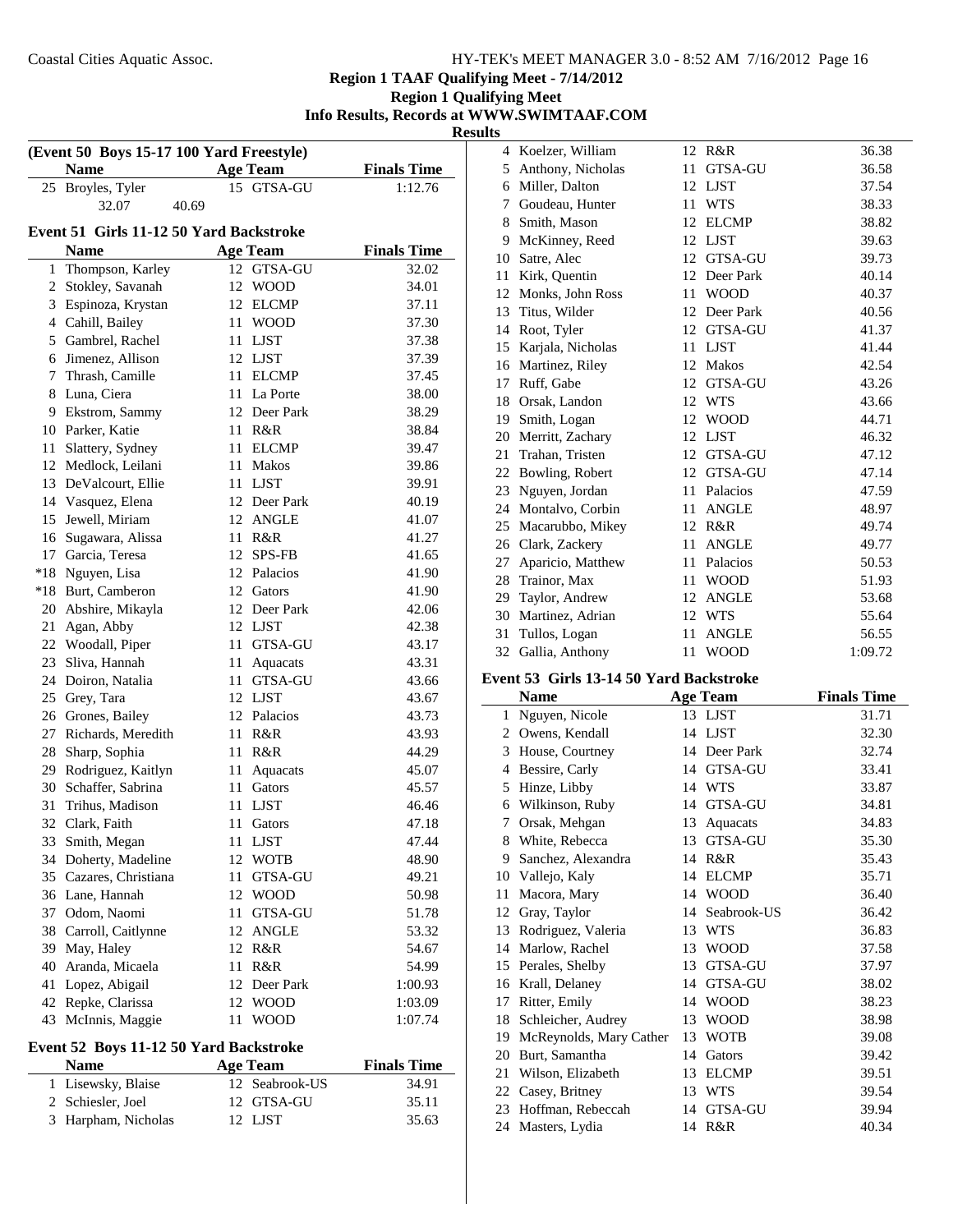# **Region 1 TAAF Qualifying Meet - 7/14/2012**

#### **Region 1 Qualifying Meet Info Results, Records at WWW.SWIMTAAF.COM**

**Results**

| (Event 53 Girls 13-14 50 Yard Backstroke) |                                         |    |                          |                    |  |
|-------------------------------------------|-----------------------------------------|----|--------------------------|--------------------|--|
|                                           | <b>Name</b>                             |    | <b>Age Team</b>          | <b>Finals Time</b> |  |
| 25                                        | Voelkel, Katie                          |    | 13 R&R                   | 41.54              |  |
|                                           | 26 Kricfalusi, Claire                   | 13 | <b>WOOD</b>              | 45.35              |  |
|                                           | 27 Tee, Ellaine                         |    | 13 R&R                   | 45.79              |  |
|                                           | 28 Colbert, Elasha                      |    | 14 GTSA-GU               | 45.83              |  |
|                                           | 29 Moreno, Amanda                       |    | 13 R&R                   | 46.11              |  |
|                                           | 30 McFatridge, Lauren                   |    | 13 Makos                 | 46.94              |  |
|                                           | 31 Coston, Candee                       |    | 14 Makos                 | 50.60              |  |
|                                           | 32 Hewitt, Bethany                      | 13 | R&R                      | 51.80              |  |
|                                           | Event 54 Boys 13-14 50 Yard Backstroke  |    |                          |                    |  |
|                                           | <b>Name</b>                             |    | <b>Age Team</b>          | <b>Finals Time</b> |  |
| 1                                         | Sharp, Jonah                            |    | 14 R&R                   | 29.54              |  |
|                                           | 2 Green, Casey                          | 13 | <b>ELCMP</b>             | 29.62              |  |
|                                           | 3 Lewis, David                          |    |                          |                    |  |
|                                           | 4 Herdejurgen, Jack                     |    | 14 Deer Park<br>13 WOOD  | 29.73              |  |
|                                           | 5 Hinds, Nathan                         |    | 14 Gators                | 30.44<br>30.49     |  |
|                                           | 6 McComb, Micah                         |    | 13 ELCMP                 | 30.69              |  |
|                                           | 7 Persyn, Nolan                         |    | 13 WOOD                  | 31.34              |  |
|                                           | 8 Bonhomme, Keaton                      |    | 14 WOOD                  | 32.05              |  |
| 9                                         | King, Bryan                             |    | 14 WOOD                  | 32.87              |  |
|                                           |                                         |    | 14 Seabrook-US           |                    |  |
|                                           | 10 Sheppard, Alex                       |    | 13 LJST                  | 33.21              |  |
|                                           | 11 Fuchs, Hayden                        |    |                          | 34.04              |  |
|                                           | 12 Yentzen, Reid<br>13 Doiron, Dennis   |    | 13 GTSA-GU<br>13 GTSA-GU | 35.30              |  |
|                                           |                                         |    | 13 WOOD                  | 36.27              |  |
|                                           | 14 Morse, Reid                          |    |                          | 36.36              |  |
|                                           | 15 Alexander, Connor                    |    | 13 GTSA-GU               | 36.38              |  |
|                                           | 16 Hogan, Chase                         |    | 13 Deer Park             | 36.87              |  |
| 17<br>18                                  | Heidleberg, Hunter                      |    | 14 GTSA-GU<br>13 LJST    | 37.56              |  |
|                                           | Gray, Aaron<br>19 McGrade, Harris       |    | 13 GTSA-GU               | 41.51<br>41.64     |  |
|                                           | 20 Bova, Benjamin                       |    | 14 Seabrook-US           | 43.01              |  |
| 21                                        | Veazey, Garrett                         |    | 13 R&R                   | 44.43              |  |
|                                           | 22 Czerniak, Spencer                    |    | 13 WOOD                  |                    |  |
| 23                                        | Cazares, Christian                      |    | 13 GTSA-GU               | 44.68<br>47.88     |  |
| 24                                        | Kambhu, Cameron                         |    | 13 R&R                   | 48.10              |  |
|                                           |                                         |    |                          |                    |  |
|                                           | Event 55 Girls 15-17 50 Yard Backstroke |    |                          |                    |  |
|                                           | Name                                    |    | <b>Age Team</b>          | <b>Finals Time</b> |  |
| 1                                         | Skinner, Haley                          | 17 | Aquacats                 | 30.73              |  |
| $\overline{c}$                            | Przybilla, Hannah                       | 16 | R&R                      | 32.65              |  |
| 3                                         | Casey, Amanda                           | 15 | <b>WTS</b>               | 33.04              |  |
| $\overline{4}$                            | Margolis, Victoria                      | 16 | GTSA-GU                  | 33.40              |  |
| 5                                         | Perales, Paige                          | 16 | GTSA-GU                  | 33.96              |  |
| 6                                         | Grey, Savannah                          |    | 15 LJST                  | 34.24              |  |
| 7                                         | Verzwyvelt, Madison                     | 15 | <b>WOOD</b>              | 34.92              |  |
| 8                                         | Schaefer, Cierra                        | 16 | <b>LJST</b>              | 34.99              |  |
| 9                                         | Frawley, Rachael                        | 16 | Aquacats                 | 35.41              |  |
| 10                                        | McGrath, Katy                           | 15 | R&R                      | 36.14              |  |
| 11                                        | Hughes, Meredith                        | 16 | GTSA-GU                  | 36.77              |  |
| 12                                        | Hoots, Victoria                         | 15 | La Porte                 | 37.61              |  |
| 13                                        | Veazey, Meaghan                         | 15 | R&R                      | 39.48              |  |
| 14                                        | Sambrano, Angel                         | 15 | Gators                   | 44.63              |  |
| 15                                        | Fredregill, Brittany                    | 15 | GTSA-GU                  | 46.63              |  |
| 16                                        | Batchelor, Lauren                       | 15 | <b>WOOD</b>              | 50.11              |  |

|              | 17 Phillips, Shae                         |    | 16 GTSA-GU      | 55.83              |
|--------------|-------------------------------------------|----|-----------------|--------------------|
|              | Event 56 Boys 15-17 50 Yard Backstroke    |    |                 |                    |
|              | <b>Name</b>                               |    | <b>Age Team</b> | <b>Finals Time</b> |
|              | 1 Wallace, Carter                         |    | 16 WOTB         | 25.33              |
|              | 2 Fussell, Will                           |    | 16 Deer Park    | 25.68              |
|              | 3 Seymour, Andy                           |    | 16 LJST         | 27.18              |
|              | 4 Sheffield, Logan                        |    | 16 LJST         | 27.97              |
| 5            | Thomet, Collin                            |    | 15 Seabrook-US  | 28.98              |
|              | 6 Sharp, Noah                             |    | 16 R&R          | 29.49              |
|              | 7 White, Justin                           |    | 15 GTSA-GU      | 29.98              |
| 8            | Burditt, Clay                             | 17 | R&R             | 30.47              |
|              | 9 Morse, Ryan                             | 16 | <b>WOOD</b>     | 33.01              |
|              | 10 DeVillier, Nick                        | 16 | GTSA-GU         | 33.10              |
| 11           | Kirkland, Damien                          | 17 | GTSA-GU         | 33.28              |
| 12           | Bassana, Hart                             | 15 | <b>GTSA-GU</b>  | 34.39              |
| 13           | Clark, Samuel                             | 16 | Gators          | 37.17              |
|              | 14 Broussard, Kenneth                     | 15 | Makos           | 37.37              |
| 15           | Smith, Jacob                              | 15 | <b>WOOD</b>     | 39.48              |
|              | 16 Grimes, Matthew                        | 15 | GTSA-GU         | 45.97              |
| 17           | Charbula, Geoffrey                        |    | 15 ELCMP        | 46.03              |
|              | Event 57 Girls 11-12 50 Yard Breaststroke |    |                 |                    |
|              | <b>Name</b>                               |    | <b>Age Team</b> | <b>Finals Time</b> |
| 1            | Williams, Hope                            |    | 12 ELCMP        | 35.66              |
| $\mathbf{2}$ | Tran, Vivie                               | 11 | <b>LJST</b>     | 36.92              |
|              | 3 Chancoco, Gemini                        | 12 | R&R             | 38.78              |
|              | 4 Cordier, Lindsay                        | 12 | <b>WOOD</b>     | 39.28              |
| 5            | Stokley, Savanah                          | 12 | <b>WOOD</b>     | 40.54              |
| 6            | Gray, Emma                                | 11 | <b>LJST</b>     | 41.34              |
| 7            | Lilie, Ashley                             | 11 | <b>ELCMP</b>    | 41.70              |
|              | 8 Garcia, Teresa                          | 12 | <b>SPS-FB</b>   | 42.21              |
|              | 9 Burt, Camberon                          | 12 | Gators          | 42.35              |
|              | 10 Richards, Brooke                       | 12 | Aquacats        | 42.89              |
|              | 11 Eads, Nikki                            | 12 | GTSA-GU         | 43.47              |
|              | 12 Ebel, Jacqueline                       | 12 | <b>WOOD</b>     | 43.61              |
| 13           | Shoemake, Alexis                          | 12 | Gators          | 43.97              |

| 10 | Richards, Brooke    | 12 | Aquacats       | 42.89 |
|----|---------------------|----|----------------|-------|
| 11 | Eads, Nikki         | 12 | <b>GTSA-GU</b> | 43.47 |
| 12 | Ebel, Jacqueline    | 12 | <b>WOOD</b>    | 43.61 |
| 13 | Shoemake, Alexis    | 12 | Gators         | 43.97 |
| 14 | Black, Alaura       | 12 | <b>ANGLE</b>   | 44.35 |
| 15 | Medlock, Leilani    | 11 | <b>Makos</b>   | 44.37 |
| 16 | Holland, Lauren     | 11 | GTSA-GU        | 44.72 |
| 17 | Schaffer, Sabrina   | 11 | Gators         | 45.37 |
| 18 | Sugawara, Alissa    | 11 | R&R            | 46.63 |
| 19 | Sullivan, Jenna     | 12 | <b>WOTB</b>    | 46.93 |
| 20 | Cantu, Malerie      | 11 | <b>LJST</b>    | 47.37 |
| 21 | Nguyen, Lisa        | 12 | Palacios       | 47.44 |
| 22 | Ortiz, Elizabeth    | 12 | Palacios       | 47.48 |
| 23 | Vandenbergh, Brooke | 11 | Palacios       | 47.74 |
| 24 | Slattery, Sydney    | 11 | <b>ELCMP</b>   | 49.08 |
| 25 | Wilson, Emily       | 11 | <b>ELCMP</b>   | 49.68 |
| 26 | Turner, Ashlan      | 11 | R&R            | 50.76 |
| 27 | Macora, Theresa     | 11 | <b>WOOD</b>    | 51.00 |
| 28 | Herdejurgen, Rose   | 11 | WOOD           | 51.08 |
| 29 | Clark, Faith        | 11 | Gators         | 51.27 |
| 30 | Perini, Carolina    | 11 | R&R            | 52.05 |
| 31 | Sipes, Kevan        | 11 | <b>Makos</b>   | 52.41 |
| 32 | Aranda, Micaela     | 11 | R&R            | 52.53 |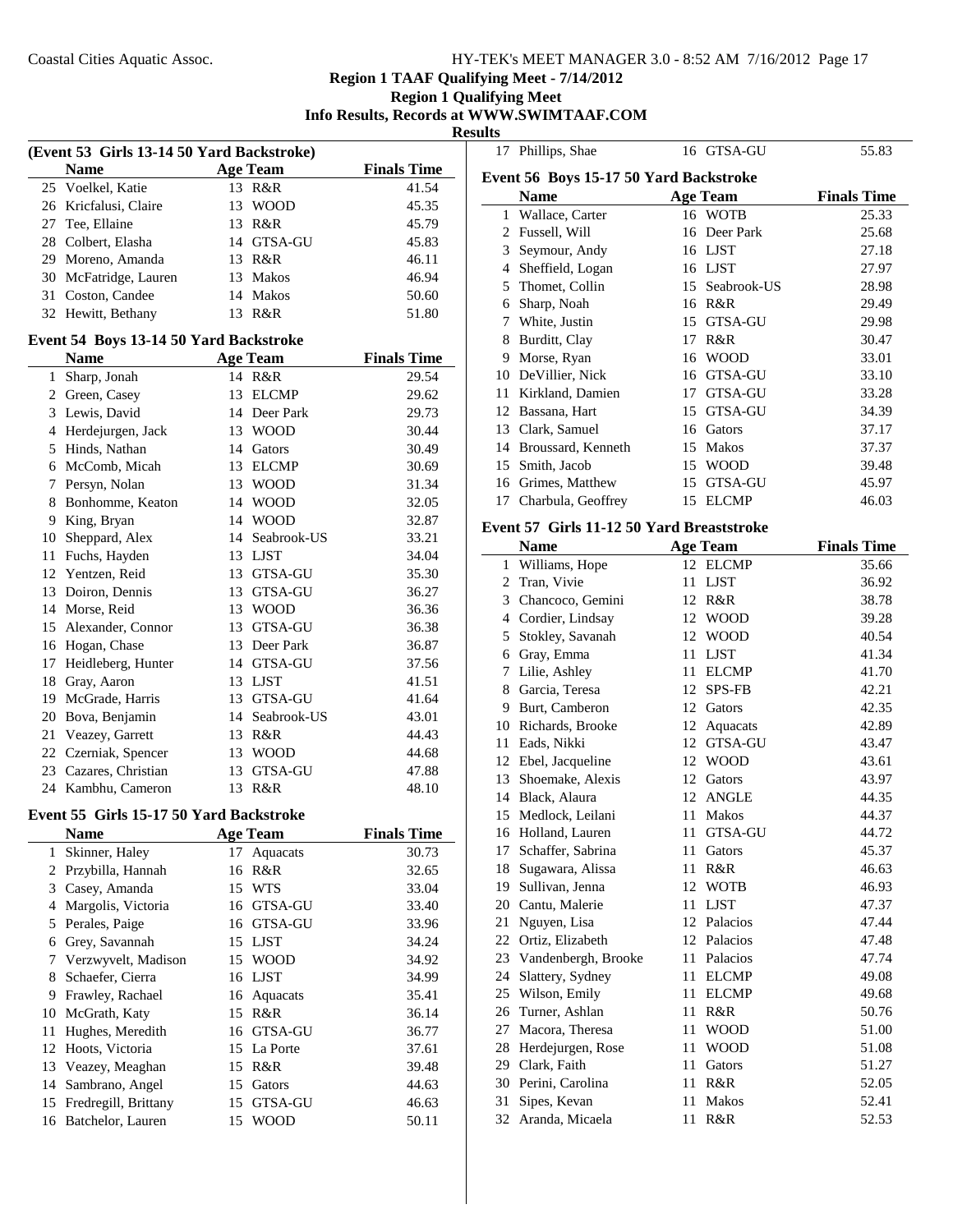| HY-TEK's MEET MANAGER 3.0 - 8:52 AM 7/16/2012 Page 18 |  |
|-------------------------------------------------------|--|
|-------------------------------------------------------|--|

| -- |                                           |
|----|-------------------------------------------|
|    | <b>Region 1 Qualifying Meet</b>           |
|    | Info Results, Records at WWW.SWIMTAAF.COM |

**Results**

| (Event 57 Girls 11-12 50 Yard Breaststroke) |                                           |      |                 |                    |  |
|---------------------------------------------|-------------------------------------------|------|-----------------|--------------------|--|
|                                             | <b>Name</b>                               |      | <b>Age Team</b> | <b>Finals Time</b> |  |
| 33                                          | Bone, Lindsey                             | 11   | <b>R&amp;R</b>  | 52.79              |  |
|                                             | 34 Lane, Hannah                           |      | 12 WOOD         | 53.72              |  |
| 35                                          | Trihus, Madison                           |      | 11 LJST         | 56.47              |  |
| 36                                          | Fish, Maggie                              |      | 11 R&R          | 57.45              |  |
| 37                                          | Odom, Naomi                               |      | 11 GTSA-GU      | 58.65              |  |
| 38                                          | Doherty, Madeline                         |      | 12 WOTB         | 1:00.51            |  |
| $---$                                       | McInnis, Maggie                           | 11   | <b>WOOD</b>     | D <sub>O</sub>     |  |
|                                             | --- Repke, Clarissa                       |      | 12 WOOD         | DQ                 |  |
| $\overline{a}$                              | Cazares, Christiana                       | 11   | <b>GTSA-GU</b>  | DQ                 |  |
|                                             | Event 58 Boys 11-12 50 Yard Breaststroke  |      |                 |                    |  |
|                                             | <b>Name</b>                               |      | <b>Age Team</b> | <b>Finals Time</b> |  |
| 1                                           | Lyons, Drew                               |      | 12 Deer Park    | 37.58              |  |
| 2                                           | Fattig, Brendan                           |      | 12 LJST         | 39.02              |  |
| 3                                           | Macik, Trevin                             |      | 12 ANGLE        | 39.40              |  |
|                                             | 4 Rodriguez, Lucas                        |      | 12 ELCMP        | 39.72              |  |
| 5                                           | Yates, Cameron                            |      | 12 LJST         | 40.01              |  |
| 6                                           | Lewis, Jared                              |      | 12 Deer Park    | 40.57              |  |
| 7                                           | Przybilla, Joey                           |      | 12 R&R          | 40.59              |  |
| 8                                           | Satre, Alec                               |      | 12 GTSA-GU      | 41.63              |  |
| 9                                           | Fletcher, Vincent                         | 11   | GTSA-GU         | 41.70              |  |
| 10                                          | Schleicher, Elijah                        |      | 11 WOOD         | 42.13              |  |
| 11                                          | Jacks, Josh                               |      | 11 R&R          | 43.46              |  |
| 12                                          | Titus, Wilder                             |      | 12 Deer Park    | 44.57              |  |
| 13                                          | Foster, Cameron                           |      | 11 WOTB         | 48.52              |  |
| 14                                          | Bowling, Robert                           |      | 12 GTSA-GU      | 49.99              |  |
| 15                                          | Smith, Logan                              |      | 12 WOOD         | 51.89              |  |
| 16                                          | Carrizales, Agustin                       |      | 12 ANGLE        | 52.21              |  |
| 17                                          | Whitehead, Daniel                         |      | 12 GTSA-GU      | 54.06              |  |
| 18                                          | Trainor, Max                              |      | 11 WOOD         | 55.74              |  |
| 19                                          | Ricklefsen, Jason                         |      | 12 R&R          | 56.32              |  |
| 20                                          | Aparicio, Matthew                         |      | 11 Palacios     | 57.85              |  |
| 21                                          | Merritt, Zachary                          |      | 12 LJST         | 59.41              |  |
| 22                                          | Gallia, Anthony                           | 11 - | <b>WOOD</b>     | 1:40.91            |  |
|                                             | --- Macarubbo, Mikey                      |      | 12 R&R          | D <sub>O</sub>     |  |
|                                             | --- Trahan, Tristen                       |      | 12 GTSA-GU      | DQ                 |  |
| ---                                         | Montgomery, Jacob                         | 11   | R&R             | DQ                 |  |
|                                             | Event 59 Girls 13-14 50 Yard Breaststroke |      |                 |                    |  |

|    | <b>Name</b>       |    | <b>Age Team</b> | <b>Finals Time</b> |
|----|-------------------|----|-----------------|--------------------|
|    | Dixon, Rachel     |    | 14 R&R          | 34.57              |
| 2  | White, Rebecca    | 13 | GTSA-GU         | 36.71              |
| 3  | Muskiet, Whitney  | 13 | Aquacats        | 37.39              |
| 4  | Schaatt, Jenna    | 14 | R&R             | 38.35              |
| 5. | Moore, Katie      | 13 | Gators          | 38.55              |
| 6  | Loser, Morgan     | 14 | R&R             | 40.49              |
| 7  | Krall, Delaney    | 14 | GTSA-GU         | 40.64              |
| 8  | Perales, Shelby   | 13 | <b>GTSA-GU</b>  | 40.69              |
| 9  | Gray, Taylor      |    | 14 Seabrook-US  | 40.76              |
| 10 | Suter, Rhiannon   | 13 | R&R             | 40.91              |
| 11 | Butler, Amy       | 14 | <b>WOOD</b>     | 42.18              |
| 12 | Yu, Megan         | 13 | GTSA-GU         | 42.22              |
| 13 | Sublett, Reannon  |    | 13 Deer Park    | 42.25              |
|    | 14 Koenig, Hannah | 14 | Aquacats        | 42.50              |

|    | 15 Roddy, Montie       | 13  | WTS          | 42.72 |
|----|------------------------|-----|--------------|-------|
|    | 16 Wilson, Elizabeth   | 13. | <b>ELCMP</b> | 43.37 |
|    | 17 Ritter, Emily       |     | 14 WOOD      | 43.77 |
|    | 18 Lowe, Caroline      |     | 14 LJST      | 44.98 |
|    | 19 McFatridge, Lauren  |     | 13 Makos     | 47.52 |
|    | 20 Colbert, Elasha     |     | 14 GTSA-GU   | 48.10 |
| 21 | Sugawara, Caitlin      |     | 13 R&R       | 49.00 |
|    | 22 Vallejo, Kendyl     |     | 13 R&R       | 49.12 |
|    | 23 Hewitt, Bethany     |     | 13 R&R       | 49.99 |
|    | 24 Coston, Candee      |     | 14 Makos     | 52.01 |
|    | 25 Tee, Ellaine        | 13  | R&R          | 57.49 |
|    | 26 Masters, Lydia      |     | 14 R&R       | 58.10 |
|    | --- Kricfalusi, Claire | 13  | <b>WOOD</b>  | DO    |

#### **Event 60 Boys 13-14 50 Yard Breaststroke**

|                | <b>Name</b>              |    | <b>Age Team</b> | <b>Finals Time</b> |
|----------------|--------------------------|----|-----------------|--------------------|
| 1              | Wilkins, Matthew         |    | 14 ELCMP        | 30.31              |
| $\mathfrak{D}$ | Chandler, Dillon         | 14 | Deer Park       | 32.86              |
| 3              | Hinds, Nathan            | 14 | Gators          | 33.70              |
| 4              | King, Bryan              | 14 | <b>WOOD</b>     | 34.70              |
| 5              | French, David            | 14 | <b>LIST</b>     | 35.01              |
| 6              | Woodall, Jacob           | 14 | Deer Park       | 35.03              |
| 7              | Lucero, Michael          | 14 | <b>Makos</b>    | 35.49              |
| 8              | Panagiotopoulos, Nikolas | 14 | <b>ELCMP</b>    | 35.91              |
| 9              | Sambrano, Damian         | 13 | Gators          | 37.87              |
| 10             | Dyess, Glen              | 13 | <b>GTSA-GU</b>  | 38.24              |
| 11             | Monks, Nicholas          | 13 | <b>WOOD</b>     | 38.55              |
| 12             | Elrod, Andrew            | 14 | Seabrook-US     | 39.19              |
| 13             | Cook, Travis             | 14 | R&R             | 39.63              |
| 14             | Morse, Reid              | 13 | <b>WOOD</b>     | 40.00              |
| 15             | Gaas, Sam                | 13 | R&R             | 40.88              |
| 16             | Beasley, James           | 14 | Gators          | 42.11              |
| 17             | Keffer, Michael          | 13 | <b>GTSA-GU</b>  | 43.68              |
| 18             | Alexander, Connor        | 13 | GTSA-GU         | 43.74              |
| 19             | Czerniak, Spencer        | 13 | <b>WOOD</b>     | 43.76              |
| 20             | Bova, Benjamin           | 14 | Seabrook-US     | 45.92              |
| 21             | Arias, Rudy              | 13 | Gators          | 46.12              |
|                | 22 Cazares, Christian    | 13 | <b>GTSA-GU</b>  | 53.46              |
|                | Kambhu, Cameron          | 13 | R&R             | DO                 |
| $---$          | Kambhu, Bryan            | 14 | R&R             | DQ                 |

# **Event 61 Girls 15-17 50 Yard Breaststroke**

|       | <b>Name</b>           |    | <b>Age Team</b> | <b>Finals Time</b> |
|-------|-----------------------|----|-----------------|--------------------|
| 1     | Wilkins, Kari         |    | 16 ELCMP        | 32.34              |
| $2 -$ | Saxton, Courtney      | 17 | Deer Park       | 34.16              |
| 3     | Gaas, Emma            |    | 15 R&R          | 34.99              |
|       | Lester, Danyel        |    | 17 LJST         | 35.05              |
|       | 5 Hooper, Paige       |    | 15 GTSA-GU      | 35.87              |
|       | 6 Vazquez, Angela     |    | 16 Deer Park    | 35.91              |
| 7     | Stork, Maddie         |    | 15 WTS          | 38.51              |
| 8     | Allgeyer, Anneliese   | 17 | Aquacats        | 39.13              |
|       | 9 Verzwyvelt, Madison |    | 15 WOOD         | 39.21              |
|       | 10 Cook, Taylor       |    | 16 R&R          | 39.51              |
| 11    | Hughes, Meredith      |    | 16 GTSA-GU      | 40.70              |
|       | 12 Ordonez, Genesis   | 15 | R&R             | 40.89              |
|       | 13 McReynolds, Claire | 15 | <b>WOTB</b>     | 41.26              |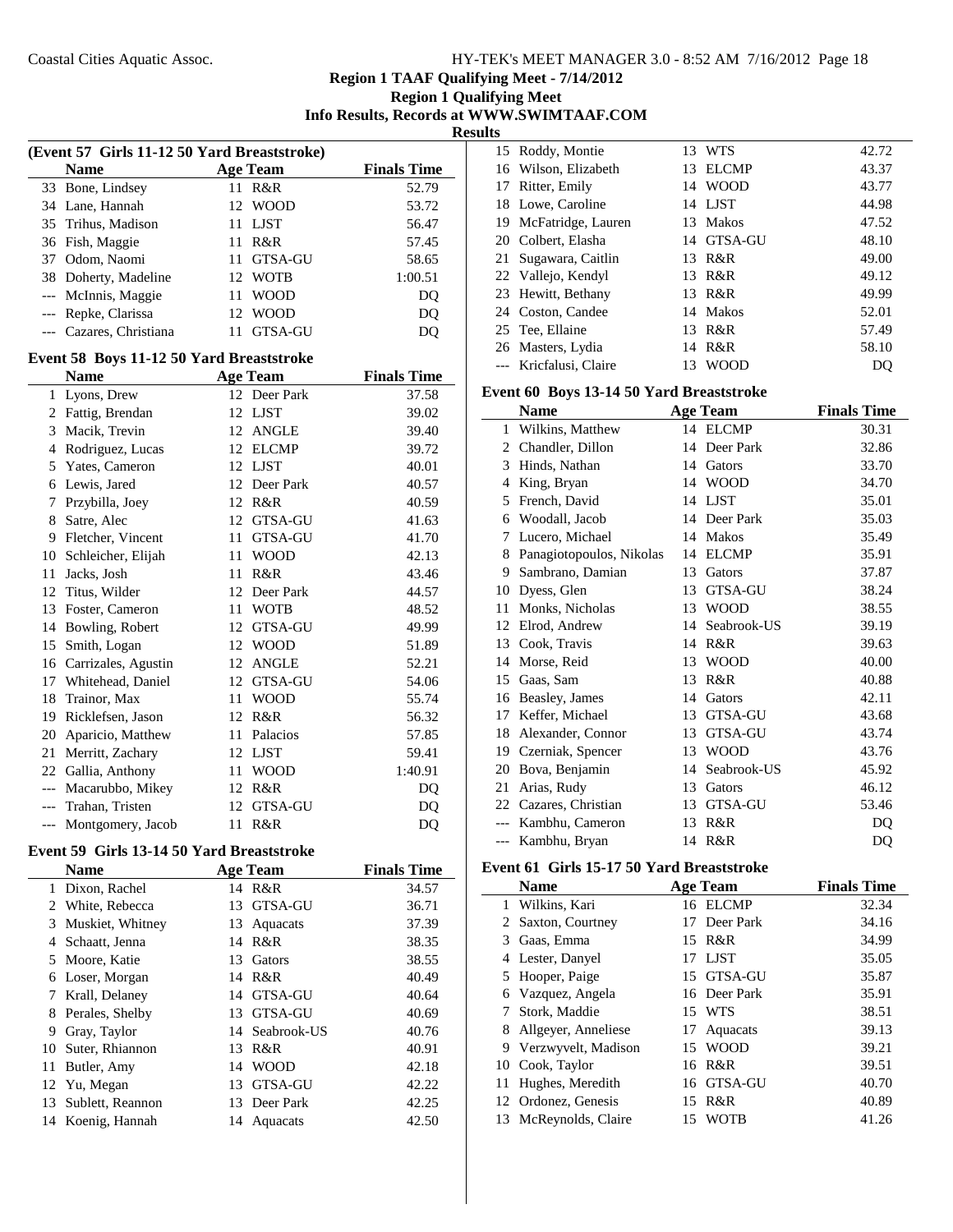**Region 1 Qualifying Meet Info Results, Records at WWW.SWIMTAAF.COM**

**Results**

| (Event 61 Girls 15-17 50 Yard Breaststroke) |                                          |    |                 |                    |  |
|---------------------------------------------|------------------------------------------|----|-----------------|--------------------|--|
|                                             | <b>Name</b>                              |    | <b>Age Team</b> | <b>Finals Time</b> |  |
| 14                                          | Margolis, Victoria                       |    | 16 GTSA-GU      | 42.39              |  |
| 15                                          | Treadwell, Jasmyn                        | 15 | R&R             | 42.61              |  |
| 16                                          | Shoemake, Ashley                         |    | 16 Gators       | 51.75              |  |
| 17                                          | Batchelor, Lauren                        |    | 15 WOOD         | 54.08              |  |
|                                             | 18 Phillips, Shae                        |    | 16 GTSA-GU      | 1:02.10            |  |
| $\overline{\phantom{a}}$                    | Sambrano, Angel                          | 15 | Gators          | DQ                 |  |
|                                             | Event 62 Boys 15-17 50 Yard Breaststroke |    |                 |                    |  |
|                                             | <b>Name</b>                              |    | <b>Age Team</b> | <b>Finals Time</b> |  |
|                                             | 1 Mangel, Sean                           |    | 16 R&R          | 29.81              |  |
|                                             | 2 Moore, Jacob                           | 15 | Gators          | 29.92              |  |
|                                             | 3 Zalud, Zack                            |    | 16 Deer Park    | 30.21              |  |
| 4                                           | Turner, Kyle                             |    | 15 GTSA-GU      | 31.31              |  |
| 5                                           | Newmann, Stephen                         |    | 17 GTSA-GU      | 31.36              |  |
| 6                                           | Gonzales, John                           |    | 15 Fast         | 32.08              |  |
| 7                                           | Valdez, Robby                            |    | 15 R&R          | 32.44              |  |
| 8                                           | Green, Allante                           | 17 | <b>GTSA-GU</b>  | 33.67              |  |
| 9                                           | Thomet, Collin                           |    | 15 Seabrook-US  | 34.55              |  |
| 10                                          | Yates, Tyler                             |    | 16 LJST         | 34.61              |  |
| 11                                          | Alaniz, Arnold                           |    | 15 R&R          | 35.17              |  |
|                                             | 12 Cahill, Andrew                        |    | 15 WOOD         | 35.92              |  |
| 13                                          | Tadmor, Danny                            |    | 15 GTSA-GU      | 38.30              |  |
| 14                                          | Smith, Jacob                             |    | 15 WOOD         | 38.91              |  |
| 15                                          | Baker, Sean                              | 16 | <b>WOOD</b>     | 39.89              |  |
|                                             | 16 Nealy, Dylan                          |    | 16 Fast         | 40.07              |  |
|                                             | 17 Broussard, Kenneth                    |    | 15 Makos        | 42.08              |  |
| 18                                          | Charbula, Jason                          |    | 15 ELCMP        | 44.14              |  |
| 19                                          | Broyles, Tyler                           | 15 | GTSA-GU         | 48.08              |  |
| ---                                         | Gray, Ethan                              | 15 | <b>LJST</b>     | DQ                 |  |
|                                             | Event 63 Girls 11-12 50 Yard Butterfly   |    |                 |                    |  |
|                                             | <b>Name</b>                              |    | <b>Age Team</b> | <b>Finals Time</b> |  |
| 1                                           | Stokley, Savanah                         | 12 | <b>WOOD</b>     | 33.18              |  |
|                                             | 2 Dzierzanowski, Kathryn                 | 12 | R&R             | 33.53              |  |
| 3                                           | Parker, Katie                            | 11 | R&R             | 34.31              |  |
|                                             | 4 Thrash, Camille                        | 11 | <b>ELCMP</b>    | 34.44              |  |
| 5                                           | Attaway, Sarah                           |    | 12 Aquacats     | 35.03              |  |
|                                             | 6 Hulet, Karina                          |    | 12 WOOD         | 35.15              |  |
|                                             | 7 Espinoza, Krystan                      |    | 12 ELCMP        | 37.68              |  |
| 8                                           | Woodall, Piper                           | 11 | GTSA-GU         | 40.16              |  |
| 9                                           | Rodriguez, Kaitlyn                       | 11 | Aquacats        | 40.74              |  |
| 10                                          | Petersell, Isis                          | 11 | GTSA-GU         | 41.07              |  |
| 11                                          | Richards, Meredith                       | 11 | R&R             | 43.50              |  |
| 12                                          | Cantu, Malerie                           | 11 | <b>LJST</b>     | 44.49              |  |
| 13                                          | Doiron, Natalia                          | 11 | GTSA-GU         | 45.21              |  |
| 14                                          | Sharp, Sophia                            | 11 | R&R             | 49.19              |  |
| 15                                          | May, Haley                               | 12 | R&R             | 50.74              |  |
| 16                                          | Herdejurgen, Rose                        | 11 | <b>WOOD</b>     | 52.53              |  |
| 17                                          | Cazares, Christiana                      | 11 | GTSA-GU         | 53.38              |  |

# **Event 64 Boys 11-12 50 Yard Butterfly**

| <b>Name</b>      | Age Team   | <b>Finals Time</b> |
|------------------|------------|--------------------|
| 1 Johnson, Kane  | 12 LIST    | 32.62              |
| 2 Romero, Joshua | 11 GTSA-GU | 33.66              |
| 3 Kuettel, Jack  | 12 LIST    | 33.70              |

|    | 4 Perez, William     |     | 12 R&R         | 33.83 |
|----|----------------------|-----|----------------|-------|
|    | 5 Pekel, Nicholas    |     | 12 WOOD        | 34.54 |
|    | 6 Alcalar, Christian | 11. | <b>WTS</b>     | 34.95 |
|    | 7 Lisewsky, Blaise   |     | 12 Seabrook-US | 35.06 |
|    | 8 Anthony, Nicholas  | 11  | GTSA-GU        | 35.69 |
| 9  | Harbaugh, Joel       |     | 12 WTS         | 36.67 |
|    | 10 Smith, Mason      |     | 12 ELCMP       | 37.10 |
|    | 11 Karjala, Nicholas | 11  | LJST           | 38.75 |
|    | 12 Dunham, Matthew   | 11  | <b>GTSA-GU</b> | 39.31 |
| 13 | Alcalar, Fred        | 11  | WTS            | 45.91 |
|    | 14 Monks, John Ross  | 11  | <b>WOOD</b>    | 49.62 |
| 15 | Schleicher, Elijah   | 11  | WOOD           | 53.19 |
|    |                      |     |                |       |

#### **Event 65 Girls 13-14 50 Yard Butterfly**

|    | <b>Name</b>             |    | <b>Age Team</b> | <b>Finals Time</b> |
|----|-------------------------|----|-----------------|--------------------|
| 1  | Robbins, Annie          |    | 14 LJST         | 28.20              |
| 2  | Hinze, Libby            | 14 | <b>WTS</b>      | 30.15              |
| 3  | Gallia, Karis           | 14 | Seabrook-US     | 31.93              |
| 4  | Odom, Hannah            | 13 | <b>GTSA-GU</b>  | 31.99              |
| 5  | Samhouri, Mona          | 14 | <b>WTS</b>      | 32.29              |
| 6  | House, Courtney         | 14 | Deer Park       | 32.38              |
| 7  | Cadriel, Diamond        | 14 | R&R             | 32.81              |
| 8  | Coffin, Hollie          | 14 | GTSA-GU         | 32.92              |
| 9  | Rapagnani, Rachel       | 14 | <b>WOOD</b>     | 33.42              |
| 10 | Condry, Brittany        | 14 | Aquacats        | 34.34              |
| 11 | Hoots, Natalie          | 14 | La Porte        | 34.54              |
| 12 | Smith, Amber            | 14 | <b>ELCMP</b>    | 35.01              |
| 13 | Deweese, Raven          | 14 | Gators          | 35.70              |
| 14 | Orsak, Lauren           | 13 | <b>WTS</b>      | 36.24              |
| 15 | Wilkinson, Ruby         | 14 | <b>GTSA-GU</b>  | 36.38              |
| 16 | Clark, Rebekah          | 13 | Gators          | 36.44              |
| 17 | Sublett, Reannon        | 13 | Deer Park       | 36.64              |
| 18 | McReynolds, Mary Cather | 13 | <b>WOTB</b>     | 37.06              |
| 19 | Marlow, Rachel          | 13 | <b>WOOD</b>     | 37.36              |
| 20 | Schleicher, Audrey      | 13 | <b>WOOD</b>     | 38.35              |
| 21 | Moreno, Amanda          | 13 | R&R             | 41.46              |
| 22 | Voelkel, Katie          | 13 | R&R             | 42.72              |
| 23 | Kricfalusi, Claire      | 13 | <b>WOOD</b>     | 46.85              |

## **Event 66 Boys 13-14 50 Yard Butterfly**

|    | <b>Name</b>          |    | <b>Age Team</b> | <b>Finals Time</b> |
|----|----------------------|----|-----------------|--------------------|
| 1  | Kacko, Jordan        |    | 14 Aquacats     | 27.00              |
|    | 2 Wilkins, Matthew   | 14 | <b>ELCMP</b>    | 27.04              |
| 3  | Green, Casey         | 13 | <b>ELCMP</b>    | 27.41              |
| 4  | Sharp, Jonah         | 14 | R&R             | 27.96              |
|    | 5 Persyn, Nolan      | 13 | <b>WOOD</b>     | 28.57              |
| 6  | Monks, Nicholas      | 13 | <b>WOOD</b>     | 29.05              |
| 7  | Nelson, John         | 14 | Gators          | 29.38              |
| 8  | Heidleberg, Hunter   |    | 14 GTSA-GU      | 31.09              |
| 9  | Bear, Tanner         |    | 14 Seabrook-US  | 31.66              |
| 10 | Garcia, Vincent      |    | 14 Gators       | 32.13              |
| 11 | Bonhomme, Keaton     | 14 | <b>WOOD</b>     | 32.70              |
|    | 12 Yentzen, Reid     | 13 | GTSA-GU         | 33.74              |
| 13 | Seymour, Alex        | 13 | LJST            | 34.35              |
|    | 14 Cantu, Jonathon   | 14 | <b>ANGLE</b>    | 35.73              |
|    | 15 Alexander, Connor | 13 | GTSA-GU         | 38.88              |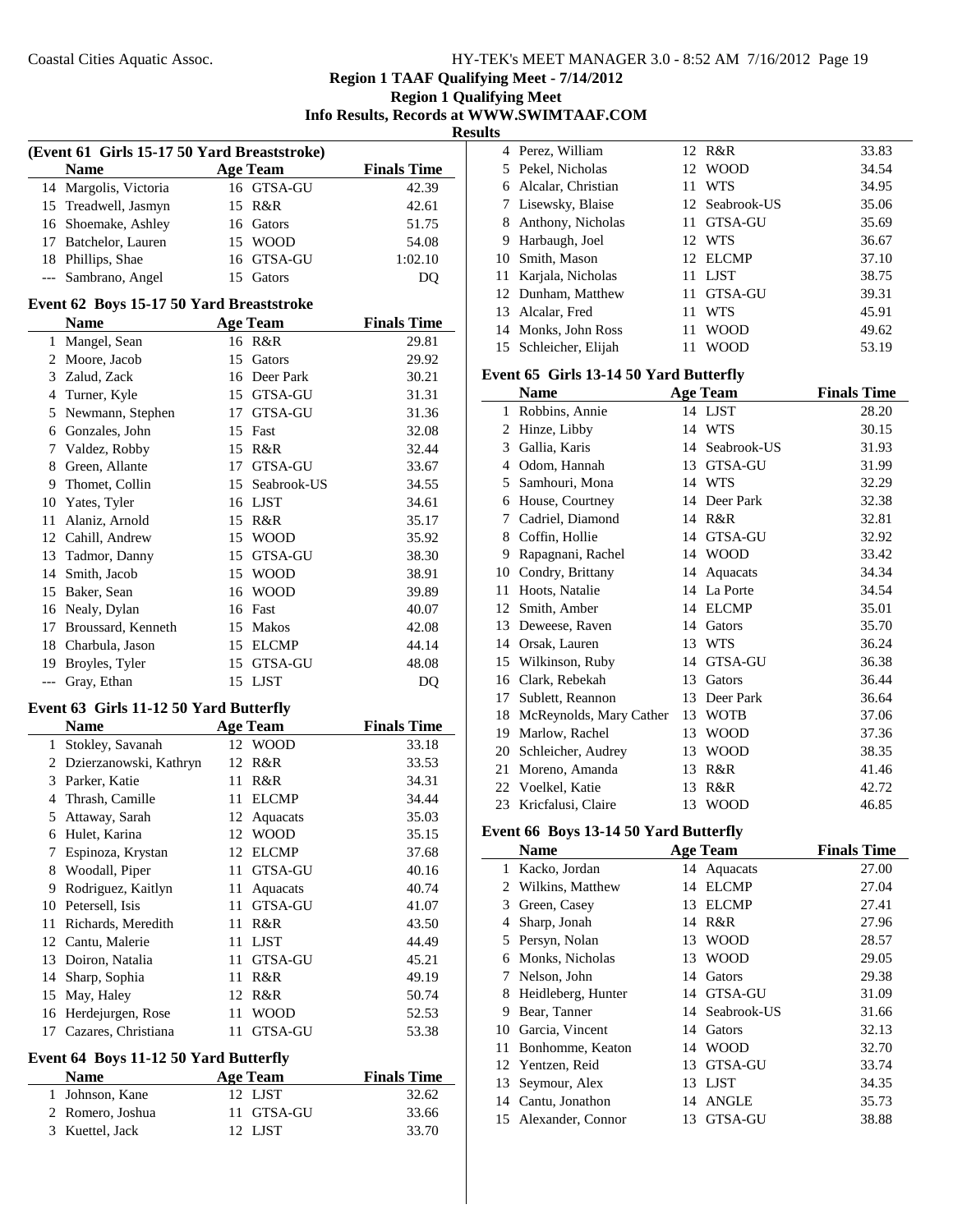**Region 1 Qualifying Meet Info Results, Records at WWW.SWIMTAAF.COM**

**Results**

|                | (Event 66 Boys 13-14 50 Yard Butterfly)<br><b>Name</b> |    | <b>Age Team</b> | <b>Finals Time</b> |
|----------------|--------------------------------------------------------|----|-----------------|--------------------|
|                | 16 Veazey, Garrett                                     |    | 13 R&R          | 39.46              |
| 17             | McGrade, Harris                                        | 13 | GTSA-GU         | 39.49              |
| 18             | Richards, Evan                                         |    | 13 R&R          | 39.56              |
|                |                                                        |    |                 |                    |
|                | Event 67 Girls 15-17 50 Yard Butterfly                 |    |                 |                    |
|                | <b>Name</b>                                            |    | <b>Age Team</b> | <b>Finals Time</b> |
| 1              | Walker, Shanna                                         | 16 | <b>GTSA-GU</b>  | 28.86              |
| 2              | Hartensteiner, Ashley                                  |    | 16 R&R          | 30.10              |
| 3              | Hooper, Paige                                          |    | 15 GTSA-GU      | 31.02              |
|                | 4 Verzwyvelt, Madison                                  |    | 15 WOOD         | 31.39              |
| 5              | Przybilla, Hannah                                      |    | 16 R&R          | 31.45              |
|                | 6 Casey, Amanda                                        |    | 15 WTS          | 31.66              |
| 7              | Attaway, Meagan                                        | 17 | Aquacats        | 31.92              |
| 8              | Cantu, Shelly                                          |    | 16 ELCMP        | 33.48              |
| 9              | Tamayo, Alisa                                          |    | 15 Deer Park    | 33.53              |
| 10             | Allgeyer, Anneliese                                    | 17 | Aquacats        | 34.45              |
| 11             | Hoots, Victoria                                        | 15 | La Porte        | 35.26              |
|                | Event 68 Boys 15-17 50 Yard Butterfly                  |    |                 |                    |
|                | <b>Name</b>                                            |    | <b>Age Team</b> | <b>Finals Time</b> |
| 1              | Wallace, Carter                                        |    | 16 WOTB         | 24.45              |
| 2              | Copper, Devin                                          |    | 16 R&R          | 25.02              |
| 3              | Seymour, Andy                                          |    | 16 LJST         | 26.11              |
|                | 4 Garcia, Stevie                                       |    | 15 Deer Park    | 26.23              |
|                | 5 Kirkland, Damien                                     |    | 17 GTSA-GU      | 26.30              |
|                | 6 Moore, Cody                                          |    | 16 R&R          | 26.47              |
| 7              | Sharp, Noah                                            |    | 16 R&R          | 27.29              |
| 8              | Brown, Ryan                                            |    | 16 LJST         | 27.32              |
| 9              | Bradshaw, Dylan                                        |    | 15 LJST         | 27.46              |
| 10             | Stamey, Carl                                           |    | 16 GTSA-GU      | 28.46              |
| 11             | Marn, Steven                                           |    | 17 WTS          | 29.14              |
| 12             | Tadmor, Danny                                          |    | 15 GTSA-GU      | 29.91              |
| 13             | Thomet, Collin                                         | 15 | Seabrook-US     | 30.10              |
|                | 14 Clark, Samuel                                       |    | 16 Gators       | 31.36              |
|                | 15 Treadwell, Justin                                   |    | 15 R&R          | 31.91              |
| 16             | Bassana, Hart                                          |    | 15 GTSA-GU      | 33.38              |
| 17             | Broyles, Tyler                                         | 15 | GTSA-GU         | 35.60              |
| 18             | Charbula, Geoffrey                                     | 15 | <b>ELCMP</b>    | 40.58              |
|                | 19 Charbula, Jason                                     | 15 | <b>ELCMP</b>    | 49.93              |
|                | Event 69 Girls 11-12 50 Yard Freestyle                 |    |                 |                    |
|                | <b>Name</b>                                            |    | <b>Age Team</b> | <b>Finals Time</b> |
| 1              | Cordier, Lindsay                                       |    | 12 WOOD         | 28.35              |
| $\overline{c}$ | Tran, Vivie                                            | 11 | <b>LJST</b>     | 28.69              |
| 3              | Thompson, Karley                                       | 12 | GTSA-GU         | 29.07              |
| 4              | Parker, Kelsey                                         | 12 | R&R             | 30.67              |
| 5              | Cahill, Bailey                                         | 11 | <b>WOOD</b>     | 30.71              |
| 6              | Hulet, Karina                                          | 12 | <b>WOOD</b>     | 31.12              |
| 7              | Sullivan, Jenna                                        | 12 | <b>WOTB</b>     | 31.34              |
| 8              | Rogan, Lindsey                                         | 12 | Gators          | 31.39              |
| 9              | Aycock, Lauren                                         | 12 | Fast            | 31.79              |
| 10             | Black, Alaura                                          | 12 | <b>ANGLE</b>    | 32.54              |
| 11             | Medlock, Leilani                                       | 11 | Makos           | 32.71              |
|                |                                                        |    |                 |                    |

12 Gambrel, Rachel 11 LJST 32.75 13 Agan, Abby 12 LJST 32.76

| 14 | Lilie, Ashley       | 11   | <b>ELCMP</b>   | 32.80 |
|----|---------------------|------|----------------|-------|
| 15 | Ekstrom, Sammy      | 12   | Deer Park      | 33.29 |
| 16 | Slattery, Sydney    | 11   | <b>ELCMP</b>   | 33.73 |
| 17 | Morales, Mallory    | 11   | Aquacats       | 33.74 |
| 18 | DeValcourt, Ellie   |      | 11 LJST        | 34.59 |
| 19 | Holland, Lauren     | 11 - | <b>GTSA-GU</b> | 34.67 |
| 20 | Rodriguez, Kaitlyn  | 11   | Aquacats       | 34.81 |
| 21 | Ebel, Jacqueline    |      | 12 WOOD        | 34.95 |
| 22 | Turner, Ashlan      | 11.  | R&R            | 35.01 |
| 23 | Perini, Carolina    | 11   | R&R            | 35.19 |
| 24 | Sugawara, Alissa    | 11   | R&R            | 35.33 |
| 25 | Grey, Tara          |      | 12 LJST        | 35.39 |
| 26 | Abshire, Mikayla    |      | 12 Deer Park   | 35.40 |
| 27 | Kloeber, Hannah     |      | 12 R&R         | 35.62 |
| 28 | Schaffer, Sabrina   | 11   | Gators         | 35.75 |
| 29 | Sliva, Hannah       | 11   | Aquacats       | 35.84 |
| 30 | Burt, Camberon      |      | 12 Gators      | 36.77 |
| 31 | Trihus, Madison     | 11   | <b>LJST</b>    | 37.03 |
| 32 | Clark, Faith        | 11   | Gators         | 37.21 |
| 33 | Smith, Megan        | 11   | <b>LJST</b>    | 37.24 |
| 34 | Vandenbergh, Brooke | 11-  | Palacios       | 37.41 |
| 35 | Aranda, Micaela     | 11   | R&R            | 37.57 |
| 36 | Fish, Maggie        | 11   | R&R            | 37.71 |
| 37 | Eads, Nikki         |      | 12 GTSA-GU     | 37.84 |
| 38 | Doiron, Natalia     | 11   | GTSA-GU        | 39.82 |
| 39 | Ortiz, Elizabeth    |      | 12 Palacios    | 39.98 |
| 40 | Macora, Theresa     | 11   | <b>WOOD</b>    | 40.12 |
| 41 | Sipes, Kevan        | 11   | <b>Makos</b>   | 40.21 |
| 42 | Herdejurgen, Rose   | 11   | <b>WOOD</b>    | 40.46 |
| 43 | Lane, Hannah        |      | 12 WOOD        | 40.63 |
| 44 | Doherty, Madeline   |      | 12 WOTB        | 41.25 |
| 45 | Sharp, Sophia       | 11   | R&R            | 41.48 |
| 46 | Bone, Lindsey       | 11   | R&R            | 41.57 |
| 47 | Cazares, Christiana | 11   | GTSA-GU        | 42.08 |
| 48 | Odom, Naomi         | 11   | GTSA-GU        | 49.84 |
| 49 | McInnis, Maggie     | 11   | <b>WOOD</b>    | 50.31 |
| 50 | Repke, Clarissa     |      | 12 WOOD        | 50.68 |
| 51 | Lopez, Abigail      | 12   | Deer Park      | 53.14 |
| 52 | Carroll, Caitlynne  | 12   | <b>ANGLE</b>   | 54.97 |
|    |                     |      |                |       |

# **Event 70 Boys 11-12 50 Yard Freestyle**

|     | Name                |    | <b>Age Team</b> | <b>Finals Time</b> |
|-----|---------------------|----|-----------------|--------------------|
| 1   | Miller, Brayden     |    | 12 R&R          | 27.15              |
|     | Contreras, Salvador |    | 12 GTSA-GU      | 27.26              |
| 3   | Kuettel, Jack       |    | 12 LJST         | 28.53              |
|     | Pekel, Nicholas     |    | 12 WOOD         | 29.73              |
|     | 5 Macik, Trevin     |    | 12 ANGLE        | 29.91              |
|     | 6 Schiesler, Joel   | 12 | GTSA-GU         | 30.16              |
|     | Satre, Alec         |    | 12 GTSA-GU      | 30.31              |
| 8   | Miller, Dalton      |    | 12 LJST         | 30.43              |
| 9   | Goudeau, Hunter     | 11 | <b>WTS</b>      | 30.49              |
|     | 10 Lisewsky, Blaise |    | 12 Seabrook-US  | 30.77              |
| 11. | Fletcher, Vincent   | 11 | <b>GTSA-GU</b>  | 31.60              |
|     | 12 Smith, Mason     | 12 | <b>ELCMP</b>    | 32.31              |
|     | 13 Titus, Wilder    |    | 12 Deer Park    | 33.52              |
| 14  | Ruff, Gabe          | 12 | GTSA-GU         | 33.60              |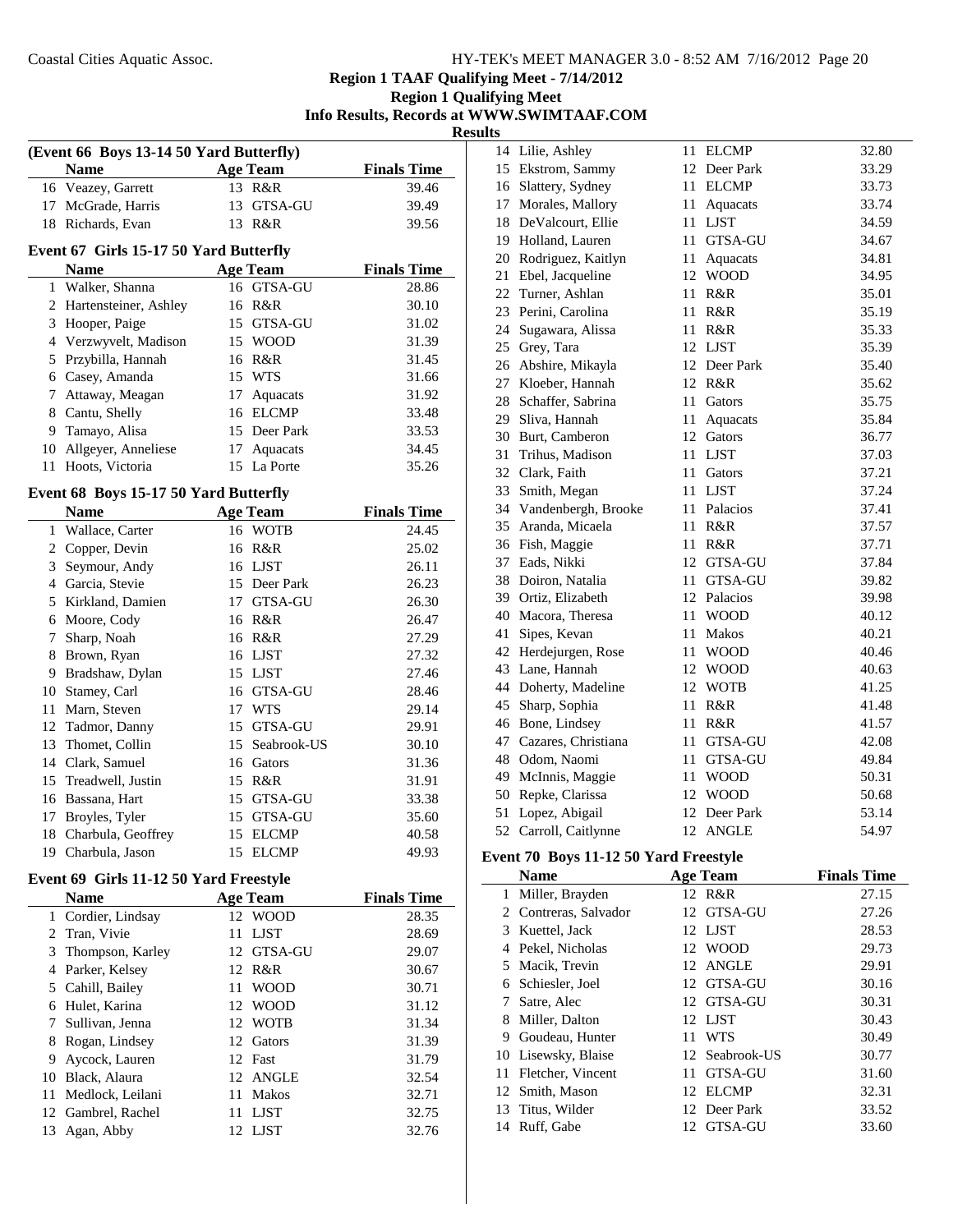**Region 1 TAAF Qualifying Meet - 7/14/2012**

#### **Region 1 Qualifying Meet Info Results, Records at WWW.SWIMTAAF.COM Results**

| (Event 70 Boys 11-12 50 Yard Freestyle) |                                        |    |                 |                    |
|-----------------------------------------|----------------------------------------|----|-----------------|--------------------|
|                                         | <b>Name</b>                            |    | <b>Age Team</b> | <b>Finals Time</b> |
| 15                                      | Martinez, Riley                        |    | 12 Makos        | 33.88              |
| 16                                      | Root, Tyler                            |    | 12 GTSA-GU      | 34.04              |
| 17                                      | Orsak, Landon                          |    | 12 WTS          | 34.23              |
| 18                                      | Lewis, Jared                           |    | 12 Deer Park    | 34.38              |
| 19                                      | Yates, Cameron                         |    | 12 LJST         | 34.71              |
| 20                                      | Brown, Kyle                            |    | 12 LJST         | 35.56              |
| 21                                      | Foster, Cameron                        | 11 | <b>WOTB</b>     | 35.57              |
| 22                                      | Schleicher, Elijah                     | 11 | <b>WOOD</b>     | 35.74              |
| 23                                      | Nguyen, Jordan                         | 11 | Palacios        | 36.41              |
| 24                                      | Alcalar, Fred                          | 11 | <b>WTS</b>      | 36.63              |
| 25                                      | Clark, Zackery                         | 11 | <b>ANGLE</b>    | 37.14              |
| 26                                      | Smith, Logan                           |    | 12 WOOD         | 37.72              |
| 27                                      | Martinez, Adrian                       | 12 | WTS             | 37.95              |
| 28                                      | Kirk, Quentin                          |    | 12 Deer Park    | 38.08              |
| 29                                      | Fattig, Brendan                        |    | 12 LJST         | 38.30              |
| $*30$                                   | Montgomery, Jacob                      |    | 11 R&R          | 39.07              |
| $*30$                                   | Carrizales, Agustin                    |    | 12 ANGLE        | 39.07              |
| 32                                      | Macarubbo, Mikey                       |    | 12 R&R          | 39.88              |
| 33                                      | Trahan, Tristen                        |    | 12 GTSA-GU      | 40.34              |
| 34                                      | Bowling, Robert                        |    | 12 GTSA-GU      | 40.41              |
| 35                                      | Trainor, Max                           | 11 | <b>WOOD</b>     | 40.59              |
| 36                                      | Montalvo, Corbin                       | 11 | <b>ANGLE</b>    | 40.91              |
| 37                                      | Merritt, Zachary                       | 12 | LJST            | 41.53              |
| 38                                      | Taylor, Andrew                         | 12 | <b>ANGLE</b>    | 41.74              |
| 39                                      | Aparicio, Matthew                      | 11 | Palacios        | 42.24              |
| 40                                      | Whitehead, Daniel                      |    | 12 GTSA-GU      | 44.43              |
| 41                                      | Tee, Jan                               | 11 | R&R             | 45.47              |
| 42                                      | Tullos, Logan                          | 11 | <b>ANGLE</b>    | 51.41              |
| 43                                      | Gallia, Anthony                        | 11 | <b>WOOD</b>     | 1:00.79            |
|                                         |                                        |    |                 |                    |
|                                         | Event 71 Girls 13-14 50 Yard Freestyle |    |                 |                    |
|                                         | <b>Name</b>                            |    | <b>Age Team</b> | <b>Finals Time</b> |
| 1                                       | Kuettel, Molly                         |    | 14 LJST         | 25.90              |
| $\overline{c}$                          | Robbins, Annie                         |    | 14 LJST         | 26.07              |
| 3                                       | Aday, Gracie                           |    | 14 WOOD         | 26.96              |
| $\overline{4}$                          | Mangel, Shelbi                         |    | 14 R&R          | 27.46              |
| 5                                       | Nguyen, Nicole                         |    | 13 LJST         | 28.12              |
| 6                                       | Owens, Kendall                         | 14 | <b>LJST</b>     | 28.20              |
| 7                                       | Odom, Hannah                           |    | 13 GTSA-GU      | 28.87              |
| 8                                       | Cadriel, Diamond                       | 14 | R&R             | 28.92              |
| *9                                      | Moore, Katie                           |    | 13 Gators       | 28.95              |
| *9                                      | House, Courtney                        |    | 14 Deer Park    | 28.95              |
| 11                                      | Gallia, Karis                          |    | 14 Seabrook-US  | 29.07              |
| 12                                      | Samhouri, Mona                         |    | 14 WTS          | 29.10              |
| 13                                      | Condry, Brittany                       | 14 | Aquacats        | 29.76              |
| 14                                      | Macora, Mary                           | 14 | <b>WOOD</b>     | 29.91              |
| 15                                      | Gray, Taylor                           | 14 | Seabrook-US     | 30.13              |
| 16                                      | Vallejo, Kaly                          |    | 14 ELCMP        | 31.02              |
| 17                                      | Orsak, Mehgan                          | 13 | Aquacats        | 31.03              |
| 18                                      | Perales, Shelby                        | 13 | GTSA-GU         | 31.14              |
| 19                                      | Rapagnani, Rachel                      | 14 | <b>WOOD</b>     | 31.53              |
| 20                                      | Roddy, Montie                          | 13 | WTS             | 31.58              |
| 21                                      | Hoffman, Rebeccah                      | 14 | GTSA-GU         | 31.62              |
| 22                                      | Ritter, Emily                          | 14 | <b>WOOD</b>     | 31.68              |

| ᄠ     |                    |    |                |       |
|-------|--------------------|----|----------------|-------|
| 23    | Butler, Amy        | 14 | <b>WOOD</b>    | 31.73 |
| 24    | Smith, Amber       | 14 | <b>ELCMP</b>   | 31.91 |
| 25    | Lowe, Caroline     | 14 | <b>LJST</b>    | 32.03 |
| 26    | Burt, Samantha     | 14 | Gators         | 32.08 |
| 27    | Schaatt, Jenna     | 14 | R&R            | 32.21 |
| 28    | Marlow, Rachel     | 13 | <b>WOOD</b>    | 32.33 |
| 29    | Colbert, Elasha    | 14 | GTSA-GU        | 33.05 |
| $*30$ | Masters, Lydia     | 14 | R&R            | 33.26 |
| $*30$ | Clark, Rebekah     | 13 | Gators         | 33.26 |
| 32    | Schleicher, Audrey | 13 | <b>WOOD</b>    | 33.68 |
| 33    | Moreno, Amanda     | 13 | R&R            | 33.74 |
| 34    | Voelkel, Katie     | 13 | R&R            | 33.84 |
| 35    | Sugawara, Caitlin  | 13 | R&R            | 34.42 |
|       | 36 Vallejo, Kendyl | 13 | R&R            | 34.54 |
| 37    | McFatridge, Lauren | 13 | <b>Makos</b>   | 35.34 |
| 38    | Yu, Megan          | 13 | <b>GTSA-GU</b> | 36.19 |
| 39    | Hewitt, Bethany    | 13 | R&R            | 37.21 |
| 40    | Tee, Ellaine       | 13 | R&R            | 38.04 |
| 41    | Coston, Candee     | 14 | Makos          | 38.59 |
| 42    | Kricfalusi, Claire | 13 | <b>WOOD</b>    | 41.03 |

# **Event 72 Boys 13-14 50 Yard Freestyle**

|       | <b>Name</b>              |    | <b>Age Team</b> | <b>Finals Time</b> |
|-------|--------------------------|----|-----------------|--------------------|
| 1     | Lewis, David             |    | 14 Deer Park    | 24.31              |
| 2     | Kacko, Jordan            | 14 | Aquacats        | 24.39              |
| 3     | Trainor, William         | 14 | <b>WOOD</b>     | 24.67              |
| 4     | McComb, Micah            | 13 | <b>ELCMP</b>    | 25.16              |
| 5     | Herdejurgen, Jack        | 13 | <b>WOOD</b>     | 26.03              |
| 6     | Garcia, Vincent          | 14 | Gators          | 27.28              |
| 7     | Bradshaw, Brandon        | 13 | <b>LJST</b>     | 27.30              |
| 8     | Monks, Nicholas          | 13 | <b>WOOD</b>     | 27.52              |
| 9     | Bear, Tanner             | 14 | Seabrook-US     | 27.66              |
| 10    | Tan, Tommy               | 13 | <b>GTSA-GU</b>  | 28.06              |
| 11    | Sambrano, Damian         | 13 | Gators          | 29.02              |
| 12    | Fuchs, Hayden            | 13 | <b>LJST</b>     | 29.59              |
| 13    | Cantu, Jonathon          | 14 | <b>ANGLE</b>    | 29.80              |
| $*14$ | Doiron, Dennis           | 13 | GTSA-GU         | 29.89              |
| $*14$ | Yentzen, Reid            | 13 | <b>GTSA-GU</b>  | 29.89              |
| 16    | Elrod, Andrew            | 14 | Seabrook-US     | 30.26              |
| 17    | Panagiotopoulos, Nikolas | 14 | <b>ELCMP</b>    | 30.88              |
| 18    | Heidleberg, Hunter       | 14 | GTSA-GU         | 31.17              |
| 19    | Hogan, Chase             | 13 | Deer Park       | 31.21              |
| 20    | Arias, Rudy              | 13 | Gators          | 32.17              |
| 21    | Vardeman, Zachary        | 14 | <b>LJST</b>     | 32.55              |
| 22    | Richards, Evan           | 13 | R&R             | 33.93              |
| 23    | McGrade, Harris          | 13 | <b>GTSA-GU</b>  | 34.15              |
| 24    | Veazey, Garrett          | 13 | R&R             | 34.78              |
| 25    | Czerniak, Spencer        | 13 | <b>WOOD</b>     | 35.64              |
| 26    | Kambhu, Cameron          | 13 | R&R             | 36.80              |
| 27    | Kambhu, Bryan            | 14 | R&R             | 36.98              |
| 28    | Gray, Aaron              | 13 | <b>LJST</b>     | 37.44              |
| 29    | Macora, Matthew          | 13 | <b>WOOD</b>     | 38.06              |
| 30    | Keffer, Michael          | 13 | <b>GTSA-GU</b>  | 38.16              |
| 31    | Cazares, Christian       | 13 | <b>GTSA-GU</b>  | 41.55              |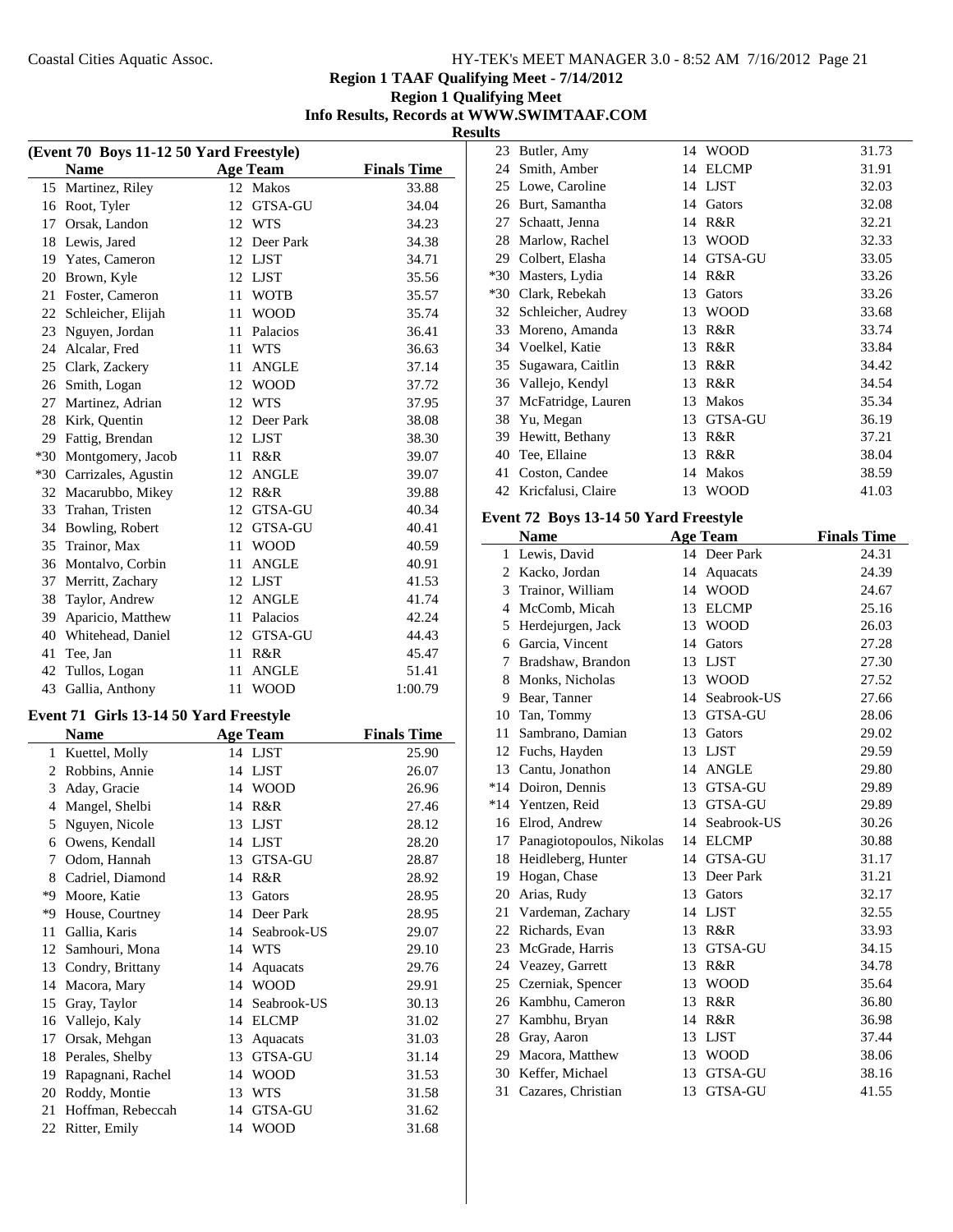# **Region 1 TAAF Qualifying Meet - 7/14/2012**

#### **Region 1 Qualifying Meet Info Results, Records at WWW.SWIMTAAF.COM**

#### **Results**

| Event 73 Girls 15-17 50 Yard Freestyle |                                       |          |                  |                    |  |
|----------------------------------------|---------------------------------------|----------|------------------|--------------------|--|
|                                        | <b>Name</b>                           |          | <b>Age Team</b>  | <b>Finals Time</b> |  |
| 1                                      | Wilkins, Kari                         |          | 16 ELCMP         | 26.34              |  |
| 2                                      | Skinner, Haley                        | 17       | Aquacats         | 26.80              |  |
|                                        | 3 Hooper, Paige                       |          | 15 GTSA-GU       | 27.59              |  |
|                                        | 4 Walker, Shanna                      |          | 16 GTSA-GU       | 27.64              |  |
|                                        | 5 Gaas, Emma                          |          | 15 R&R           | 27.98              |  |
|                                        | 6 Perez, Catalina                     |          | 15 LJST          | 28.05              |  |
|                                        | 7 Verzwyvelt, Madison                 |          | 15 WOOD          | 28.10              |  |
| 8                                      | Goff, Haley                           |          | 17 LJST          | 28.20              |  |
|                                        | 9 Grey, Savannah                      |          | 15 LJST          | 28.45              |  |
|                                        | 10 Schaefer, Cierra                   |          | 16 LJST          | 28.62              |  |
| 11                                     | Margolis, Victoria                    |          | 16 GTSA-GU       | 28.75              |  |
|                                        | 12 Vazquez, Angela                    |          | 16 Deer Park     | 28.86              |  |
| 13                                     | Soda, Toluse                          |          | 16 R&R           | 29.15              |  |
|                                        | 14 Gorka, Katie                       |          | 15 R&R           | 29.26              |  |
|                                        | 15 Hughes, Meredith                   |          | 16 GTSA-GU       | 29.89              |  |
|                                        | 16 Perales, Paige                     |          | 16 GTSA-GU       | 30.09              |  |
|                                        | 17 Ordonez, Genesis                   |          | 15 R&R           | 30.48              |  |
|                                        | 18 McReynolds, Claire                 |          | 15 WOTB          | 31.30              |  |
|                                        | 19 Shoemake, Ashley                   |          | 16 Gators        | 31.36              |  |
|                                        | 20 Treadwell, Jasmyn                  |          | 15 R&R           | 32.08              |  |
| 21                                     | Stork, Maddie                         |          | 15 WTS           | 33.63              |  |
|                                        | 22 Fredregill, Brittany               |          | 15 GTSA-GU       | 38.08              |  |
| 23                                     | Batchelor, Lauren                     | 15       | <b>WOOD</b>      | 43.70              |  |
|                                        |                                       |          |                  |                    |  |
|                                        | Event 74 Boys 15-17 50 Yard Freestyle |          |                  |                    |  |
|                                        |                                       |          |                  |                    |  |
|                                        | <b>Name</b>                           |          | <b>Age Team</b>  | <b>Finals Time</b> |  |
|                                        | 1 Valdez, Robby                       | 15       | R&R              | 23.10              |  |
|                                        | 2 Moore, Cody                         |          | 16 R&R           | 23.11              |  |
|                                        | 3 Mohle, Brandon                      |          | 16 Deer Park     | 23.31              |  |
|                                        | 4 Garcia, Stevie                      |          | 15 Deer Park     | 24.10              |  |
|                                        | 5 Biddle, Matthew                     |          | 17 GTSA-GU       | 24.40              |  |
|                                        | 6 Moore, Jacob                        |          | 15 Gators        | 24.52              |  |
|                                        | 7 Hamper, David                       |          | 17 LJST          | 24.73              |  |
|                                        | 8 Kirkland, Damien                    |          | 17 GTSA-GU       | 24.84              |  |
|                                        | 9 Bradshaw, Dylan                     |          | 15 LJST          | 24.86              |  |
|                                        | 10 Thomet, Collin                     | 15       | Seabrook-US      | 25.14              |  |
| 11                                     | Marn, Steven                          |          | 17 WTS           | 25.69              |  |
| 12                                     | Green, Allante                        | 17       | GTSA-GU          | 25.81              |  |
| 13                                     | Gonzales, John                        | 15       | Fast             | 26.31              |  |
| 14                                     | Condry, Dusty                         | 17       | Aquacats         | 26.45              |  |
| 15                                     | Gray, Ethan                           |          | 15 LJST          | 27.99              |  |
|                                        | 16 DeVillier, Nick                    |          | 16 GTSA-GU       | 28.10              |  |
| 17                                     | Bassana, Hart                         | 15       | GTSA-GU          | 28.12              |  |
| 18                                     | Clark, Samuel                         | 16       | Gators           | 28.42              |  |
| 19                                     | Nealy, Dylan                          |          | 16 Fast          | 29.74              |  |
| 20                                     | Treadwell, Justin                     | 15       | R&R              | 29.84              |  |
| 21                                     | Yates, Tyler                          | 16       | LJST             | 29.94              |  |
| 22                                     | Baker, Sean                           | 16       | <b>WOOD</b>      | 30.08              |  |
| 23                                     | Broyles, Tyler                        | 15       | GTSA-GU          | 30.42              |  |
| 24                                     | Smith, Jacob                          | 15       | <b>WOOD</b>      | 30.69              |  |
| 25<br>26                               | Broussard, Kenneth<br>Grimes, Matthew | 15<br>15 | Makos<br>GTSA-GU | 30.76<br>30.94     |  |

| Event 75 Girls 11-12 100 Yard IM |                             |             |                 |                    |  |
|----------------------------------|-----------------------------|-------------|-----------------|--------------------|--|
|                                  | <b>Name</b>                 |             | <b>Age Team</b> | <b>Finals Time</b> |  |
|                                  | 1 Williams, Hope            |             | 12 ELCMP        | 1:10.70            |  |
|                                  | 33.33                       | 37.37       |                 |                    |  |
|                                  | 2 Stokley, Savanah          |             | 12 WOOD         | 1:14.94            |  |
|                                  | 34.12                       | 40.82       |                 |                    |  |
|                                  | 3 Cordier, Lindsay          |             | 12 WOOD         | 1:16.62            |  |
|                                  | 35.63                       | 40.99       | GTSA-GU         | 1:16.90            |  |
|                                  | 4 Thompson, Karley<br>33.00 | 12<br>43.90 |                 |                    |  |
|                                  | 5 Dzierzanowski, Kathryn    |             | 12 R&R          | 1:17.49            |  |
|                                  | 34.99                       | 42.50       |                 |                    |  |
|                                  | 6 Chancoco, Gemini          |             | 12 R&R          | 1:20.14            |  |
|                                  | 36.66                       | 43.48       |                 |                    |  |
| 7                                | Espinoza, Krystan           |             | 12 ELCMP        | 1:20.71            |  |
|                                  | 37.12                       | 43.59       |                 |                    |  |
| 8                                | Hulet, Karina               |             | 12 WOOD         | 1:21.86            |  |
|                                  | 37.93                       | 43.93       |                 |                    |  |
|                                  | 9 Cahill, Bailey            | 11          | <b>WOOD</b>     | 1:22.18            |  |
|                                  | 36.64                       | 45.54       |                 |                    |  |
|                                  | 10 Vasquez, Elena           |             | 12 Deer Park    | 1:24.24            |  |
|                                  | 39.64                       | 44.60       |                 |                    |  |
| 11                               | Gray, Emma                  |             | 11 LJST         | 1:24.41            |  |
|                                  | 39.70                       | 44.71       |                 |                    |  |
| 12                               | Jimenez, Allison            |             | 12 LJST         | 1:24.89            |  |
|                                  | 39.41                       | 45.48       |                 |                    |  |
|                                  | 13 Garcia, Teresa           |             | 12 SPS-FB       | 1:25.57            |  |
|                                  | 41.58                       | 43.99       |                 |                    |  |
|                                  | 14 Rogan, Lindsey           |             | 12 Gators       | 1:25.87            |  |
| 15                               | 39.60<br>Holland, Lauren    | 46.27<br>11 | GTSA-GU         | 1:28.67            |  |
|                                  | 40.94                       | 47.73       |                 |                    |  |
|                                  | 16 Shoemake, Alexis         | 12          | Gators          | 1:29.97            |  |
|                                  | 41.38                       | 48.59       |                 |                    |  |
|                                  | 17 Luna, Ciera              |             | 11 La Porte     | 1:31.56            |  |
|                                  | 38.37                       | 53.19       |                 |                    |  |
|                                  | 18 Jewell, Miriam           |             | 12 ANGLE        | 1:31.91            |  |
|                                  | 43.37                       | 48.54       |                 |                    |  |
|                                  | 19 Ebel, Jacqueline         |             | 12 WOOD         | 1:32.07            |  |
|                                  | 43.23                       | 48.84       |                 |                    |  |
|                                  | 20 Petersell, Isis          | 11          | GTSA-GU         | 1:33.58            |  |
|                                  | 42.75                       | 50.83       |                 |                    |  |
| 21                               | Wilson, Emily               | 11          | <b>ELCMP</b>    | 1:35.33            |  |
|                                  | 46.92                       | 48.41       |                 |                    |  |
| 22                               | Eads, Nikki                 | 12          | GTSA-GU         | 1:36.00            |  |
| 23                               | 47.14<br>Doiron, Natalia    | 48.86<br>11 | GTSA-GU         | 1:39.67            |  |
|                                  | 49.66                       | 50.01       |                 |                    |  |
|                                  | 24 Clark, Faith             | 11          | Gators          | 1:43.33            |  |
|                                  | 52.09                       | 51.24       |                 |                    |  |
|                                  | 25 Lane, Hannah             | 12          | WOOD            | 1:43.82            |  |
|                                  | 51.03                       | 52.79       |                 |                    |  |
|                                  | 26 Herdejurgen, Rose        | 11          | <b>WOOD</b>     | 1:48.37            |  |
|                                  | 52.07                       | 56.30       |                 |                    |  |
|                                  |                             |             |                 |                    |  |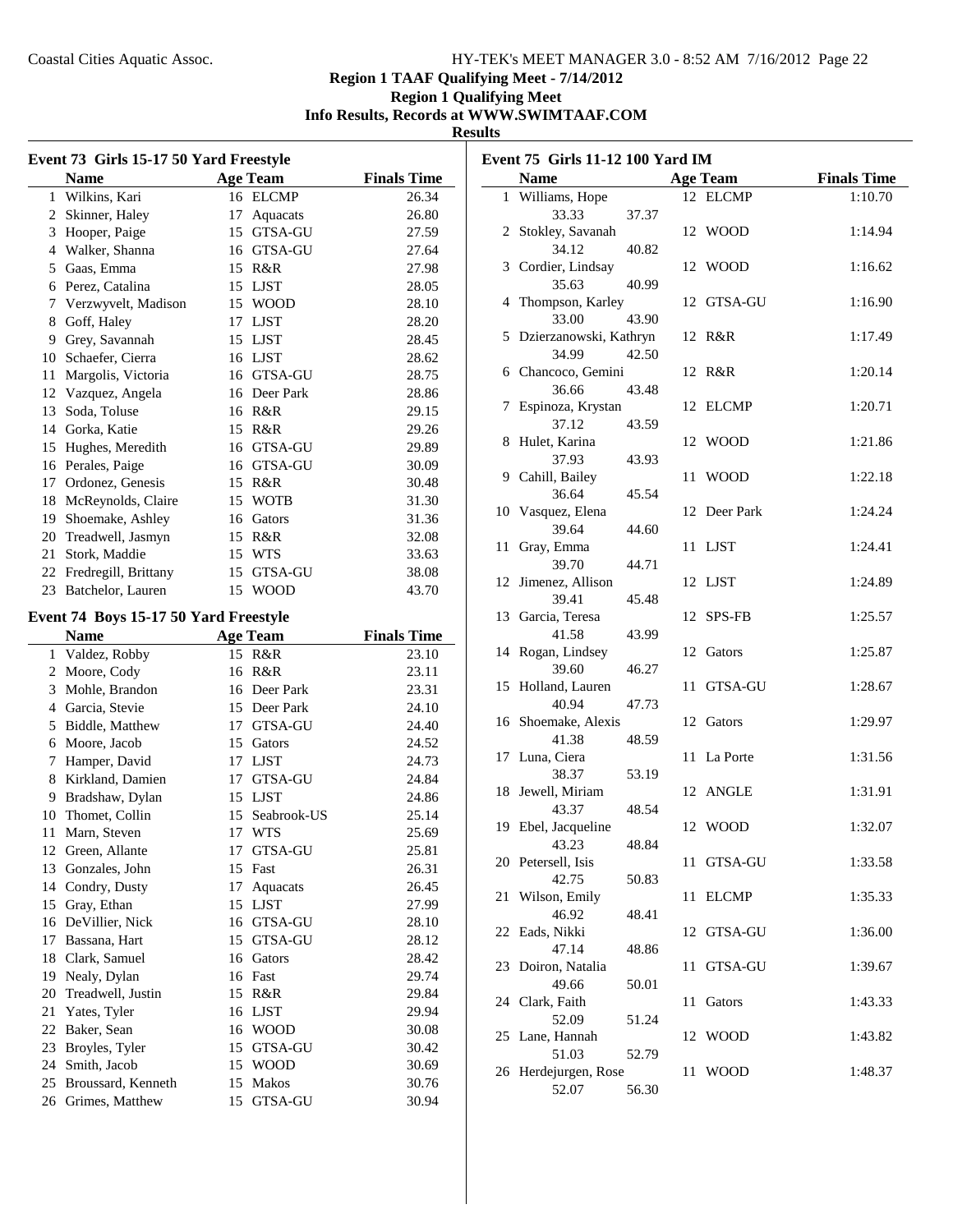**Region 1 TAAF Qualifying Meet - 7/14/2012**

## **Region 1 Qualifying Meet Info Results, Records at WWW.SWIMTAAF.COM Results**

| (Event 75 Girls 11-12 100 Yard IM) |                                 |         |    |                 |                    |  |  |
|------------------------------------|---------------------------------|---------|----|-----------------|--------------------|--|--|
|                                    | <b>Name</b>                     |         |    | <b>Age Team</b> | <b>Finals Time</b> |  |  |
|                                    | --- Grones, Bailey              |         |    | 12 Palacios     | DQ                 |  |  |
|                                    | 45.39                           | 52.99   |    |                 |                    |  |  |
|                                    | Event 76 Boys 11-12 100 Yard IM |         |    |                 |                    |  |  |
|                                    | <b>Name</b>                     |         |    | <b>Age Team</b> | <b>Finals Time</b> |  |  |
| 1                                  | Contreras, Salvador             |         |    | 12 GTSA-GU      | 1:12.87            |  |  |
|                                    | 35.48                           | 37.39   |    |                 |                    |  |  |
|                                    | 2 Johnson, Kane                 |         |    | 12 LJST         | 1:15.95            |  |  |
|                                    | 35.84                           | 40.11   |    |                 |                    |  |  |
|                                    | 3 Romero, Joshua                |         |    | 11 GTSA-GU      | 1:16.16            |  |  |
|                                    | 35.32                           | 40.84   |    |                 |                    |  |  |
|                                    | 4 Lyons, Drew                   |         |    | 12 Deer Park    | 1:16.99            |  |  |
|                                    | 35.58                           | 41.41   |    |                 |                    |  |  |
|                                    | 5 Pekel, Nicholas               |         |    | 12 WOOD         | 1:18.94            |  |  |
| 6                                  | 35.79<br>Schiesler, Joel        | 43.15   |    | 12 GTSA-GU      | 1:19.83            |  |  |
|                                    | 36.16                           | 43.67   |    |                 |                    |  |  |
| 7                                  | Przybilla, Joey                 |         |    | 12 R&R          | 1:20.12            |  |  |
|                                    | 36.63                           | 43.49   |    |                 |                    |  |  |
|                                    | 8 Perez, William                |         |    | 12 R&R          | 1:22.44            |  |  |
|                                    | 38.17                           | 44.27   |    |                 |                    |  |  |
| 9                                  | Dunham, Matthew                 |         |    | 11 GTSA-GU      | 1:26.72            |  |  |
|                                    | 40.89                           | 45.83   |    |                 |                    |  |  |
|                                    | 10 Harbaugh, Joel               |         |    | 12 WTS          | 1:26.81            |  |  |
|                                    | 42.03                           | 44.78   |    |                 |                    |  |  |
| 11                                 | Anthony, Nicholas               |         | 11 | GTSA-GU         | 1:27.14            |  |  |
|                                    | 38.98                           | 48.16   |    |                 |                    |  |  |
|                                    | 12 Titus, Wilder                |         |    | 12 Deer Park    | 1:32.50            |  |  |
|                                    | 43.55<br>13 Martinez, Riley     | 48.95   |    | 12 Makos        | 1:33.57            |  |  |
|                                    | 43.74                           | 49.83   |    |                 |                    |  |  |
|                                    | 14 Root, Tyler                  |         |    | 12 GTSA-GU      | 1:35.44            |  |  |
|                                    | 41.59                           | 53.85   |    |                 |                    |  |  |
| 15                                 | Jacks, Josh                     |         |    | 11 R&R          | 1:36.08            |  |  |
|                                    | 47.77                           | 48.31   |    |                 |                    |  |  |
| 16                                 | Karjala, Nicholas               |         |    | 11 LJST         | 1:38.48            |  |  |
|                                    | 41.42                           | 57.06   |    |                 |                    |  |  |
| 17                                 | Monks, John Ross                |         | 11 | <b>WOOD</b>     | 1:43.03            |  |  |
|                                    | 45.57                           | 57.46   |    |                 |                    |  |  |
| 18                                 | Smith, Logan                    |         |    | 12 WOOD         | 1:44.10            |  |  |
|                                    | 49.84                           | 54.26   |    |                 |                    |  |  |
| 19                                 | Whitehead, Daniel               |         |    | 12 GTSA-GU      | 2:01.96            |  |  |
|                                    | 1:00.47<br>Rodriguez, Lucas     | 1:01.49 |    |                 |                    |  |  |
| ---                                | 39.43                           | 41.02   |    | 12 ELCMP        | DQ                 |  |  |
|                                    | Fletcher, Vincent               |         | 11 | GTSA-GU         | DQ                 |  |  |
|                                    | 39.44                           | 44.01   |    |                 |                    |  |  |
|                                    | Smith, Mason                    |         |    | 12 ELCMP        | DQ                 |  |  |
|                                    | 39.32                           | 43.52   |    |                 |                    |  |  |

#### **Event 77 Girls 13-14 100 Yard IM**

| <b>Name</b>     | Age Team | <b>Finals Time</b> |
|-----------------|----------|--------------------|
| 1 Dixon, Rachel | 14 R&R   | 1:06.85            |
| 1:06.85         |          |                    |

| 2     | Aday, Gracie               |       |    | 14 WOOD        | 1:10.81 |
|-------|----------------------------|-------|----|----------------|---------|
|       | 32.40                      | 38.41 |    |                |         |
| 3     | Owens, Kendall             |       |    | 14 LJST        | 1:13.52 |
|       | 32.05                      | 41.47 |    |                |         |
|       | 4 Hinze, Libby             |       |    | 14 WTS         | 1:13.98 |
|       | 32.88                      | 41.10 |    |                |         |
|       | 5 Nguyen, Nicole<br>32.68  |       |    | 13 LJST        | 1:16.12 |
|       | 6 Gallia, Karis            | 43.44 |    | 14 Seabrook-US | 1:16.70 |
|       | 34.71                      | 41.99 |    |                |         |
| 7     | Hoots, Natalie             |       |    | 14 La Porte    | 1:17.23 |
|       | 35.83                      | 41.40 |    |                |         |
|       | 8 Bessire, Carly           |       |    | 14 GTSA-GU     | 1:18.32 |
|       | 34.59                      | 43.73 |    |                |         |
|       | 9 Coffin, Hollie           |       |    | 14 GTSA-GU     | 1:19.02 |
|       | 35.73                      | 43.29 |    |                |         |
|       | 10 Wilkinson, Ruby         |       |    | 14 GTSA-GU     | 1:20.45 |
|       | 36.26                      | 44.19 |    |                |         |
| 11    | Suter, Rhiannon            |       | 13 | R&R            | 1:21.32 |
|       | 37.92                      | 43.40 |    |                |         |
|       | 12 Rodriguez, Valeria      |       | 13 | WTS            | 1:23.43 |
|       | 37.93                      | 45.50 |    |                |         |
| 13    | Sublett, Reannon           |       | 13 | Deer Park      | 1:23.55 |
|       | 38.43                      | 45.12 |    |                |         |
|       | 14 Deweese, Raven          |       |    | 14 Gators      | 1:25.96 |
|       | 38.16                      | 47.80 |    |                |         |
|       | 15 McReynolds, Mary Cather |       |    | 13 WOTB        | 1:26.07 |
| 16    | 38.33<br>Rapagnani, Rachel | 47.74 |    | 14 WOOD        | 1:26.91 |
|       | 38.32                      | 48.59 |    |                |         |
| 17    | Butler, Amy                |       |    | 14 WOOD        | 1:28.77 |
|       | 38.65                      | 50.12 |    |                |         |
|       | 18 Yu, Megan               |       |    | 13 GTSA-GU     | 1:32.76 |
|       | 44.56                      | 48.20 |    |                |         |
| $---$ | Krall, Delaney             |       |    | 14 GTSA-GU     | DQ      |
|       | 38.15                      | 46.47 |    |                |         |
|       | McFatridge, Lauren         |       |    | 13 Makos       | DQ      |
|       | Gray, Taylor               |       |    | 14 Seabrook-US | DQ      |
|       | 36.63                      | 45.78 |    |                |         |

# **Event 78 Boys 13-14 100 Yard IM**

 $\overline{\phantom{0}}$ 

|   | <b>Name</b>        |       | <b>Age Team</b> | <b>Finals Time</b> |
|---|--------------------|-------|-----------------|--------------------|
|   | Green, Casey       |       | 13 ELCMP        | 1:01.77            |
|   | 28.95              | 32.82 |                 |                    |
|   | 2 Wilkins, Matthew |       | 14 ELCMP        | 1:01.98            |
|   | 29.79              | 32.19 |                 |                    |
| 3 | Hinds, Nathan      |       | 14 Gators       | 1:05.48            |
|   | 30.42              | 35.06 |                 |                    |
| 4 | Sharp, Jonah       |       | 14 R&R          | 1:05.72            |
|   | 29.57              | 36.15 |                 |                    |
|   | 5 Woodall, Jacob   |       | 14 Deer Park    | 1:06.64            |
|   | 31.17              | 35.47 |                 |                    |
| 6 | King, Bryan        |       | 14 WOOD         | 1:07.31            |
|   | 30.58              | 36.73 |                 |                    |
| 7 | Trainor, William   |       | 14 WOOD         | 1:07.47            |
|   | 30.89              | 36.58 |                 |                    |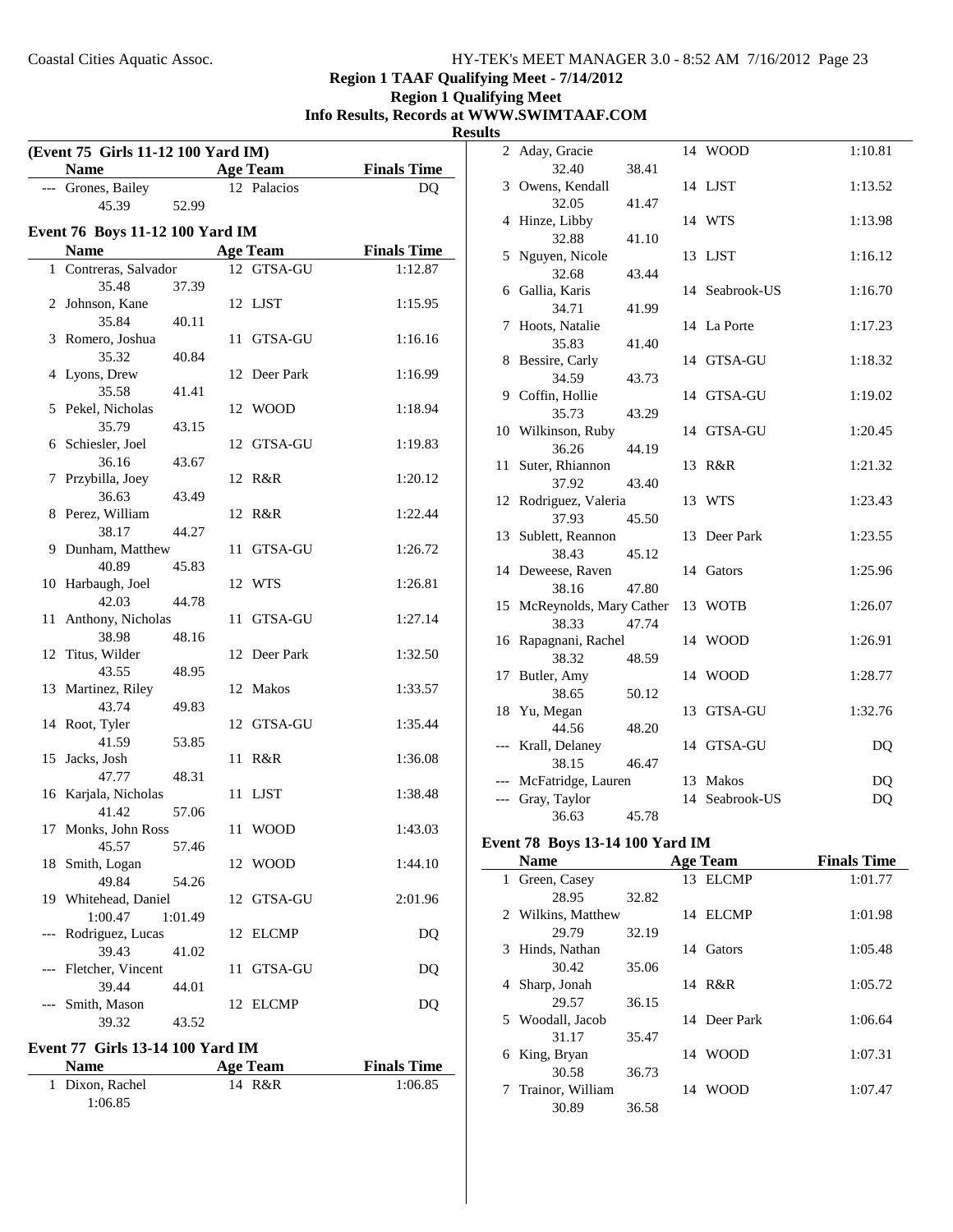# **Region 1 TAAF Qualifying Meet - 7/14/2012**

#### **Region 1 Qualifying Meet Info Results, Records at WWW.SWIMTAAF.COM Results**

| (Event 78 Boys 13-14 100 Yard IM) |                     |       |  |                 |                    |
|-----------------------------------|---------------------|-------|--|-----------------|--------------------|
|                                   | <b>Name</b>         |       |  | <b>Age Team</b> | <b>Finals Time</b> |
|                                   | 8 Persyn, Nolan     |       |  | 13 WOOD         | 1:08.61            |
|                                   | 30.45               | 38.16 |  |                 |                    |
| 9                                 | Desmarais, Jason    |       |  | 14 GTSA-GU      | 1:10.63            |
|                                   | 32.30               | 38.33 |  |                 |                    |
|                                   | 10 Chandler, Dillon |       |  | 14 Deer Park    | 1:10.65            |
|                                   | 34.41               | 36.24 |  |                 |                    |
|                                   | 11 Sambrano, Damian |       |  | 13 Gators       | 1:17.33            |
|                                   | 35.35               | 41.98 |  |                 |                    |
|                                   | 12 Dyess, Glen      |       |  | 13 GTSA-GU      | 1:18.18            |
|                                   | 36.88               | 41.30 |  |                 |                    |
|                                   | 13 Doiron, Dennis   |       |  | 13 GTSA-GU      | 1:18.66            |
|                                   | 36.18               | 42.48 |  |                 |                    |
| 14                                | Beasley, James      |       |  | 14 Gators       | 1:24.28            |
|                                   | 39.79               | 44.49 |  |                 |                    |

## **Event 79 Girls 15-17 100 Yard IM**

j.

|    | <b>Name</b>             | <b>Age Team</b> | <b>Finals Time</b> |
|----|-------------------------|-----------------|--------------------|
|    | 1 Wilkins, Kari         | 16 ELCMP        | 1:04.77            |
|    | 30.43<br>34.34          |                 |                    |
|    | 2 Saxton, Courtney      | 17 Deer Park    | 1:05.09            |
|    | 30.40<br>34.69          |                 |                    |
|    | 3 Skinner, Haley        | 17 Aquacats     | 1:08.39            |
|    | 31.47<br>36.92          |                 |                    |
|    | 4 Hartensteiner, Ashley | 16 R&R          | 1:09.38            |
|    | 32.58<br>36.80          |                 |                    |
|    | 5 Howell, Michaela      | 17 ANGLE        | 1:10.25            |
|    | 33.47<br>36.78          |                 |                    |
|    | 6 Walker, Shanna        | 16 GTSA-GU      | 1:10.57            |
|    | 32.16<br>38.41          |                 |                    |
|    | 7 Przybilla, Hannah     | 16 R&R          | 1:10.78            |
|    | 32.15<br>38.63          |                 |                    |
|    | 8 Casey, Amanda         | 15 WTS          | 1:14.25            |
|    | 34.90<br>39.35          |                 |                    |
|    | 9 Merilatt, Shea        | 17 Deer Park    | 1:14.28            |
|    | 34.46<br>39.82          |                 |                    |
|    | 10 Margolis, Victoria   | 16 GTSA-GU      | 1:19.10            |
|    | 36.02<br>43.08          |                 |                    |
|    | 11 Veazey, Meaghan      | 15 R&R          | 1:22.28            |
|    | 38.34<br>43.94          |                 |                    |
| 12 | Hoots, Victoria         | 15 La Porte     | 1:24.86            |
|    | 37.95<br>46.91          |                 |                    |
|    | 13 Stork, Maddie        | 15 WTS          | 1:29.36            |
|    | 41.78<br>47.58          |                 |                    |
|    | 14 Fredregill, Brittany | 15 GTSA-GU      | 1:42.27            |
|    | 45.51<br>56.76          |                 |                    |
|    | 15 Batchelor, Lauren    | 15 WOOD         | 1:49.47            |
|    | 51.12<br>58.35          |                 |                    |
|    | 16 Phillips, Shae       | 16 GTSA-GU      | 2:06.12            |
|    | 59.79<br>1:06.33        |                 |                    |

# **Event 80 Boys 15-17 100 Yard IM**

| <b>Name</b>       |       | Age Team | <b>Finals Time</b> |
|-------------------|-------|----------|--------------------|
| 1 Wallace, Carter |       | 16 WOTB  | 56.06              |
| 25.15             | 30.91 |          |                    |

| w  |                       |       |    |              |         |
|----|-----------------------|-------|----|--------------|---------|
|    | 2 Seymour, Andy       |       |    | 16 LJST      | 58.94   |
|    | 27.29                 | 31.65 |    |              |         |
|    | 3 Zalud, Zack         |       |    | 16 Deer Park | 59.55   |
|    | 28.15                 | 31.40 |    |              |         |
|    | 4 Mangel, Sean        |       |    | 16 R&R       | 1:00.78 |
|    | 27.58                 | 33.20 |    |              |         |
|    | 5 Miller, Gabe        |       |    | 16 R&R       | 1:04.34 |
|    | 30.74                 | 33.60 |    |              |         |
|    | 6 Newmann, Stephen    |       |    | 17 GTSA-GU   | 1:05.62 |
|    | 31.16                 | 34.46 |    |              |         |
|    | 7 Turner, Kyle        |       |    | 15 GTSA-GU   | 1:05.98 |
|    | 30.63                 | 35.35 |    |              |         |
|    | 8 White, Justin       |       |    | 15 GTSA-GU   | 1:06.07 |
|    | 29.91                 | 36.16 |    |              |         |
| 9. | Stamey, Carl          |       |    | 16 GTSA-GU   | 1:06.69 |
|    | 29.85                 | 36.84 |    |              |         |
|    | 10 Gonzales, John     |       |    | 15 Fast      | 1:08.29 |
|    | 31.85                 | 36.44 |    |              |         |
|    | 11 DeVillier, Nick    |       |    | 16 GTSA-GU   | 1:13.39 |
|    | 32.67                 | 40.72 |    |              |         |
|    | 12 Charbula, Geoffrey |       |    | 15 ELCMP     | 1:34.18 |
|    | 42.99                 | 51.19 |    |              |         |
|    | Charbula, Jason       |       | 15 | <b>ELCMP</b> | DO      |
|    | 47.57                 | 49.90 |    |              |         |

#### **Event 81 Girls 13-14 200 Yard Freestyle**

|    | Name                 |       | <b>Age Team</b> |       | <b>Finals Time</b> |
|----|----------------------|-------|-----------------|-------|--------------------|
|    | 1 Neely, Taylor      |       | 14 LJST         |       | 2:13.65            |
|    | 30.71                | 34.02 | 35.59           | 33.33 |                    |
|    | 2 Gallia, Karis      |       | 14 Seabrook-US  |       | 2:23.73            |
|    | 32.49                | 36.44 | 38.58           | 36.22 |                    |
|    | 3 Sanchez, Alexandra |       | 14 R&R          |       | 2:24.09            |
|    | 33.00                | 36.15 | 37.69           | 37.25 |                    |
| 4  | Billings, Rachel     |       | 14 WTS          |       | 2:29.05            |
|    | 34.83                | 38.30 | 39.02           | 36.90 |                    |
|    | 5 Coffin, Hollie     |       | 14 GTSA-GU      |       | 2:30.80            |
|    | 32.92                | 37.91 | 40.40           | 39.57 |                    |
| 6  | Vallejo, Kaly        |       | 14 ELCMP        |       | 2:36.86            |
|    | 34.68                | 39.23 | 1:22.95         |       |                    |
| 7  | Casey, Britney       |       | 13 WTS          |       | 2:37.92            |
|    | 36.18                | 39.83 | 41.54           | 40.37 |                    |
| 8  | Orsak, Lauren        |       | 13 WTS          |       | 2:38.04            |
|    | 37.43                | 40.73 | 41.42           | 38.46 |                    |
| 9. | Wilson, Elizabeth    |       | 13 ELCMP        |       | 2:38.46            |
|    | 36.61                | 40.78 | 41.58           | 39.49 |                    |
|    | 10 Smith, Amber      |       | 14 ELCMP        |       | 2:38.58            |
|    | 36.52                | 38.72 | 41.32           | 42.02 |                    |

# **Event 82 Boys 13-14 200 Yard Freestyle**

| <b>Name</b>    |       | Age Team    |       | <b>Finals Time</b> |
|----------------|-------|-------------|-------|--------------------|
| Kacko, Jordan  |       | 14 Aquacats |       | 2:01.76            |
| 28.04          | 31.06 | 32.04       | 30.62 |                    |
| 2 Green, Casey |       | 13 ELCMP    |       | 2:04.08            |
| 28.73          | 31.72 | 32.94       | 30.69 |                    |
| 3 Nelson, John |       | 14 Gators   |       | 2:13.06            |
| 30.60          | 34.50 | 34.16       | 33.80 |                    |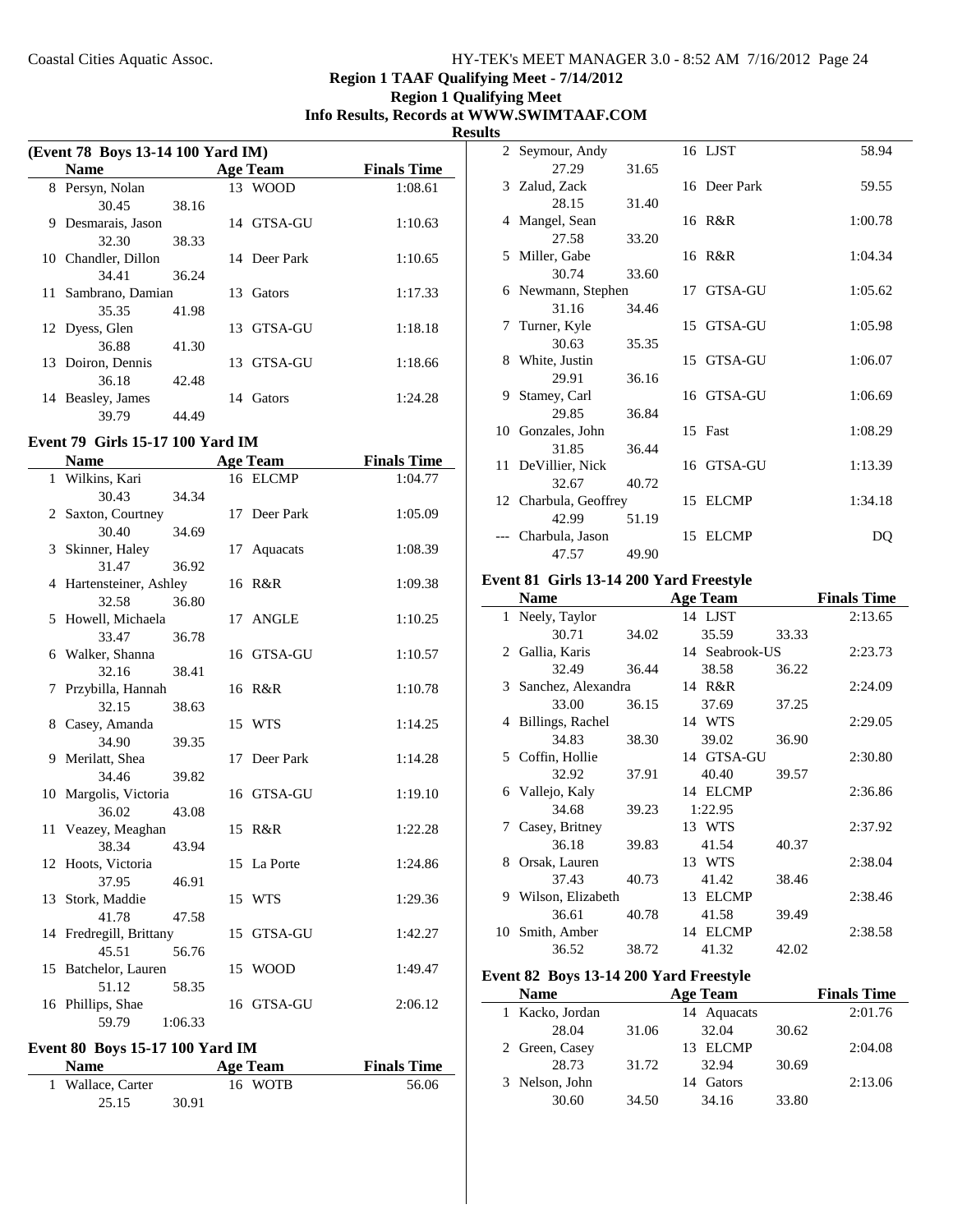**Region 1 TAAF Qualifying Meet - 7/14/2012**

**Region 1 Qualifying Meet Info Results, Records at WWW.SWIMTAAF.COM**

**Results**

 $\overline{\phantom{a}}$ 

| (Event 82 Boys 13-14 200 Yard Freestyle) |                    |       |                 |       |                    |  |
|------------------------------------------|--------------------|-------|-----------------|-------|--------------------|--|
|                                          | <b>Name</b>        |       | <b>Age Team</b> |       | <b>Finals Time</b> |  |
|                                          | 4 McComb, Micah    |       | 13 ELCMP        |       | 2:16.02            |  |
|                                          | 29.47              | 34.87 | 36.22           | 35.46 |                    |  |
|                                          | 5 Desmarais, Jason |       | 14 GTSA-GU      |       | 2:16.32            |  |
|                                          | 31.38              | 34.86 | 36.01           | 34.07 |                    |  |
| 6                                        | Tan, Tommy         |       | 13 GTSA-GU      |       | 2:19.83            |  |
|                                          | 31.62              | 35.96 | 37.26           | 34.99 |                    |  |
|                                          | Seymour, Alex      |       | 13 LJST         |       | 2:24.21            |  |
|                                          | 32.78              | 36.03 | 37.71           | 37.69 |                    |  |
| 8                                        | Gaas, Sam          |       | 13 R&R          |       | 2:40.61            |  |
|                                          | 34.54              | 42.32 | 43.48           | 40.27 |                    |  |
| 9                                        | Gray, Aaron        |       | LJST<br>13.     |       | 2:55.10            |  |
|                                          | 37.19              | 44.01 | 47.81           | 46.09 |                    |  |

## **Event 83 Girls 15-17 200 Yard Freestyle**

|              | Name               |       |    | <b>Age Team</b> |       | <b>Finals Time</b> |
|--------------|--------------------|-------|----|-----------------|-------|--------------------|
| $\mathbf{1}$ | Howell, Michaela   |       | 17 | <b>ANGLE</b>    |       | 2:10.38            |
|              | 30.57              | 32.76 |    | 33.79           | 33.26 |                    |
|              | 2 Lester, Danyel   |       |    | 17 LJST         |       | 2:13.78            |
|              | 30.62              | 33.74 |    | 35.22           | 34.20 |                    |
|              | 3 Attaway, Meagan  |       |    | 17 Aquacats     |       | 2:16.31            |
|              | 31.80              | 34.70 |    | 35.03           | 34.78 |                    |
|              | 4 Gorka, Katie     |       |    | 15 R&R          |       | 2:19.73            |
|              | 31.24              | 35.54 |    | 37.14           | 35.81 |                    |
|              | 5 Merilatt, Shea   |       |    | 17 Deer Park    |       | 2:21.08            |
|              | 31.62              | 35.07 |    | 36.70           | 37.69 |                    |
|              | 6 Casey, Amanda    |       |    | 15 WTS          |       | 2:21.66            |
|              | 31.69              | 35.20 |    | 37.65           | 37.12 |                    |
| 7            | Tamayo, Alisa      |       |    | 15 Deer Park    |       | 2:24.56            |
|              | 31.95              | 36.41 |    | 38.40           | 37.80 |                    |
|              | 8 Frawley, Rachael |       |    | 16 Aquacats     |       | 2:26.68            |
|              | 32.75              | 37.07 |    | 38.50           | 38.36 |                    |
|              | 9 Shoemake, Ashley |       |    | 16 Gators       |       | 2:30.65            |
|              | 33.17              | 37.64 |    | 39.96           | 39.88 |                    |
|              | 10 Cantu, Shelly   |       |    | 16 ELCMP        |       | 2:35.47            |
|              | 35.05              | 39.52 |    | 41.48           | 39.42 |                    |
|              | 11 Veazey, Meaghan |       |    | 15 R&R          |       | 2:36.70            |
|              | 34.63              | 38.90 |    | 40.75           | 42.42 |                    |

# **Event 84 Boys 15-17 200 Yard Freestyle**

|       | <b>Age Team</b> |       | <b>Finals Time</b> |
|-------|-----------------|-------|--------------------|
|       | 16 Deer Park    |       | 1:50.35            |
| 28.20 | 28.47           | 28.30 |                    |
|       | R&R<br>17       |       | 1:59.62            |
| 29.83 | 31.16           | 31.74 |                    |
|       | 15 LJST         |       | 2:08.50            |
| 32.24 | 34.38           | 34.03 |                    |
|       | 15 Gators       |       | 2:08.76            |
| 32.00 | 35.08           | 34.57 |                    |
|       | 15 R&R          |       | 2:14.94            |
| 34.07 | 36.92           | 35.86 |                    |
|       | 15 GTSA-GU      |       | 2:15.89            |
| 33.43 | 38.47           | 36.00 |                    |
|       | 15 GTSA-GU      |       | 2:40.53            |
| 39.35 | 1:24.83         |       |                    |
|       |                 |       |                    |

| Event 85 Girls 11-12 200 Yard Freestyle Relay |                                                  |                           |                    |  |  |
|-----------------------------------------------|--------------------------------------------------|---------------------------|--------------------|--|--|
|                                               | Team                                             | <b>Relay</b>              | <b>Finals Time</b> |  |  |
| 1                                             | R&R                                              | A                         | 2:04.96            |  |  |
|                                               | 1) Dzierzanowski, Kathryn 12                     | 2) Parker, Katie 11       |                    |  |  |
|                                               | 3) Chancoco, Gemini 12                           | 4) Parker, Kelsey 12      |                    |  |  |
|                                               | 30.64<br>31.68                                   | 31.63<br>31.01            |                    |  |  |
| 2                                             | <b>WOOD</b>                                      | A                         | 2:06.77            |  |  |
|                                               | 1) Cahill, Bailey 11                             | 2) Ebel, Jacqueline 12    |                    |  |  |
|                                               | 3) Hulet, Karina 12                              | 4) Cordier, Lindsay 12    |                    |  |  |
|                                               | 31.95<br>34.90                                   | 40.54<br>19.38            |                    |  |  |
| 3                                             | LJST                                             | A                         | 2:11.90            |  |  |
|                                               | 1) Jimenez, Allison 12                           | 2) DeValcourt, Ellie 11   |                    |  |  |
|                                               | 3) Gray, Emma 11                                 | 4) Gambrel, Rachel 11     |                    |  |  |
|                                               | 32.79<br>34.14                                   | 37.90<br>27.07            |                    |  |  |
| 4                                             | Aquacats                                         | A                         | 2:12.32            |  |  |
|                                               | 1) Morales, Mallory 11                           | 2) Sliva, Hannah 11       |                    |  |  |
|                                               | 3) Richards, Brooke 12                           | 4) Attaway, Sarah 12      |                    |  |  |
|                                               | 33.42<br>34.90                                   | 33.61<br>30.39            |                    |  |  |
| 5                                             | <b>ELCMP</b>                                     | A                         | 2:13.20            |  |  |
|                                               | 1) Wilson, Emily 11                              | 2) Slattery, Sydney 11    |                    |  |  |
|                                               | 3) Lilie, Ashley 11                              | 4) Thrash, Camille 11     |                    |  |  |
|                                               | 34.43<br>33.90                                   | 32.92<br>31.95            |                    |  |  |
| 6                                             | LJST                                             | B                         | 2:21.02            |  |  |
|                                               | 1) Agan, Abby 12                                 | 2) Smith, Megan 11        |                    |  |  |
|                                               | 3) Grey, Tara 12                                 | 4) Cantu, Malerie 11      |                    |  |  |
| 7                                             | 33.36<br>37.73<br>R&R                            | 34.69<br>35.24<br>B       | 2:25.39            |  |  |
|                                               |                                                  | 2) Richards, Meredith 11  |                    |  |  |
|                                               | 1) Perini, Carolina 11<br>3) Sugawara, Alissa 11 | 4) Aranda, Micaela 11     |                    |  |  |
|                                               | 34.66<br>37.27                                   | 35.91<br>37.55            |                    |  |  |
| 8                                             | Palacios                                         | A                         | 2:29.90            |  |  |
|                                               | 1) Grones, Bailey 12                             | 2) Nguyen, Lisa 12        |                    |  |  |
|                                               | 3) Ortiz, Elizabeth 12                           | 4) Vandenbergh, Brooke 11 |                    |  |  |
|                                               | 36.09                                            | 36.65                     |                    |  |  |
| 9                                             | Deer Park                                        | A                         | 2:33.04            |  |  |
|                                               | 1) Abshire, Mikayla 12                           | 2) Ekstrom, Sammy 12      |                    |  |  |
|                                               | 3) Vasquez, Elena 12                             | 4) Lopez, Abigail 12      |                    |  |  |
|                                               | 34.03<br>36.16                                   | 35.18<br>47.67            |                    |  |  |
| 10                                            | R&R                                              | $\mathsf{C}$              | 2:33.90            |  |  |
|                                               | 1) May, Haley 12                                 | 2) Sharp, Sophia 11       |                    |  |  |
|                                               | 3) Kloeber, Hannah 12                            | 4) Fish, Maggie 11        |                    |  |  |
|                                               | 39.75<br>23.79                                   | 19.73<br>1:10.63          |                    |  |  |

# **Event 86 Boys 11-12 200 Yard Freestyle Relay**

|   | Team                     |       | <b>Relay</b> |                         | <b>Finals Time</b> |
|---|--------------------------|-------|--------------|-------------------------|--------------------|
|   | <b>LIST</b>              |       | A            |                         | 1:58.35            |
|   | 1) Miller, Dalton 12     |       |              | 2) Harpham, Nicholas 12 |                    |
|   | 3) Johnson, Kane 12      |       |              | 4) Kuettel, Jack 12     |                    |
|   | 30.35                    | 28.84 | 30.63        | 28.53                   |                    |
|   | 2 R&R                    |       | A            |                         | 2:03.05            |
|   | 1) Przybilla, Joey 12    |       |              | 2) Perez, William 12    |                    |
|   | 3) Koelzer, William 12   |       |              | 4) Miller, Brayden 12   |                    |
|   | 33.12                    | 30.38 | 32.19        | 27.36                   |                    |
| 3 | <b>WTS</b>               |       | A            |                         | 2:11.20            |
|   | 1) Alcalar, Fred 11      |       |              | 2) Harbaugh, Joel 12    |                    |
|   | 3) Alcalar, Christian 11 |       |              | 4) Goudeau, Hunter 11   |                    |
|   | 35.73                    | 32.87 | 33.57        | 29.03                   |                    |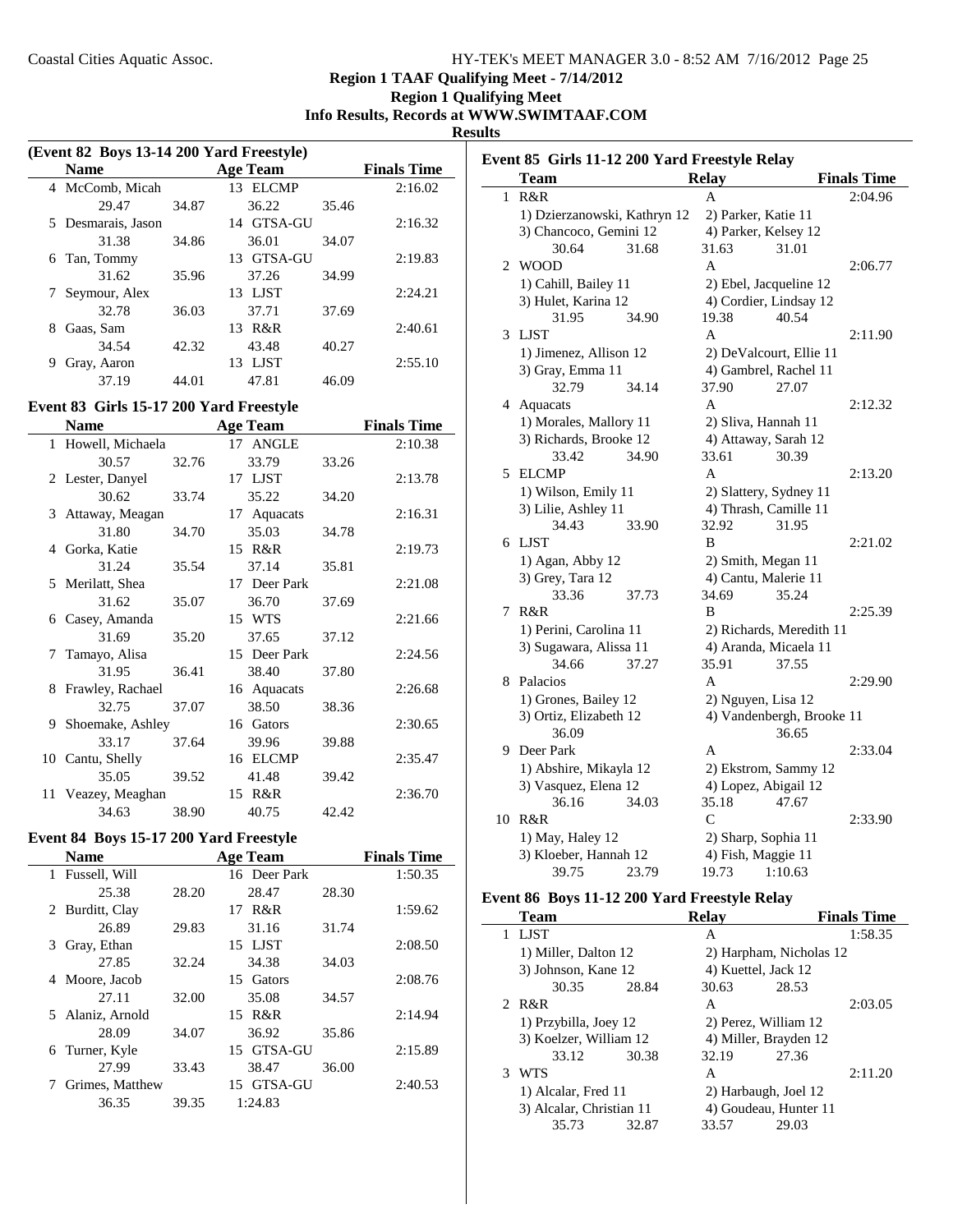#### **Region 1 TAAF Qualifying Meet - 7/14/2012**

# **Region 1 Qualifying Meet Info Results, Records at WWW.SWIMTAAF.COM**

#### **Results**

÷

| (Event 86 Boys 11-12 200 Yard Freestyle Relay) |                         |       |                        |                           |                    |
|------------------------------------------------|-------------------------|-------|------------------------|---------------------------|--------------------|
|                                                | Team                    |       | Relay                  |                           | <b>Finals Time</b> |
|                                                | 4 GTSA-GU               |       | A                      |                           | 2:11.51            |
|                                                | 1) Fletcher, Vincent 11 |       |                        | 2) Dunham, Matthew 11     |                    |
|                                                | 3) Root, Tyler 12       |       |                        | 4) Anthony, Nicholas 11   |                    |
|                                                |                         |       | 34.69                  | 31.84                     |                    |
|                                                | 5 LJST                  |       | B                      |                           | 2:25.24            |
|                                                | 1) McKinney, Reed 12    |       | 2) Yates, Cameron 12   |                           |                    |
|                                                | 3) Brown, Kyle 12       |       | 4) Merritt, Zachary 12 |                           |                    |
|                                                | 34.81                   | 34.82 | 35.44                  | 40.17                     |                    |
|                                                | 6 ANGLE                 |       | A                      |                           | 2:38.42            |
|                                                | 1) Clark, Zackery 11    |       | 2) Taylor, Andrew 12   |                           |                    |
|                                                | 3) Montalvo, Corbin 11  |       |                        | 4) Carrizales, Agustin 12 |                    |
|                                                | 37.17                   | 42.11 | 42.43                  | 36.71                     |                    |
| 7                                              | R&R                     |       | B                      |                           | 2:39.90            |
|                                                | 1) Cook, Trent 11       |       |                        | 2) Ricklefsen, Jason 12   |                    |
|                                                | 3) Montgomery, Jacob 11 |       | 4) Jacks, Josh 11      |                           |                    |
|                                                | 33.14                   | 43.66 | 48.39                  | 34.71                     |                    |

# **Event 87 Girls 13-14 200 Yard Freestyle Relay**

i.

|                          | Team                    |       | <b>Relay</b>      |                          | <b>Finals Time</b> |
|--------------------------|-------------------------|-------|-------------------|--------------------------|--------------------|
|                          | 1 LJST                  |       | A                 |                          | 1:46.88            |
|                          | 1) Robbins, Annie 14    |       |                   | 2) Nguyen, Nicole 13     |                    |
|                          | 3) Neely, Taylor 14     |       |                   | 4) Kuettel, Molly 14     |                    |
|                          | 26.25                   | 27.63 | 27.38             | 25.62                    |                    |
| 2                        | R&R                     |       | A                 |                          | 1:52.39            |
|                          | 1) Mangel, Shelbi 14    |       |                   | 2) Sanchez, Alexandra 14 |                    |
|                          | 3) Loser, Morgan 14     |       |                   | 4) Dixon, Rachel 14      |                    |
|                          | 27.55                   | 28.68 | 29.14             | 27.02                    |                    |
| 3                        | <b>WOOD</b>             |       | A                 |                          | 2:01.40            |
|                          | 1) Macora, Mary 14      |       | 2) Butler, Amy 14 |                          |                    |
|                          | 3) Marlow, Rachel 13    |       |                   | 4) Aday, Gracie 14       |                    |
|                          | 29.96                   | 31.27 | 32.41             | 27.76                    |                    |
| 4                        | Aquacats                |       | $\mathsf{A}$      |                          | 2:01.89            |
|                          | 1) Muskiet, Whitney 13  |       |                   | 2) Orsak, Mehgan 13      |                    |
|                          | 3) Koenig, Hannah 14    |       |                   | 4) Condry, Brittany 14   |                    |
|                          | 29.35                   | 30.70 | 32.61             | 29.23                    |                    |
| $\overline{\phantom{0}}$ | <b>WTS</b>              |       | $\mathsf{A}$      |                          | 2:03.06            |
|                          | 1) Roddy, Montie 13     |       |                   | 2) Rodriguez, Valeria 13 |                    |
|                          | 3) Samhouri, Mona 14    |       |                   | 4) Billings, Rachel 14   |                    |
|                          | 32.75                   | 32.53 | 28.65             | 29.13                    |                    |
|                          | 6 GTSA-GU               |       | $\mathsf{A}$      |                          | 2:06.72            |
|                          | 1) Hoffman, Rebeccah 14 |       |                   | 2) Perales, Shelby 13    |                    |
|                          | 3) Wilkinson, Ruby 14   |       |                   | 4) Krall, Delaney 14     |                    |
|                          | 32.06                   | 30.37 | 31.97             | 32.32                    |                    |
| 7                        | R&R                     |       | B                 |                          | 2:17.17            |
|                          | 1) Vallejo, Kendyl 13   |       |                   | 2) Hewitt, Bethany 13    |                    |
|                          | 3) Masters, Lydia 14    |       |                   | 4) Sugawara, Caitlin 13  |                    |
|                          | 34.11                   | 37.25 | 33.24             | 32.57                    |                    |

# **Event 88 Boys 13-14 200 Yard Freestyle Relay**

| Team                    |       | <b>Relav</b>           | <b>Finals Time</b>     |  |
|-------------------------|-------|------------------------|------------------------|--|
| <b>WOOD</b>             |       | А                      | 1:45.64                |  |
| 1) Herdejurgen, Jack 13 |       | 2) Bonhomme, Keaton 14 |                        |  |
| 3) Monks, Nicholas 13   |       |                        | 4) Trainor, William 14 |  |
| 26.02                   | 27.45 | 27.14                  | 25.03                  |  |

| э  |                          |       |                        |                         |         |
|----|--------------------------|-------|------------------------|-------------------------|---------|
|    | 2 Gators                 |       | A                      |                         | 1:48.22 |
|    | 1) Hinds, Nathan 14      |       | 2) Sambrano, Damian 13 |                         |         |
|    | 3) Nelson, John 14       |       |                        | 4) Garcia, Vincent 14   |         |
|    | 25.64                    | 28.46 | 26.98                  | 27.14                   |         |
| 3  | Deer Park                |       | A                      |                         | 1:48.94 |
|    | 1) Woodall, Jacob 14     |       | 2) Hogan, Chase 13     |                         |         |
|    | 3) Chandler, Dillon 14   |       | 4) Lewis, David 14     |                         |         |
|    | 27.44                    | 31.08 | 26.61                  | 23.81                   |         |
|    | 4 LJST                   |       | A                      |                         | 1:55.89 |
|    | 1) Vardeman, Zachary 14  |       | 2) Fuchs, Hayden 13    |                         |         |
|    | 3) Seymour, Alex 13      |       |                        | 4) Bradshaw, Brandon 13 |         |
|    | 31.55                    | 28.67 | 29.19                  | 26.48                   |         |
| 5. | $R\&R$                   |       | A                      |                         | 1:58.49 |
|    | 1) Cook, Travis 14       |       | 2) Gaas, Sam 13        |                         |         |
|    | 3) Richards, Evan 13     |       | 4) Sharp, Jonah 14     |                         |         |
|    | 30.42                    | 31.08 | 31.63                  | 25.36                   |         |
|    | 6 Seabrook-US            |       | A                      |                         | 1:59.98 |
|    | 1) Sheppard, Alex 14     |       |                        | 2) Bova, Benjamin 14    |         |
|    | 3) Elrod, Andrew 14      |       | 4) Bear, Tanner 14     |                         |         |
|    | 27.90                    | 33.44 | 30.42                  | 28.22                   |         |
|    | 7 GTSA-GU                |       | A                      |                         | 2:21.87 |
|    | 1) McGrade, Harris 13    |       |                        | 2) Keffer, Michael 13   |         |
|    | 3) Cazares, Christian 13 |       | 4) Doiron, Dennis 13   |                         |         |
|    | 33.76                    | 36.37 | 41.94                  | 29.80                   |         |

# **Event 89 Girls 15-17 200 Yard Freestyle Relay**

| Team                   |       | Relav |                             | <b>Finals Time</b> |
|------------------------|-------|-------|-----------------------------|--------------------|
| <b>LIST</b>            |       | A     |                             | 1:52.14            |
| 1) Perez, Catalina 15  |       |       | 2) Schaefer, Cierra 16      |                    |
| 3) Goff, Haley 17      |       |       | 4) Grey, Savannah 15        |                    |
| 27.94                  | 27.97 | 27.83 | 28.40                       |                    |
| 2 R&R                  |       | A     |                             | 1:52.91            |
| 1) Gaas, Emma 15       |       |       | 2) McGrath, Katy 15         |                    |
| 3) Soda, Toluse 16     |       |       | 4) Hartensteiner, Ashley 16 |                    |
| 27.88                  | 29.95 | 27.63 | 27.45                       |                    |
| 3 Deer Park            |       | A     |                             | 1:56.20            |
| 1) Saxton, Courtney 17 |       |       | 2) Vazquez, Angela 16       |                    |
| 3) Merilatt, Shea 17   |       |       | 4) Tamayo, Alisa 15         |                    |
| 27.30                  | 28.91 | 30.42 | 29.57                       |                    |

## **Event 90 Boys 15-17 200 Yard Freestyle Relay**

|   | Team                  |       | Relav                |                        | <b>Finals Time</b> |
|---|-----------------------|-------|----------------------|------------------------|--------------------|
| 1 | R&R                   |       | A                    |                        | 1:32.23            |
|   | 1) Valdez, Robby 15   |       | 2) Mangel, Sean 16   |                        |                    |
|   | 3) Moore, Cody 16     |       |                      | 4) Copper, Devin 16    |                    |
|   | 23.17                 | 23.31 | 23.08                | 22.67                  |                    |
|   | 2. Deer Park          |       | A                    |                        | 1:33.67            |
|   | 1) Fussell, Will 16   |       | 2) Garcia, Stevie 15 |                        |                    |
|   | $3)$ Zalud, Zack 16   |       |                      | 4) Mohle, Brandon 16   |                    |
|   | 23.19                 | 23.75 | 23.55                | 23.18                  |                    |
|   | 3 LIST                |       | A                    |                        | 1:36.36            |
|   | 1) Hamper, David 17   |       | 2) Brown, Ryan 16    |                        |                    |
|   | 3) Bradshaw, Dylan 15 |       |                      | 4) Sheffield, Logan 16 |                    |
|   | 24.53                 | 24.91 | 24.31                | 22.61                  |                    |
| 4 | R&R                   |       | B                    |                        | 1:40.00            |
|   | 1) Miller, Gabe 16    |       |                      | 2) Alaniz, Arnold 15   |                    |
|   | 3) Burditt, Clay 17   |       | 4) Sharp, Noah 16    |                        |                    |
|   | 25.13                 | 26.82 | 24.21                | 23.84                  |                    |